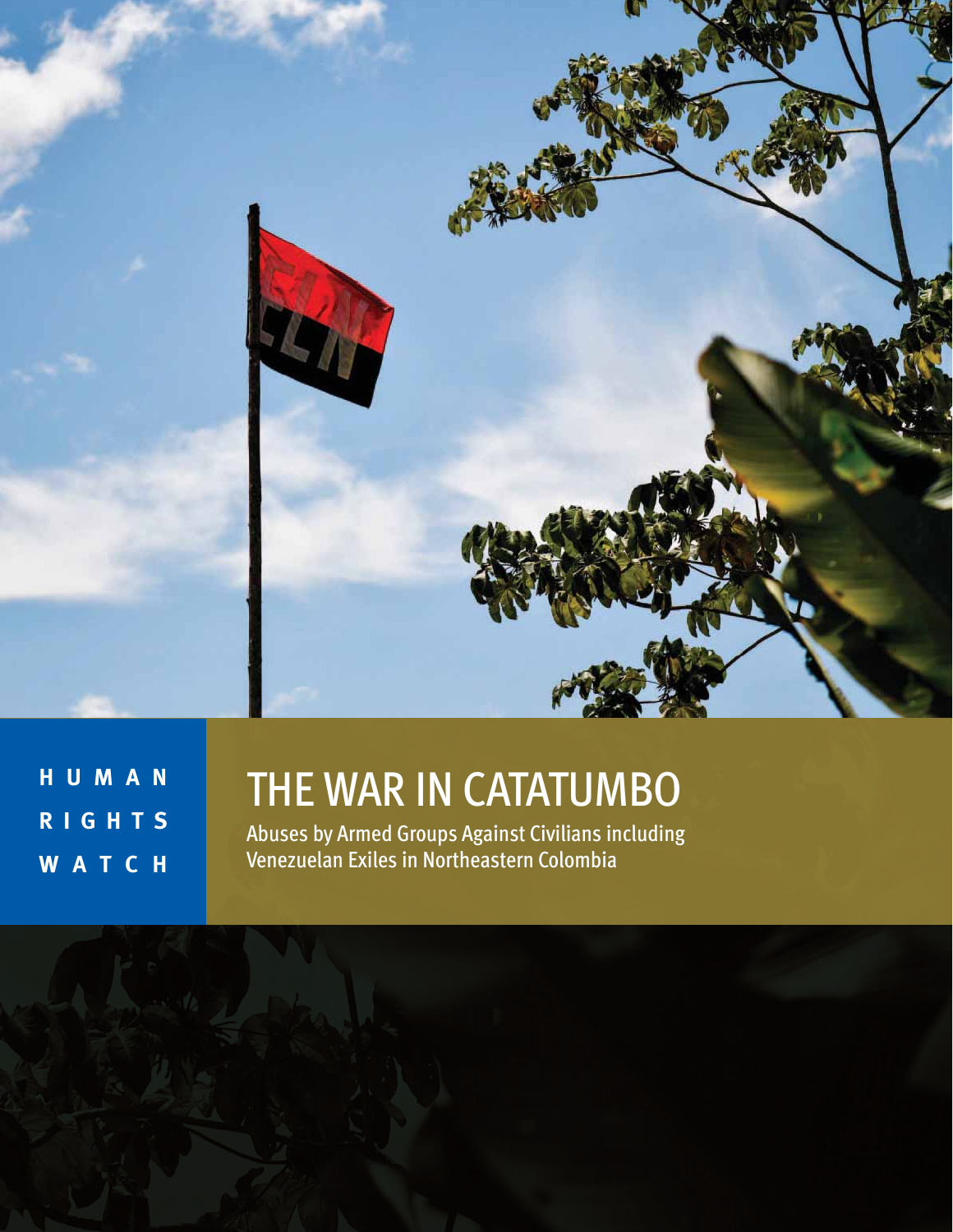

# **The War in Catatumbo**

Abuses by Armed Groups Against Civilians Including Venezuelan Exiles in Northeastern Colombia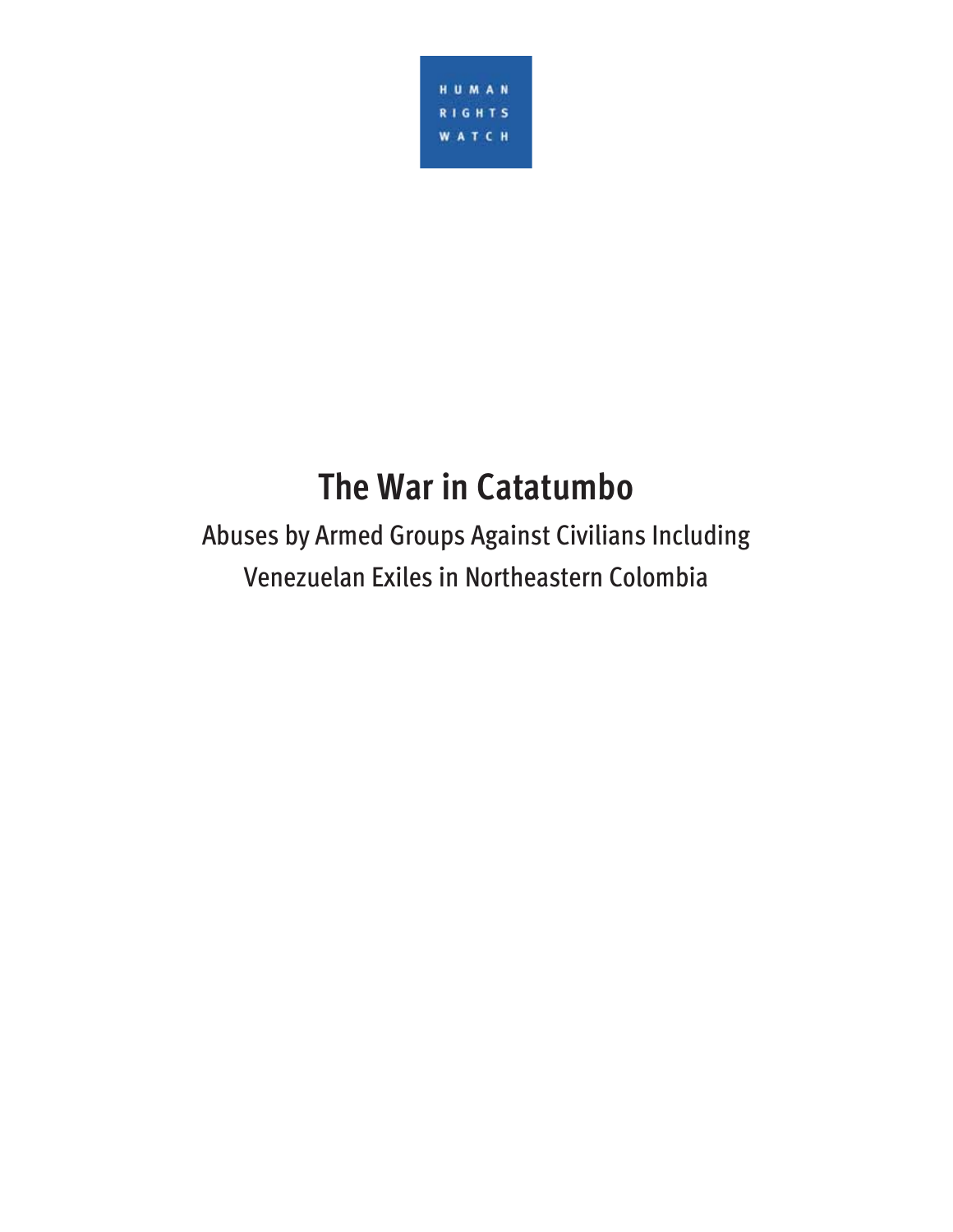Copyright © 2019 Human Rights Watch All rights reserved. Printed in the United States of America ISBN: 978-1-6231-37564 Cover design by Rafael Jiménez

Human Rights Watch defends the rights of people worldwide. We scrupulously investigate abuses, expose the facts widely, and pressure those with power to respect rights and secure justice. Human Rights Watch is an independent, international organization that works as part of a vibrant movement to uphold human dignity and advance the cause of human rights for all.

Human Rights Watch is an international organization with staff in more than 40 countries, and offices in Amsterdam, Beirut, Berlin, Brussels, Chicago, Geneva, Goma, Johannesburg, London, Los Angeles, Moscow, Nairobi, New York, Paris, San Francisco, Sydney, Tokyo, Toronto, Tunis, Washington DC, and Zurich.

For more information, please visit: http://www.hrw.org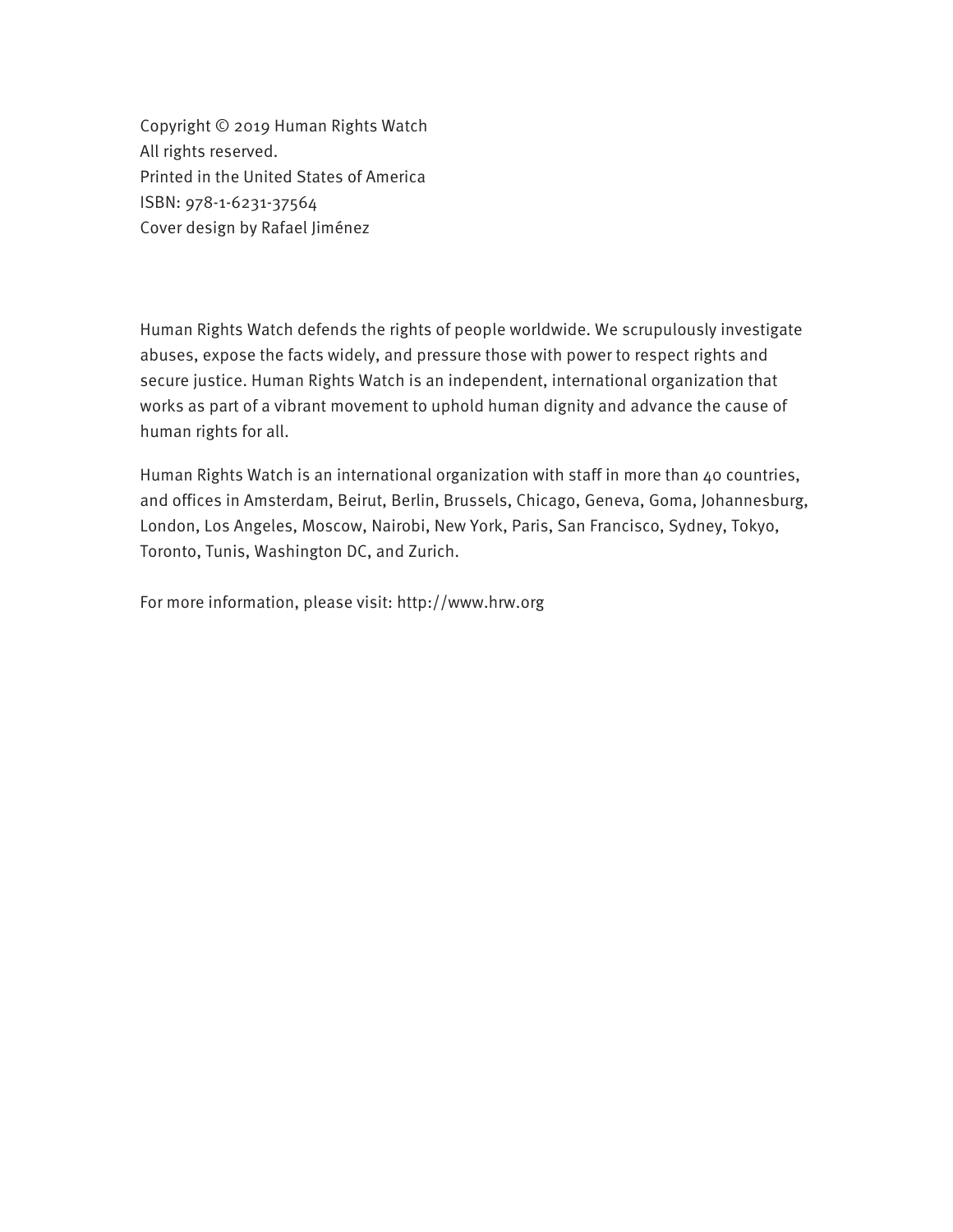#### ISBN: 978-1-6231-37564

### The War in Catatumbo

### Abuses by Armed Groups Against Civilians Including Venezuelan Exiles in Northeastern Colombia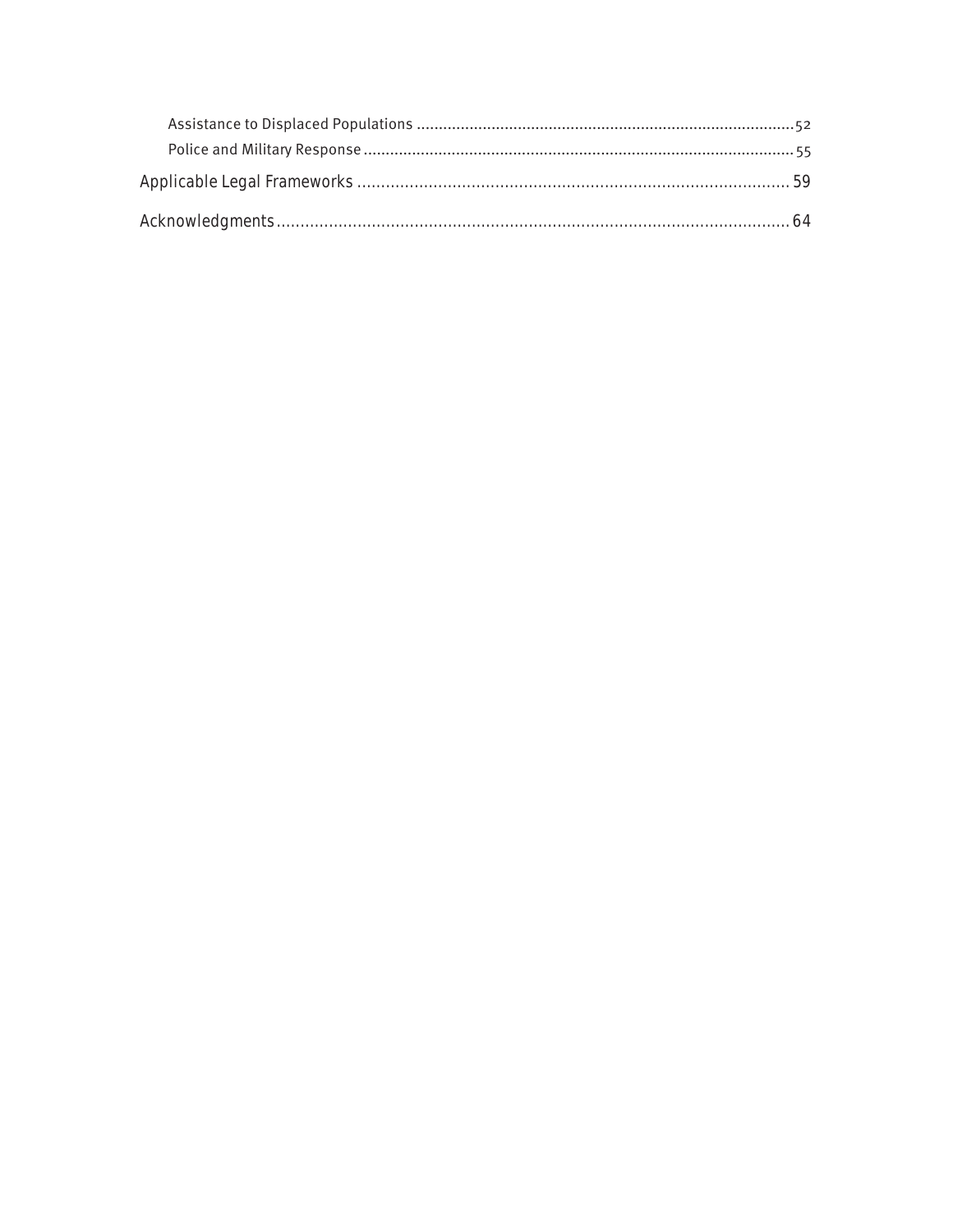### **Summary**

The 2016 peace accord between the Colombian government and the Revolutionary Armed Forces of Colombia (Fuerzas Armadas Revolucionarias de Colombia, FARC) presented a landmark opportunity to halt the serious abuses and atrocities associated with a decadeslong armed conflict.

Yet in practice, the government does not exercise effective control over all territory in particular areas reclaimed from the FARC, contributing to violence and abuse against civilians. Armed groups other than the FARC have also stepped into the breach, warring for control over land and engaging in illegal activities.

In Catatumbo, in Northeastern Colombia, the National Liberation Army (Ejército de Liberación Nacional, ELN) and the Popular Liberation Army (Ejército Popular de Liberación, EPL) have, since early 2018, engaged in a brutal fight for territory. Former FARC members who mobilized into a new armed group also operate in the area. Armed groups have committed a range of abuses against civilians, including killings, disappearances, sexual violence, child recruitment, and forced displacement. There are also reports that they are planting antipersonnel mines. They have also sought to control the local population through threats, including those directed at community leaders and human rights defenders, some of whom have been killed.

Desperate and often undocumented Venezuelans who cross the border to Colombia in search of food, medicine, and work are exposed to abuses committed in the context of Colombia's ongoing armed conflict. At least 25,000 Venezuelans live in Catatumbo, according to the United Nations Office for the Coordination of Humanitarian Affairs (OCHA).

This report is based on research in Catatumbo in April 2019. We interviewed more than 80 people, including abuse victims, their relatives, community leaders, church representatives, human rights officials, local authorities, judicial officials, and members of humanitarian and human rights organizations working in the area. Some interviews were conducted in Cúcuta, the capital of North Santander province, and by telephone. We also reviewed official reports and statistics, publications by nongovernmental and international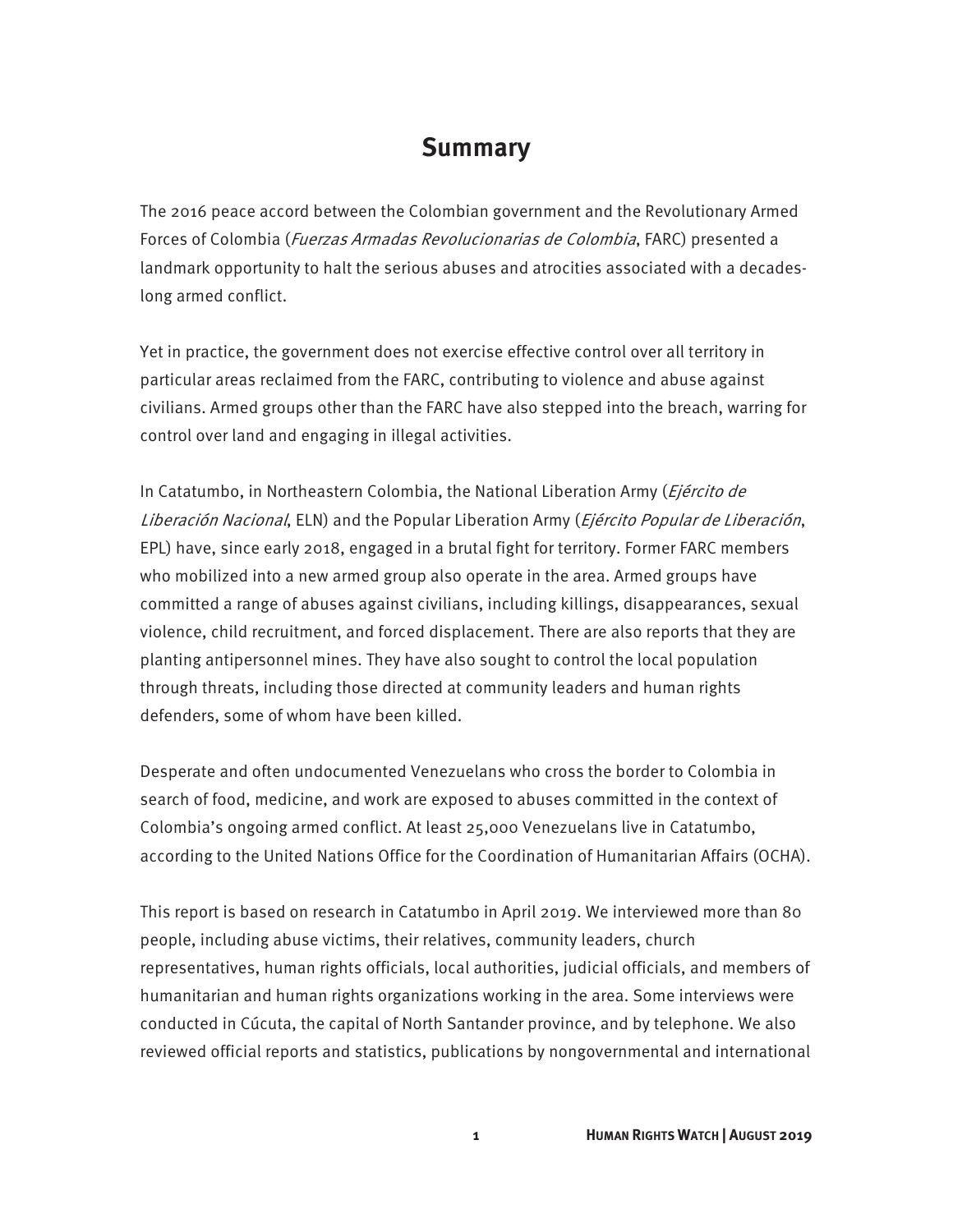organizations, and written testimony given to government officials by almost 500 victims of abuses committed in the context of the armed conflicts.

Government figures show that more than 40,000 people in Catatumbo have been displaced from their homes since 2017, the majority during 2018. While fighting between the ELN and the EPL caused most of the displacement in 2018, fighting between these groups and the Colombian armed forces appears to be the main cause in 2019. Some displacement appears to amount to forced displacement under the laws of war. In some cases, armed groups have threatened people for allegedly cooperating with competing armed groups or the government, causing them to flee. People have also fled after having been threatened for refusing to join an armed group.

The operations of armed groups are contributing to an increase in homicide rates in Catatumbo. Official statistics indicate that the number of killings more than doubled, from 112 in 2015—the year the FARC agreed to a ceasefire as part of its peace negotiations—to 231 in 2018. In eight cases reviewed by Human Rights Watch, alleged members of armed groups killed civilians after accusing them of cooperating with other groups or the Colombian armed forces, or for refusing to join their ranks. Nine human rights defenders and community leaders have been among those killed by armed groups since 2017, according to investigations by Colombia's Attorney General's Office and the Office of the United Nations High Commissioner for Human Rights (OHCHR). The region is one of Colombia's most deadly for those who step forward to speak for their communities.

Armed groups have been implicated in kidnappings and disappearances. In 13 incidents involving 17 victims reviewed by Human Rights Watch, occurring between March 2018 and March 2019, armed groups have abducted victims, including to interrogate them about their alleged cooperation with other groups, force them to obey the group's demands (for example, to refrain from seeking investigation of a relative's murder), or for ransom. Some victims were held for hours; others for several days.

Armed groups in Catatumbo commit rape and other sexual violence. From January 2017 through May 2019, 37 people were victims of "crimes against sexual integrity" related to the armed conflict, according to Colombia's Victims' Unit. These crimes include rape and other sexual crimes, such as sexual assault.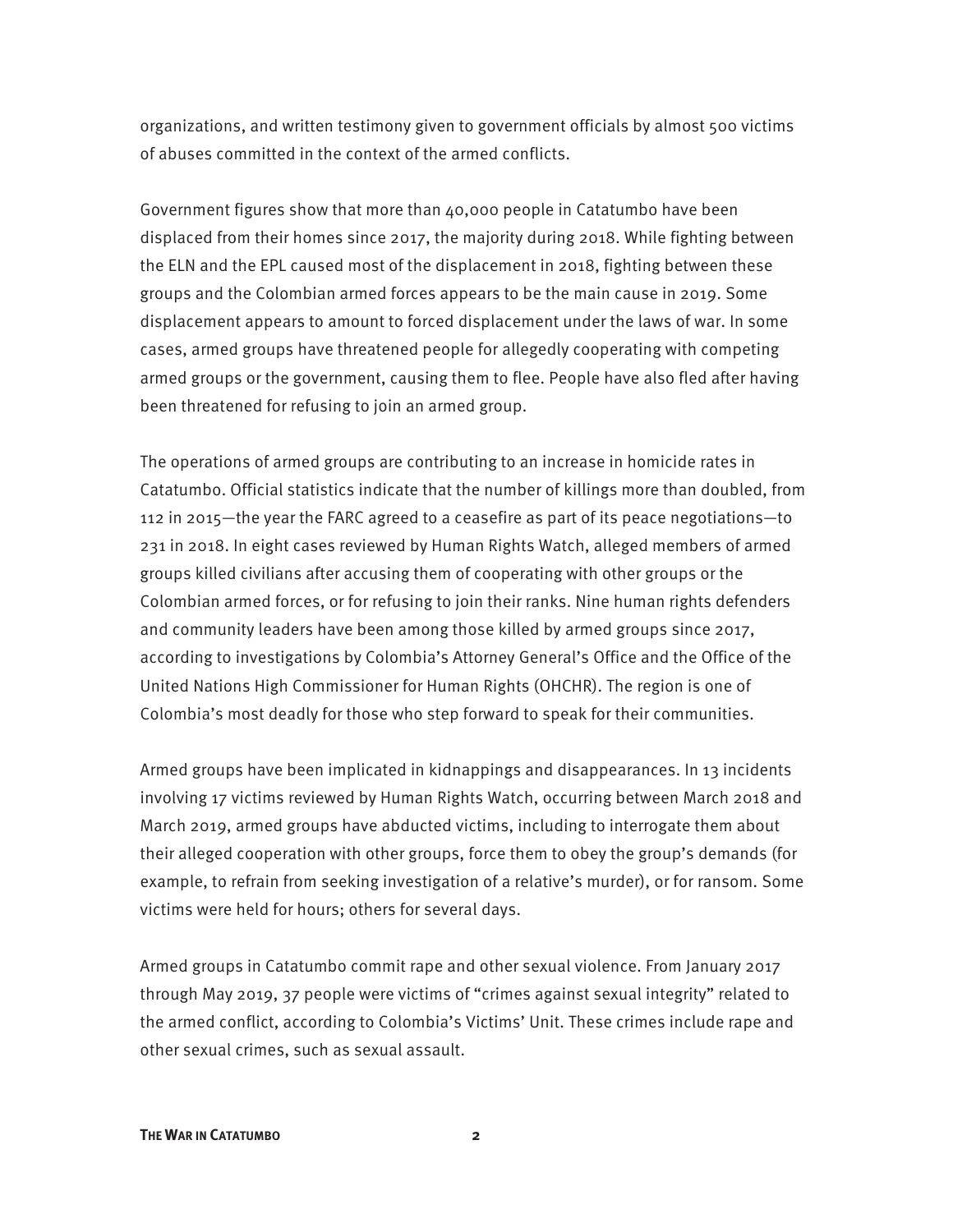

A barricaded police station in Convención, Catatumbo, April 13, 2019. © 2019 Human Rights Watch

Armed groups are also responsible for recruitment of children as young as 12 years old. Children are sometimes forced to join after an armed group threatens to kill them or their families. On other occasions, they are offered pay. Human Rights Watch has reviewed testimony in a dozen cases in which families fled their towns or neighborhoods after someone threatened or attempted to recruit a child. This recruitment compounds other rights abuses experienced by both Colombian and Venezuelan children, including limitations on access to education due to labor in coca fields.

Armed groups are also reportedly planting landmines in rural areas of Catatumbo. Four people have died and 65 have been injured by antipersonnel landmines in Catatumbo since 2017, although it is uncertain whether these incidents were caused by newly planted landmines or landmines from previous conflict periods.

While the numbers used to describe the scale of abuses in this report are very serious, the total number of abuses is likely higher, due to underreporting linked to fear of retaliation for exposing abuses, as well as additional barriers faced by victims of sexual violence and Venezuelan victims.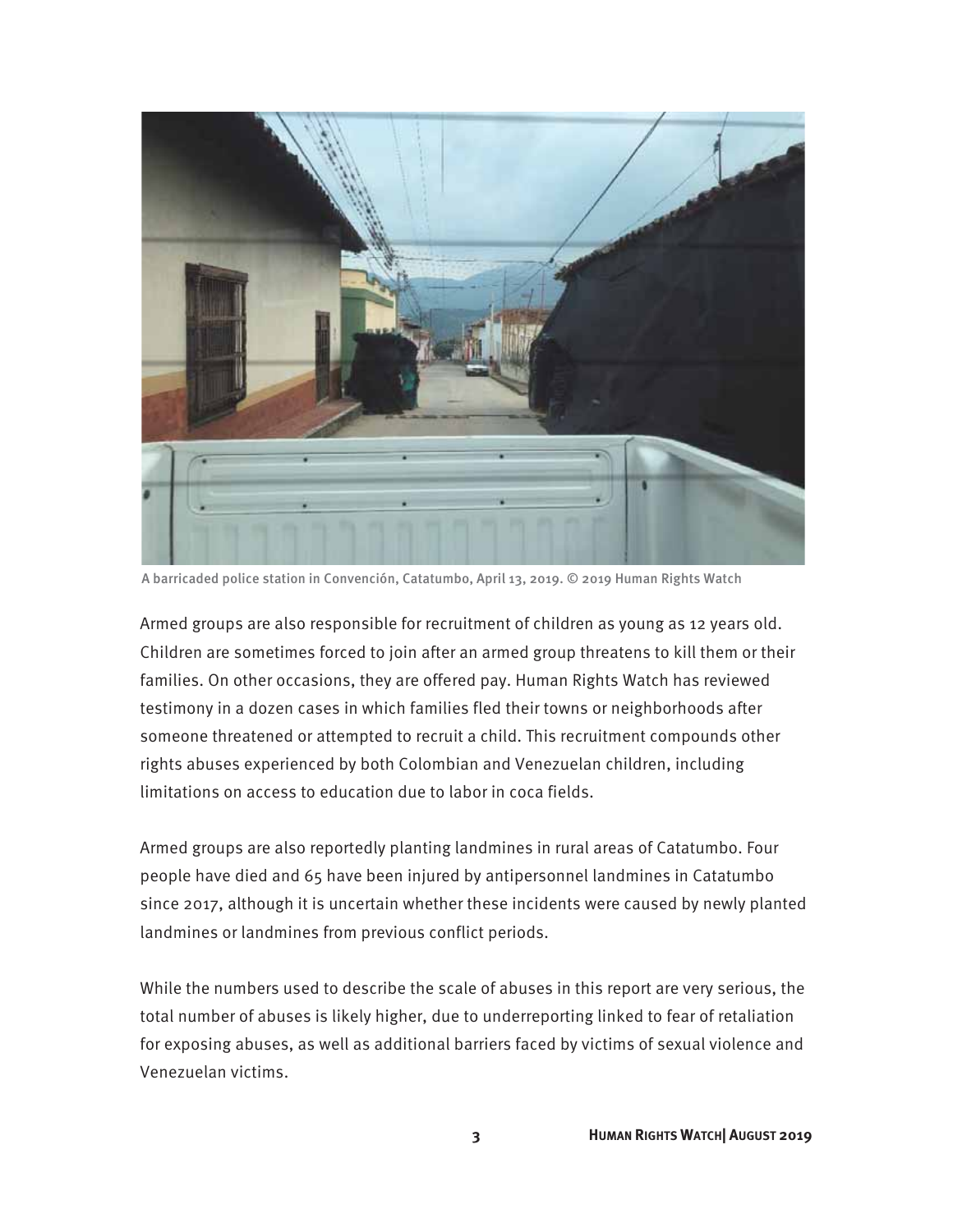Many Venezuelans are fleeing a devastating humanitarian, political, economic, and human rights crisis at home. Limited immigration controls by Colombian authorities in areas where armed groups control illegal crossings, as well as jobs that pay better than in Venezuela, attract many of them to the Catatumbo borderlands. They have been among those forcibly displaced, killed, and subject to child recruitment by armed groups. Some Venezuelans have also been subject to sexual abuse; others have disappeared. The extent of abuses suffered by Venezuelans caught up in the conflict in Catatumbo is difficult to measure, given that many are not aware of reporting procedures or fear deportation if they file complaints to Colombian authorities. In practice, Venezuelans have had limited access to services provided by the Colombian government to victims of the armed conflicts.

The Colombian government is not meeting its obligations to protect and vindicate the rights of civilians who are victims of the conflict between armed groups in Catatumbo and who are suffering serious abuses by the armed groups. Colombia is party to multiple human rights treaties that impose international obligations to provide effective protections for those human rights central to guarantees of security, including the rights to life, to physical integrity, to personal liberty and security, and to the peaceful enjoyment of one's possessions. In addition, the government must seek to hold perpetrators of human rights abuses accountable and guarantee the rights of victims, including their right to an effective remedy and reparation.

The Attorney General's Office has, so far, largely failed to ensure justice for serious abuses committed by armed groups. As of April 2019, there were more than 770 cases related to murders committed in Catatumbo since 2017. There have been convictions in only 61 cases. And only two members of armed groups are among those convicted for murder, according to the office. The office has not charged, let alone convicted, anyone for "threats," child recruitment, or "enforced disappearances." Two members of armed groups have been charged according to the office, but, thus far, no one has been convicted for forced displacement; 483 cases remain pending.

A key shortcoming is the limited number of officials in Catatumbo charged with investigating and prosecuting crimes. In addition, security risks undermine the ability of prosecutors and investigators to visit rural areas to investigate crimes and to obtain testimony from witnesses and victims' family members, who also fear retaliation for cooperating with investigations.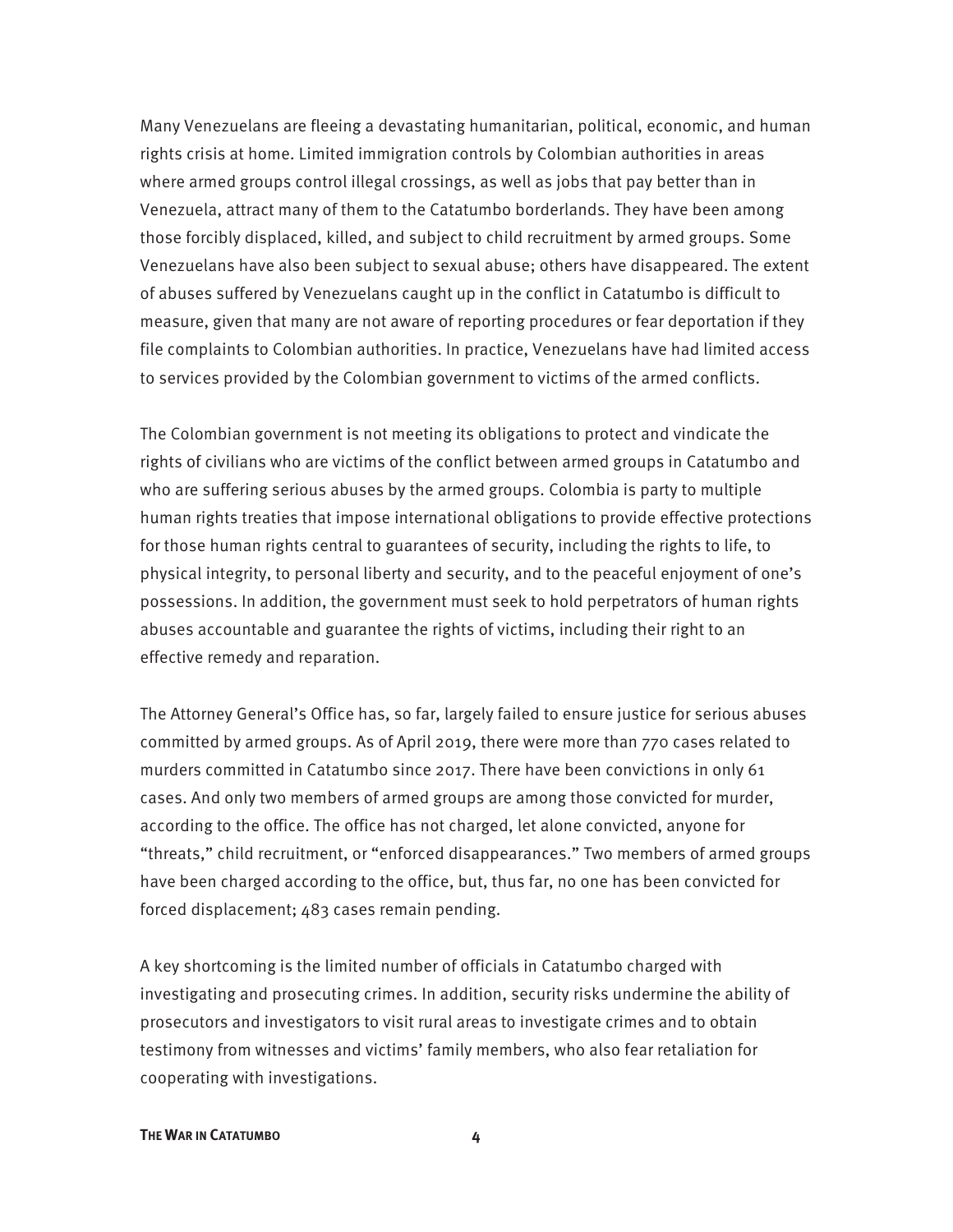When it comes to the prevention of abuses, Colombian law provides that authorities must carry out a "rapid" response to prevent potential abuses identified by the Human Rights Ombudsperson's Office in what are called "early alerts."

National, provincial, and municipal authorities, however, have failed to adequately respond to these alerts. Moreover, the individual protection schemes provided by the Colombian government to community leaders and human rights defenders at risk in Catatumbo are insufficient to ensure their adequate protection. A pilot project announced in June 2018 to address deficiencies in these schemes by providing group protection to several community leaders in El Tarra, one of Catatumbo's municipalities, has yet to be implemented.

Assistance to the displaced, provided for under Colombian law, has been slow and insufficient, according to humanitarian workers. Hundreds have lived in temporary shelters improvised by communities; some shelters lacked furniture or running water.

Residents, human rights officials, and humanitarian actors indicate that government soldiers have engaged in abusive behavior, especially after the deployment, in October 2018, of a "rapid response" force to the area. They, at times, stigmatize civilians, accusing them of being complicit with guerrilla groups. Soldiers routinely stop civilians passing through military checkpoints and ask for information about their communities, which exposes them to retaliation by armed groups. In one incident in April 2019, an army soldier killed a demobilized FARC member.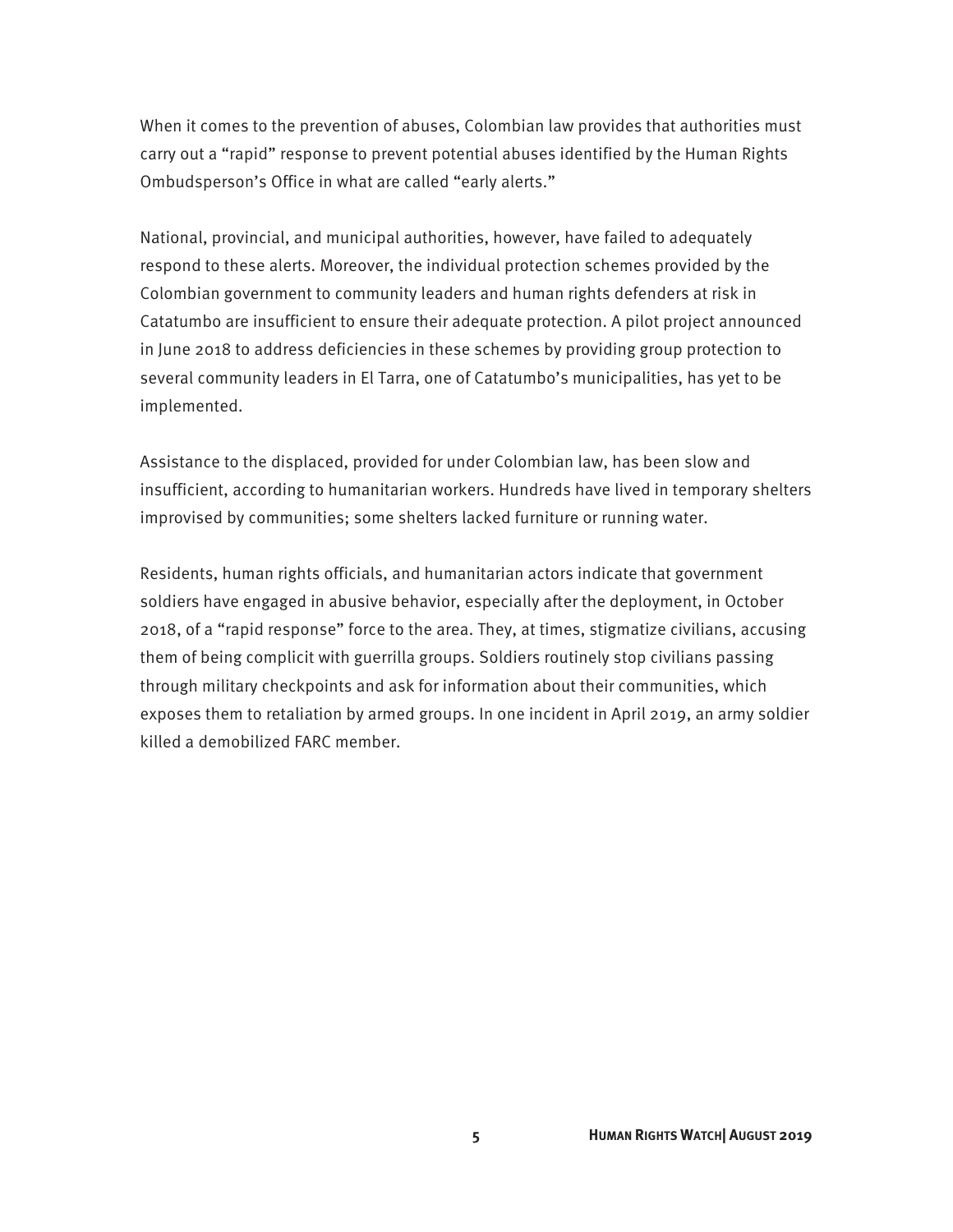### **Recommendations**

#### To the Administration of President Iván Duque

*To prevent abuses, protect people at risk, and support accountability:* 

- Guarantee effective protection of community leaders in Catatumbo, including by prioritizing plans to protect communities and organizations at risk (often called "collective protection plans" in Colombia).
- Ensure that the National Police and armed forces design and implement an effective strategy in Catatumbo to protect local residents from armed groups, that respects international human rights and humanitarian law.
- Prioritize the design and implementation of a plan to prevent child recruitment by armed groups, including by strengthening access to education for Colombian and Venezuelan children in Catatumbo.
- Design and implement a plan to remove antipersonnel mines in Catatumbo, starting by ensuring areas surrounding schools are safe.
- Provide greater support to prosecutors investigating crimes committed in rural Catatumbo, including by increasing the amount of time military helicopters devote to transporting prosecutors investigating crimes to locations they cannot reach by land given security considerations.
- Endorse the Safe Schools Declaration, which is an international political commitment to strengthening the prevention of, and response to, attacks on students, teachers, and schools during armed conflict.
- Ensure that government agencies carry out a rapid, sufficient, and coordinated response to prevent the risks of international human rights and humanitarian law violations identified by the Human Rights Ombudsperson's Office in its "early alerts."

#### *To assist victims of forced displacement and other abuses:*

• Seek further international humanitarian support to address the needs of the civilian population of Catatumbo through a comprehensive plan to provide support to individuals impacted by the armed conflicts in Catatumbo, with a focus on populations at high risk for abuse or exploitation, including—but not limited to— Venezuelans displaced outside of their country.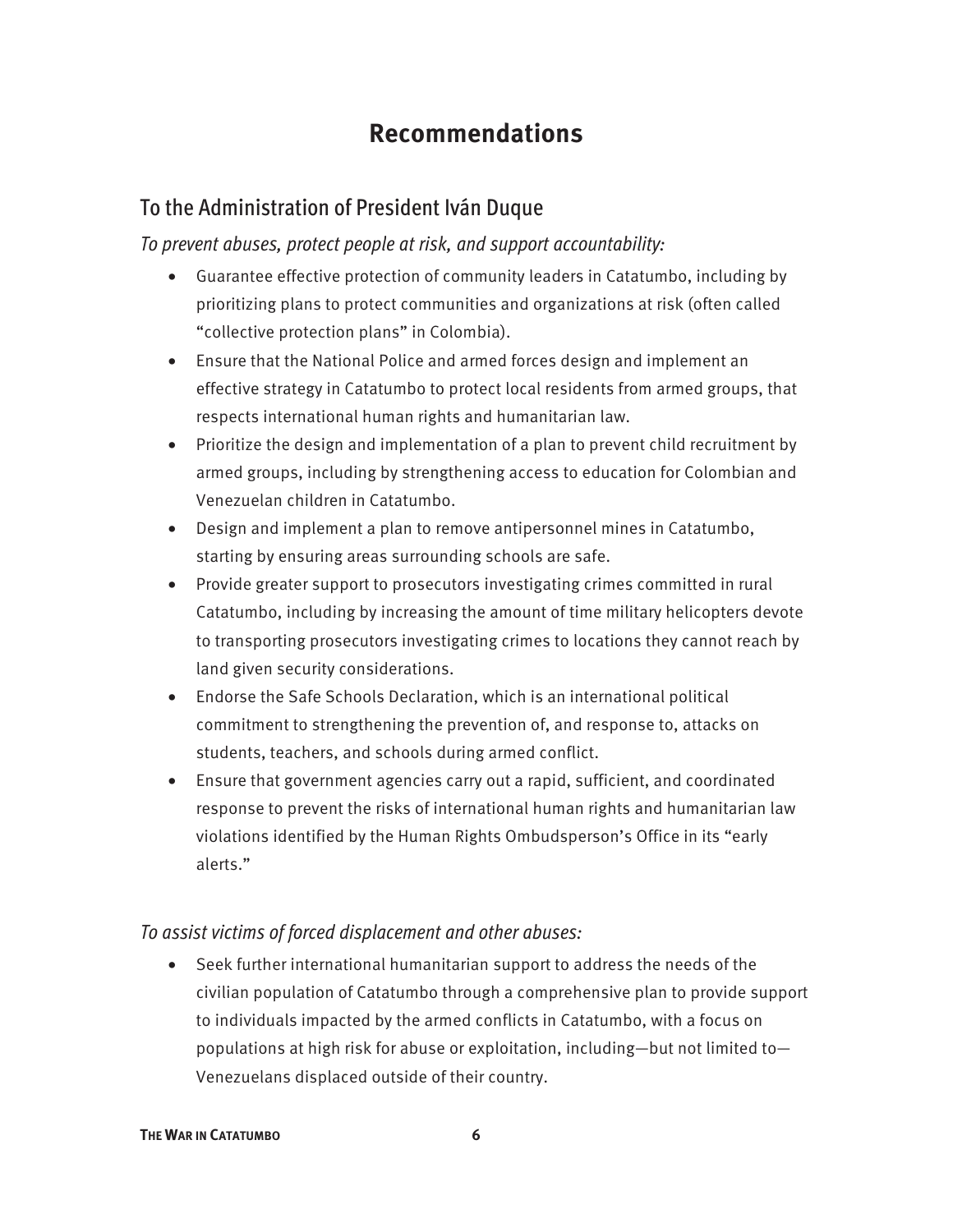- Work with municipal and provincial governments to ensure that displaced people are promptly assisted by the national government when local governments' capacity is surpassed, as required under Colombian law.
- Work with local mayors to increase the budget for the municipal human rights offices known as "personerías."

#### *To protect the rights of Venezuelans fleeing from the crisis in their country:*

- Carry out a comprehensive assessment to determine the total number of Venezuelans living in Catatumbo and their needs.
- Ensure all Venezuelans have legal status in Colombia so that they can work lawfully, including in safer parts of Colombia, and need not fear deportation if they report abuses.

#### To the Attorney General:

- Increase the number of investigators and prosecutors in Catatumbo working on cases of forced displacement, "enforced disappearance," sexual violence, child recruitment, threats to human rights defenders, and other serious abuses related to the armed conflicts.
- Take steps to overcome barriers to reporting sexual violence and abuse, including by ensuring access to specially trained investigators and prosecutors, and having private and confidential spaces to make complaints.
- Ensure protection for all investigators and prosecutors working in Catatumbo.
- Work with competent authorities to ensure that judicial authorities can safely access crime scenes and preserve material evidence that is critical for prosecutions.

#### To Mayors in the Catatumbo Region:

- Provide adequate shelter in Catatumbo for displaced people and victims of sexual violence and ensure that shelters protect victims and provide dignified living conditions, and that victims of sexual violence can seek shelter with family members and are not isolated from support networks.
- Increase the budget for the municipal human rights offices known as "personerías."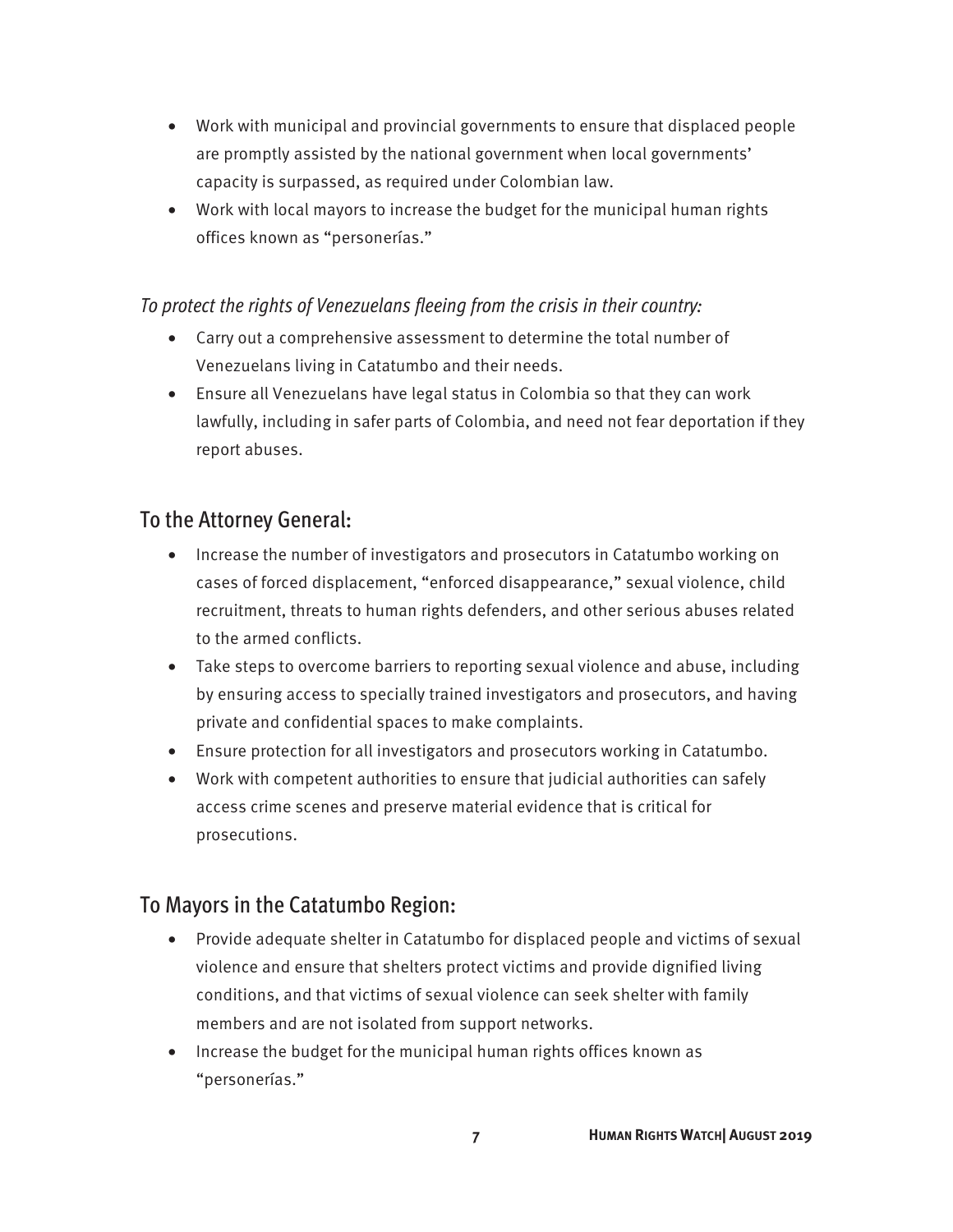### To Humanitarian Actors Working in Catatumbo:

• Design, fund, and implement a comprehensive humanitarian plan that takes into account and seeks to address the needs of the population in Catatumbo who are suffering the consequences of the armed conflicts, with a focus on reaching populations at high risk of abuse or exploitation, including—but not limited to— Venezuelans displaced outside of their country.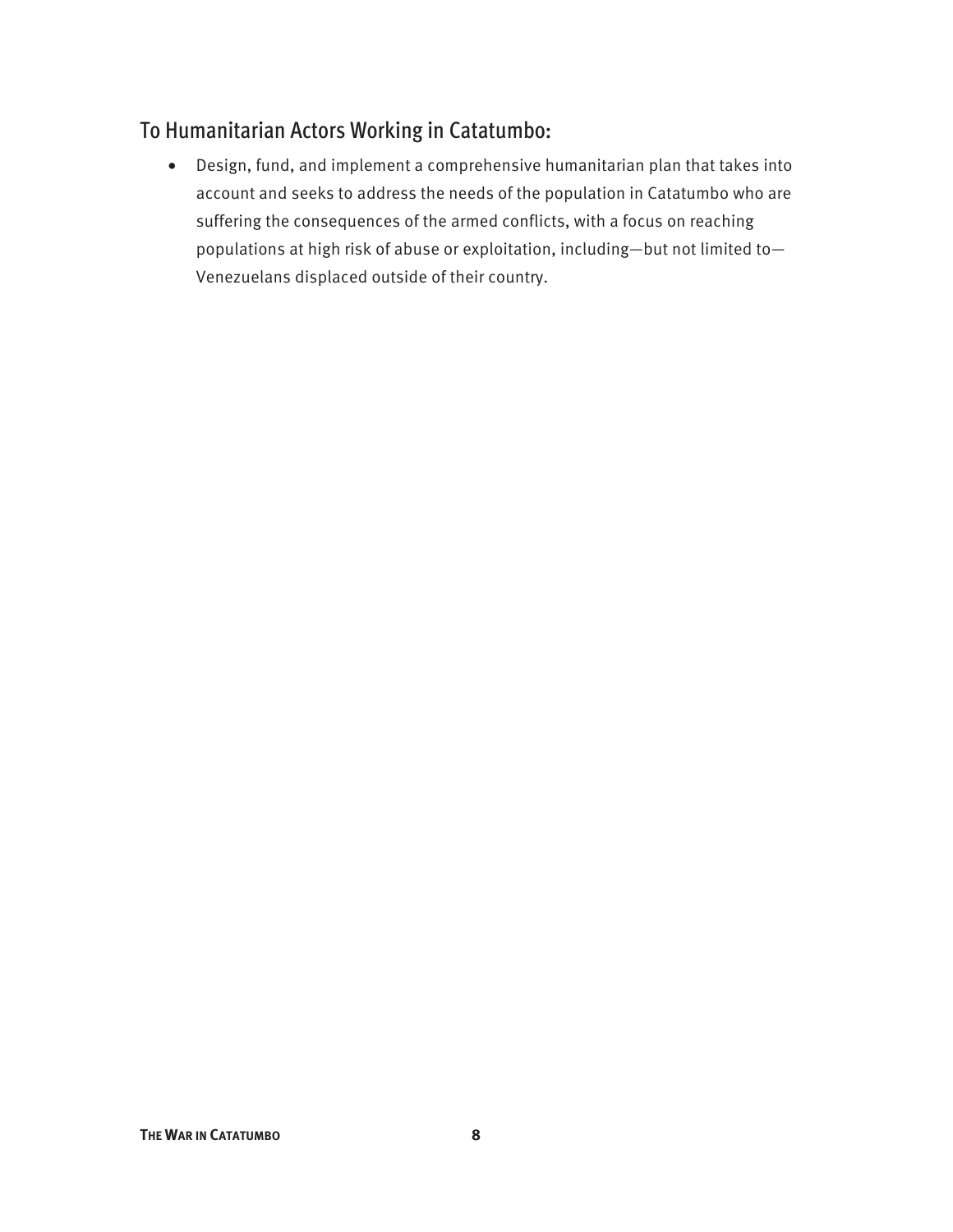### **Methodology**

In researching this report, Human Rights Watch conducted more than 80 interviews with a wide range of actors. These included Venezuelans who had recently fled their country and were living in Catatumbo, abuse victims, their relatives, and other residents of rural and urban areas of Catatumbo, as well as judicial officials, human rights officers, local authorities, community leaders, church representatives, and members of humanitarian and human rights organizations. Due to security concerns, we did not speak with members of armed groups.

Most of the interviews were conducted in Catatumbo during a visit in April 2019. Some interviews were conducted in Cúcuta or by telephone. All interviews were conducted in Spanish.

In our research, we also reviewed testimony taken by public officials in Catatumbo from almost 500 people describing cases of abuse that occurred there since 2017 in the context of the armed conflicts. We also drew on official statistics and consulted a wide range of other sources and documents, including official reports, publications by international, nongovernmental and humanitarian organizations, and news articles. In addition, we sent information requests to the Ministry of Interior, the Attorney General's Office, the National Police, and two army units operating in Catatumbo. Neither the National Police nor the army units had responded at the time of writing. The responses we received are reflected in the report.

Many interviewees feared reprisals and spoke with us on the condition that we withhold their names and other identifying information. Details about individuals, as well as interview dates and locations, have been withheld when requested or when Human Rights Watch believed the information could place someone at risk. All such details are on file with the organization.

Interviews with victims, their relatives, or witnesses were conducted in confidential settings. We informed all participants of the purpose of the interview, its voluntary nature, and how the information would be used. Each participant orally consented to be interviewed.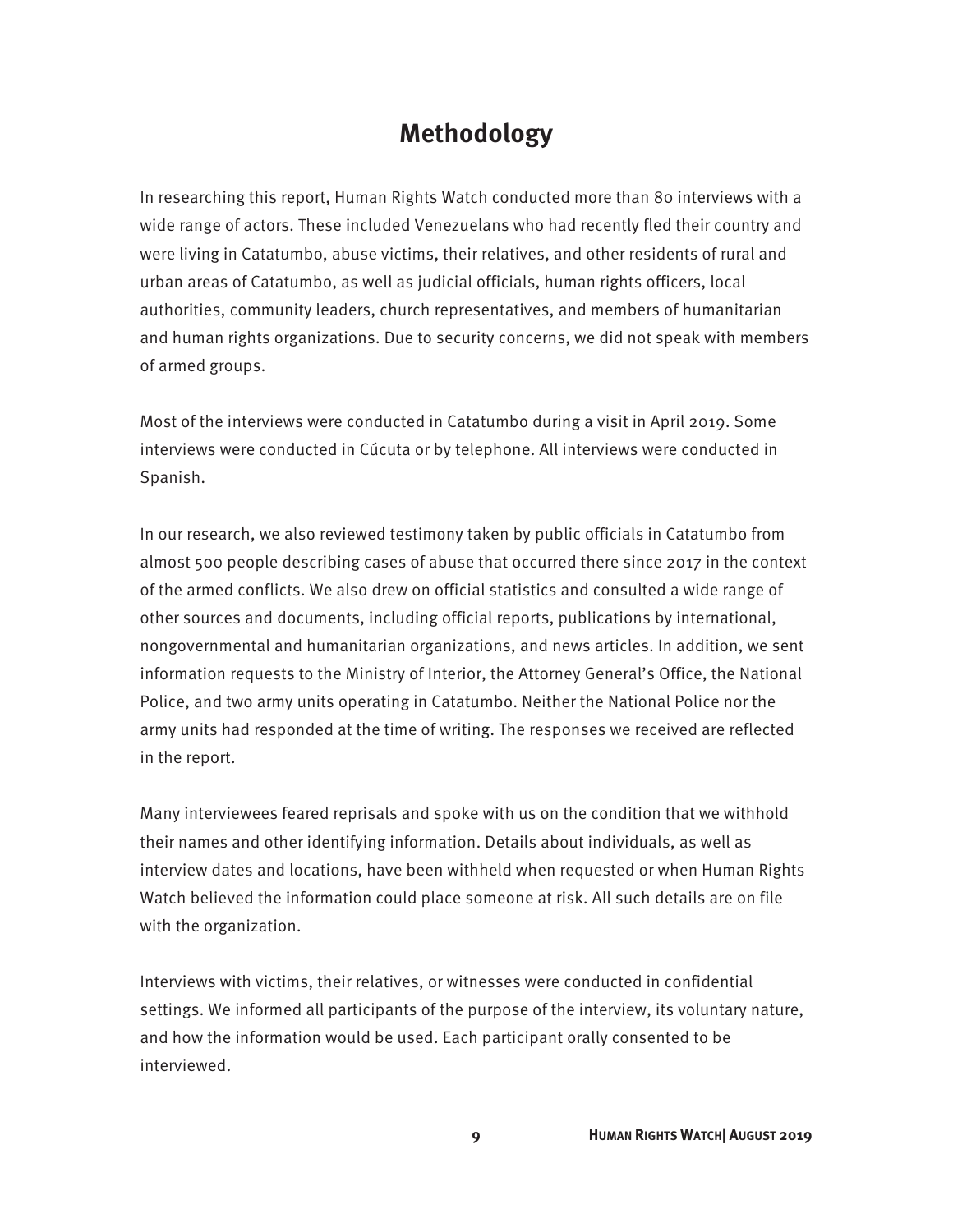Human Rights Watch did not make any payments or offer other incentives to interviewees. Care was taken with victims of trauma to minimize the risk that recounting their experiences could further traumatize them. Where appropriate, Human Rights Watch provided contact information for organizations offering legal, social, or counseling services, or linked those organizations with survivors.

In this report, the term "disappearance" refers to cases containing the elements of the offense of "enforced disappearance" under Colombian law, which provides that anyone can be criminally liable for an "enforced disappearance," irrespective of whether the person is a private individual, a participant in an armed conflict, a state agent, or someone acting with the support or acquiescence of state agents.

The term "FARC dissident group" is used to refer to a group calling itself the "FARC 33rd Front." More generally the term may be used to include groups that were created or led by former FARC guerrillas after the group's demobilization. These groups include fighters who either rejected the demobilization or who, after demobilizing, chose for whatever reason to be part of another armed group. (Some people in Colombia prefer to use the term "FARC dissident group" to refer only to groups that rejected the demobilization.) The report refers to the "FARC 33rd Front" as an armed group. "FARC 33rd Front" does not, however, according to available information, appear to have the minimum level of organization required under international humanitarian law to be considered a party to an armed conflict.

All translations from the original Spanish to English are by Human Rights Watch unless specified otherwise.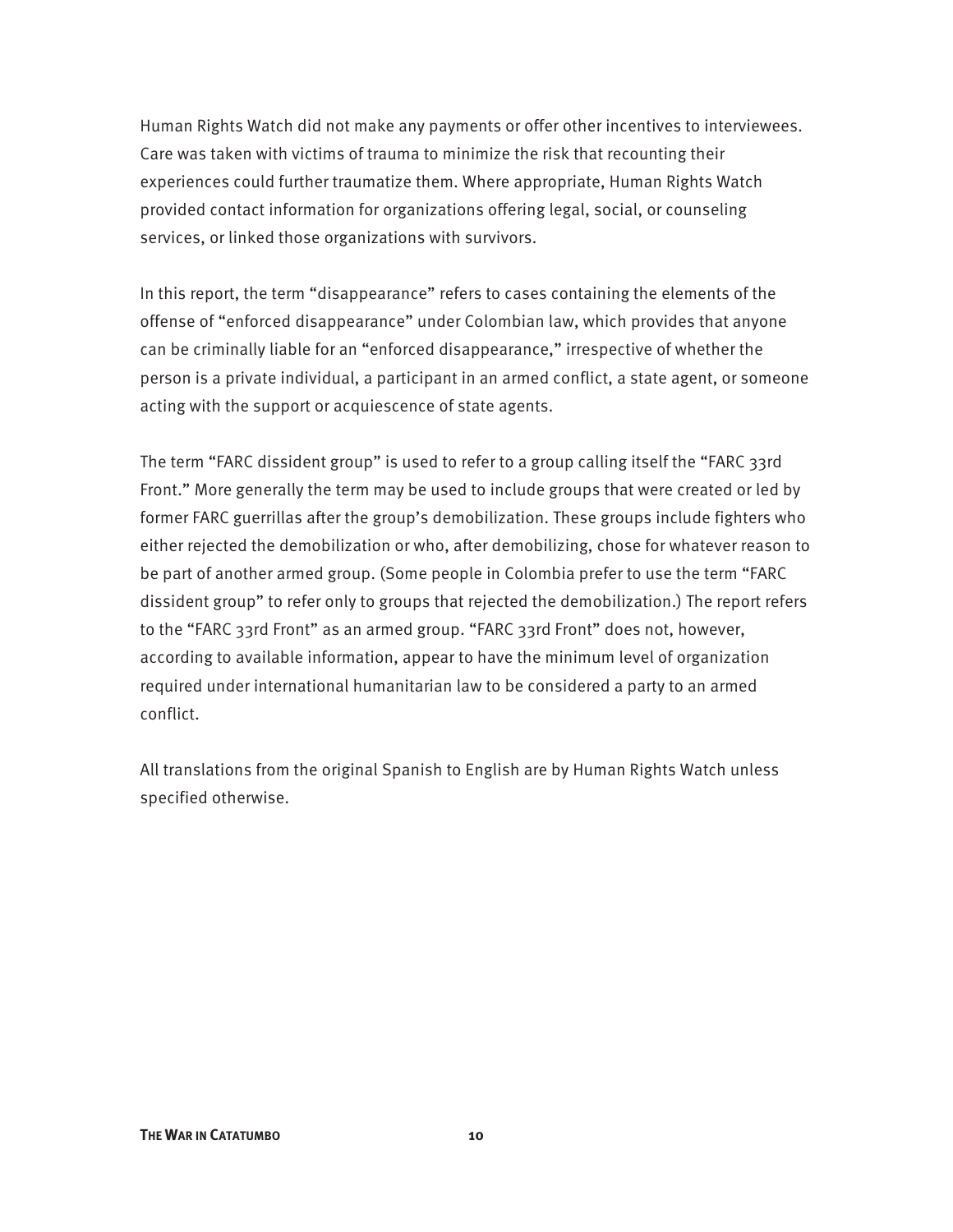### **Background**

#### The Catatumbo Region

 $\overline{a}$ 

Northeastern Colombia's Catatumbo region, in the province of North Santander, borders Venezuela. Its 11 municipalities—Ábrego, Convención, El Carmen, El Tarra, Hacarí, La Playa, Ocaña, San Calixto, Sardinata, Teorama, and Tibú—have a population of roughly 295,000 people. Almost a fourth of them live in Ocaña, the largest municipality.<sup>1</sup> Roughly half live in rural areas.<sup>2</sup>

A large part of the population suffers from poverty and lack of economic opportunities. In all municipalities but Ocaña, more than 45 percent of the people faced unmet basic needs as of 2011, the year the most recent government figures are available.3 More than 15 percent lived in extreme poverty.<sup>4</sup>

- http://corponor.gov.co/publica\_recursos/POBLACION\_VULNERABLE/Conpes\_3739\_de\_2013.pdf (accessed May 24, 2019). <sup>3</sup> Government of Colombia, National Planning Department, "Results of 2005 Census – unmet basic needs as of December 31, 2011" ("Resultados censo general 2005– necesidades básicas insatisfechas a 31 de diciembre de 2011"), n.d.,
- http://www.dane.gov.co/files/censo2005/NBI\_desagregadas\_cab\_resto\_mpio\_nal\_30jun11.xls (accessed May 24, 2019). <sup>4</sup> Government of Colombia, National Planning Department, "Results of 2005 Census – unmet basic needs as of December 31, 2011" ("Resultados censo general 2005– necesidades básicas insatisfechas a 31 de diciembre de 2011"), n.d.,

<sup>1</sup> Government of Colombia, National Statistics Department, "Population Estimates 1985-2005 and Projected Population 2005-2020" ("Estimaciones de población 1985-2005 y proyecciones de población 2005 – 2020"), n.d., https://www.dane.gov.co/files/investigaciones/poblacion/proyepobla06\_20/Municipal\_area\_1985-2020.xls (accessed May 24, 2019).

<sup>2</sup> Government of Colombia, National Planning Department, "Integral Development Strategy of the Catatumbo Region" ("Estrategia de Desarrollo Integral de la Región del Catatumbo"), January 15, 2013,

http://www.dane.gov.co/files/censo2005/NBI\_desagregadas\_cab\_resto\_mpio\_nal\_30jun11.xls (accessed May 24, 2019).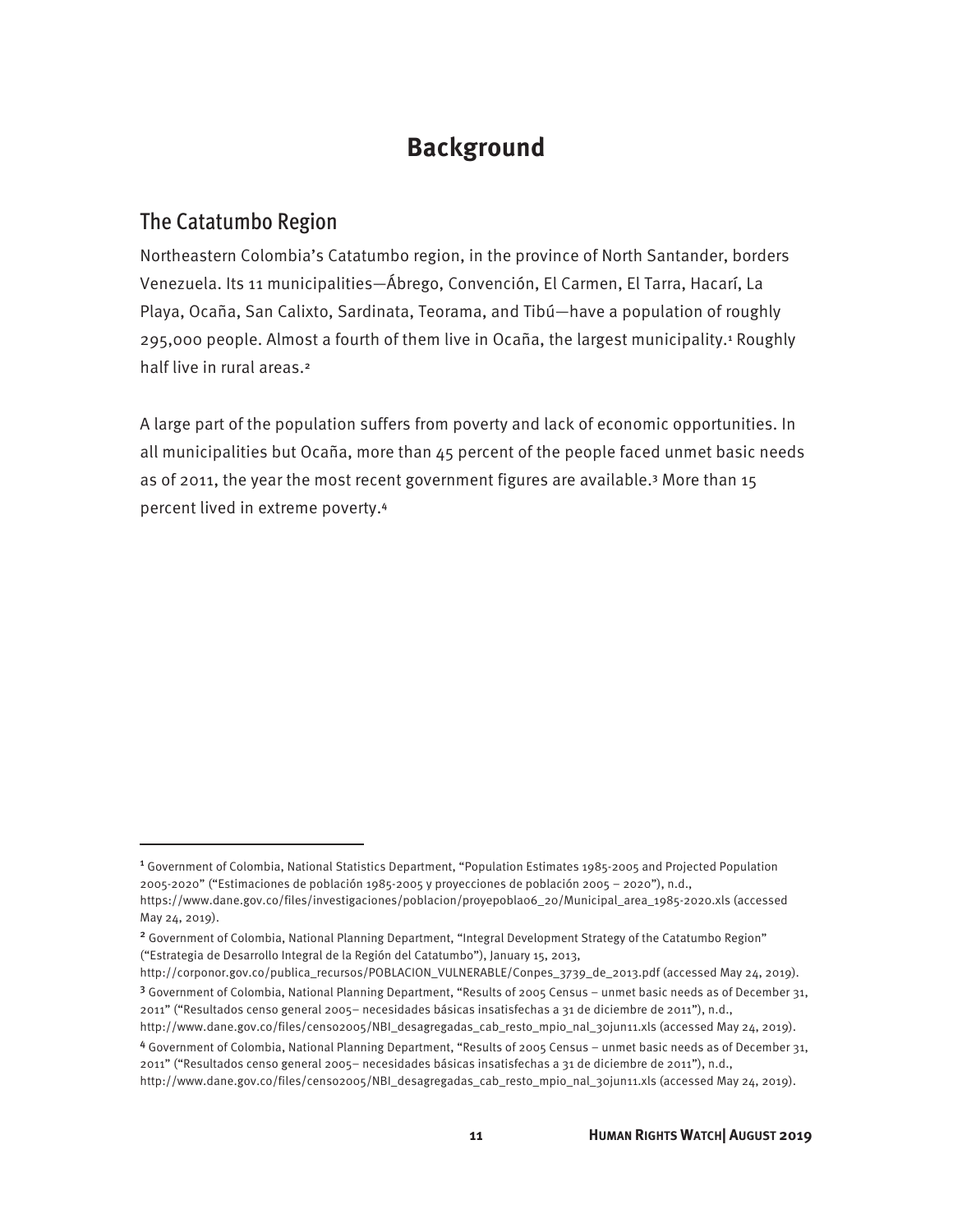Weak governance deepens poverty.5 With 92 percent of the region's land lacking formal titles, many peasants work in fields they do not own.<sup>6</sup> Inadequate roads in rural areas make it hard for peasants to sell their products.<sup>7</sup>

Catatumbo is an important source of coca, the raw material used to produce cocaine. The United Nations Office on Drugs and Crime (UNODC) reported that in 2017 roughly 28,200 acres were producing coca in North Santander.<sup>8</sup> Of all Colombian municipalities, Catatumbo's Tibú had the second highest acreage of coca cultivation.<sup>9</sup>

Some areas of Catatumbo, particularly in Tibú, are also an important source of oil for Colombia.10 The National Liberation Army (ELN) has repeatedly attacked oil infrastructure in the region, at times causing spillage into rivers and other sources of water. $11$ 

<sup>9</sup> Ibid., p. 27.

<sup>5</sup> Between August 2017 and September 2018, the Colombian government discussed infrastructure projects with local communities to improve governance in eight municipalities in Catatumbo as part of the Development Programs with a Territorial Focus (Programas de Desarrollo con Enfoque Territorial, PDET)—a policy included in the peace accords with the Revolutionary Armed Forces of Colombia (FARC) with the aim of fostering development in rural areas. As of April 2019, the projects had yet to be implemented. In November 2018, the national government launched "Catatumbo sostenible," a plan to coordinate development and governance efforts in Catatumbo, including PDET. The plan is led by the government's High Commissioner for Stabilization and Consolidation, Emilio Archila. Human Rights Watch interview with staff of the Agency for Territory Transformation (Agencia de Renovación de Tierras), Cúcuta, April 8, 2019.

<sup>&</sup>lt;sup>6</sup> Human Rights Watch interview with staff of the Agency for Territory Transformation (Agencia de Renovación de Tierras), Cúcuta, April 8, 2019.

<sup>7</sup> Human Rights Watch interview with community leader, Catatumbo, April 9, 2019; Human Rights Watch interview with staff of the Agency for Territory Transformation (Agencia de Renovación de Tierras), Cúcuta, April 8, 2019; Government of Colombia, National Planning Department, "Integral Development Strategy of the Catatumbo Region" ("Estrategia de Desarrollo Integral de la Región del Catatumbo"), January 15, 2013,

http://corponor.gov.co/publica\_recursos/POBLACION\_VULNERABLE/Conpes\_3739\_de\_2013.pdf (accessed May 24, 2019), p. 10.

<sup>8</sup> Government of Colombia and United Nations Office on Drugs and Crime, "Colombia: Monitoring Territories Affected by Illicit Crops 2017" ("Colombia: Monitoreo de territorios afectados por cultivos ilícitos 2017"), September 2018, https://www.unodc.org/documents/crop-

monitoring/Colombia/Colombia\_Monitoreo\_territorios\_afectados\_cultivos\_ilicitos\_2017\_Resumen.pdf (accessed May 24, 2019), p. 33.

<sup>10</sup> Government of Colombia, National Planning Department, "Integral Development Strategy of the Catatumbo Region" ("Estrategia de Desarrollo Integral de la Región del Catatumbo"), January 15, 2013,

http://corponor.gov.co/publica\_recursos/POBLACION\_VULNERABLE/Conpes\_3739\_de\_2013.pdf (accessed May 24, 2019), p. 14.

<sup>&</sup>lt;sup>11</sup> See, for example, "The oil spill in the Catatumbo river is controlled, it will disappear slowly, said the minister of environment" ("La mancha de petróleo en el río Catatumbo está controlada, poco a poco ha ido desapareciendo, afirmó el Ministro de Ambiente"), Colombian Presidency, February 16, 2019,

https://id.presidencia.gov.co/Paginas/prensa/2019/190216-mancha-petroleo-rio-Catatumbo-controlada-desapareciendo-Ministro-Ambiente.aspx (accessed May 28, 2019); "ELN action in Arauca, Boyacá, Casanare and Norte de Santander" ("Accionar eleno en Arauca, Bocayá, Casanare y Norte de Santander"), ELN Voces, December 17, 2018, https://elnvoces.net/accionar-eleno-en-arauca/ (accessed July 13, 2019).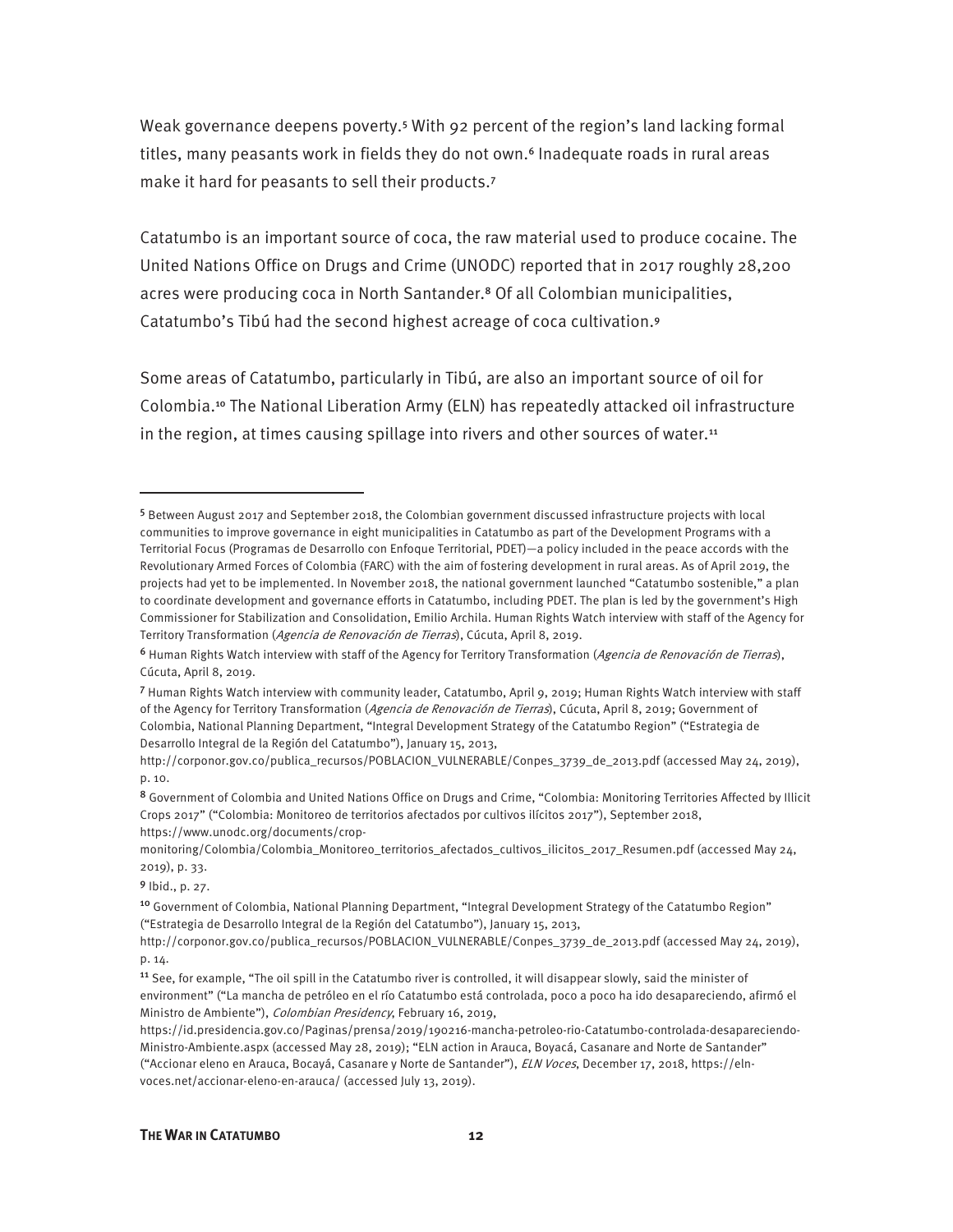

A motorcycle loaded with oil containers in Catatumbo, April 12, 2019. Illegal transportation of oil is one of the primary activities in the Catatumbo region. © 2019 Human Rights Watch

#### Armed Conflicts and Violence in Catatumbo

<u>.</u>

Three armed groups in Catatumbo are fighting to control territory and illegal activities in the area. Armed confrontation between groups and the Colombian armed forces has also taken place. The following sections briefly describe the three armed groups and insecurity in the region.

The International Committee of the Red Cross (ICRC) concluded in December 2018 that the conflicts between the ELN and the Colombian government, between the EPL and the Colombian government, and between the ELN and the EPL were non-international armed conflicts.12 The ICRC has not made a public determination as to whether the FARC dissident group operating in Catatumbo is a party to an armed conflict. Its small size and limited

<sup>&</sup>lt;sup>12</sup> International Committee of the Red Cross, "Colombia: Five armed conflicts – What's happening?," December 6, 2018, https://www.icrc.org/en/document/colombia-five-armed-conflicts-whats-happening (accessed May 26, 2019).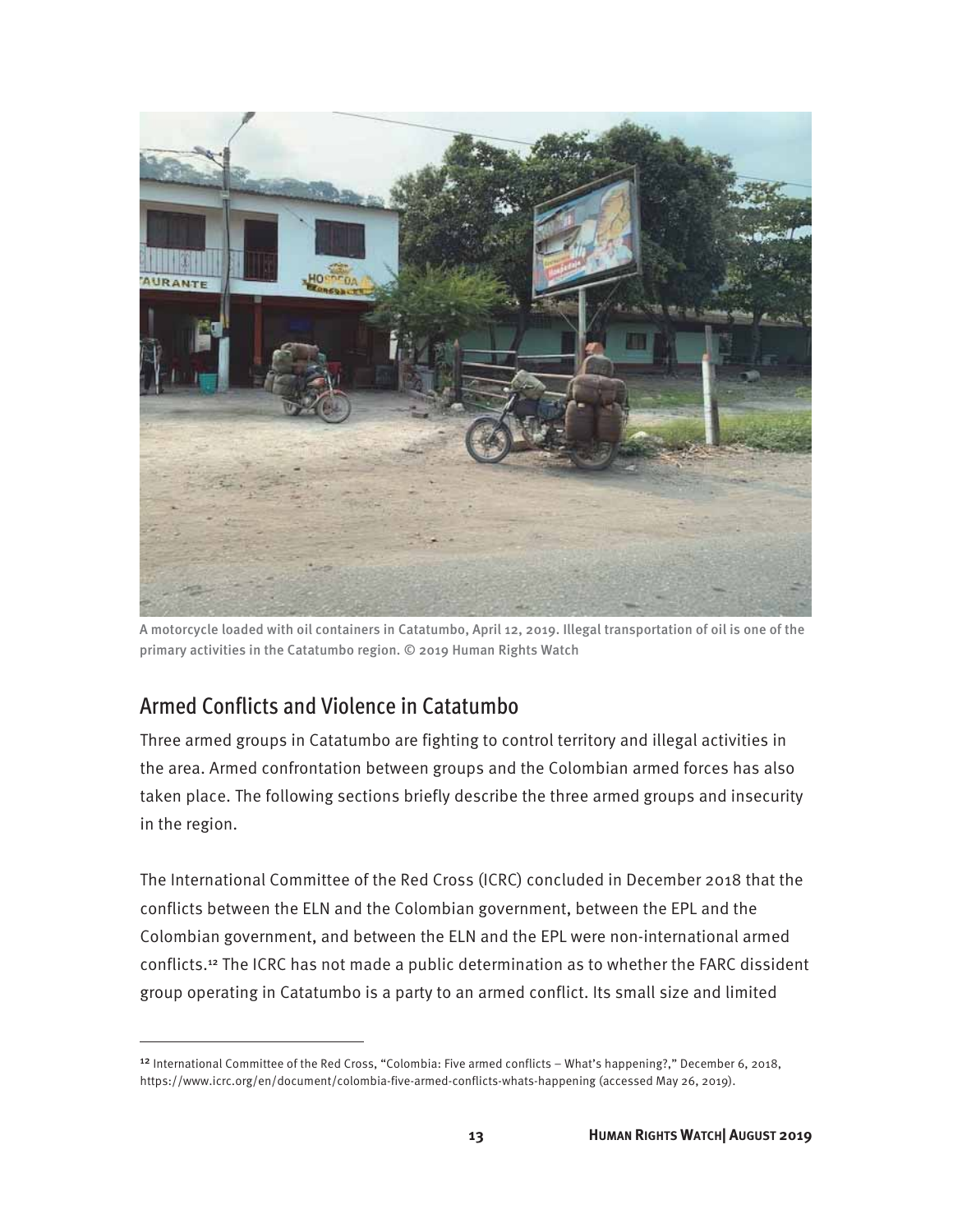level of organization, as described below, suggest that, according to available information, the group does not fulfill the requirements under international humanitarian law to be a party to the non-international armed conflicts in Colombia.

#### *National Liberation Army (Ejército de Liberación Nacional, ELN)*

The ELN guerrillas have operated in Colombia since 1964. They are a left-wing group, with an affinity for liberation theology.<sup>13</sup>

In February 2017, after two years of exploratory negotiations, the group initiated formal peace talks with the administration of then-President Juan Manuel Santos. In January 2019, shortly after the ELN took responsibility for a car-bomb attack at a police academy in Bogotá, President Iván Duque ended the peace talks.<sup>14</sup>

ELN guerrillas have been active in Catatumbo since the 1970s.15 The group's Northeast War Front now operates in the area and is reported to have at least 400 men in Catatumbo.<sup>16</sup> The ELN is widely perceived as the strongest armed group in Catatumbo.<sup>17</sup>

<sup>&</sup>lt;sup>13</sup> See, for example, International Crisis Group, "Colombia's Armed Groups Battle for the Spoils of Peace," October 2017, https://d2071andvip0wj.cloudfront.net/063-colombias-armed-groups-battle-for-the-spoils-of-peace\_0.pdf (accessed May 26, 2019), p. 7.

<sup>14</sup> "President Duque asks the Government of Cuba to hand over members of the ELN in that country so that justice can be served" ("Presidente Duque pide al Gobierno de Cuba que entregue a miembros del Eln que están en ese país para que se haga justicia"), Colombian Presidency, January 19, 2019, https://id.presidencia.gov.co/Paginas/prensa/2019/190119-Presidente-Duque-pide-Gobierno-Cuba-que-entregue-a-miembros-del-Eln-que-estan-en-ese-pais-para-que-se-hagajusticia.aspx (accessed May 29, 2019).

<sup>15</sup> Ideas for Peace Foundation (FIP), "North Santander: Local Capacity for Peace" ("Norte de Santander: Capacidades locales para la paz"), 2015, http://www.ideaspaz.org/especiales/capacidades-locales-para-la-

paz/descargas/FIP\_CartillasRegiones\_06NorteSantander.pdf (accessed May 26, 2019), p. 19.

<sup>16</sup> Minister of Defense Luis Carlos Villegas, Letter to Congress, December 5, 2018, http://www.camara.gov.co/sites/default/files/2018-12/RESPUESTA%20MIN%20DEFENSA%20PROPO%2016.pdf (accessed July 10, 2019); Human Rights Watch telephone interview with humanitarian actor F, July 15, 2019; Human Rights Watch telephone interview with human rights defender A, May 24, 2019.

<sup>&</sup>lt;sup>17</sup> Human Rights Watch interview with humanitarian actor H, Cúcuta, April 15, 2019. See also "The ELN, the new top dog in Catatumbo" ("El ELN, el nuevo mandamás del Catatumbo"), La Silla Vacía, December 16, 2018,

https://lasillavacia.com/silla-santandereana/el-eln-el-nuevo-mandamas-del-catatumbo-69313 (accessed May 26, 2019).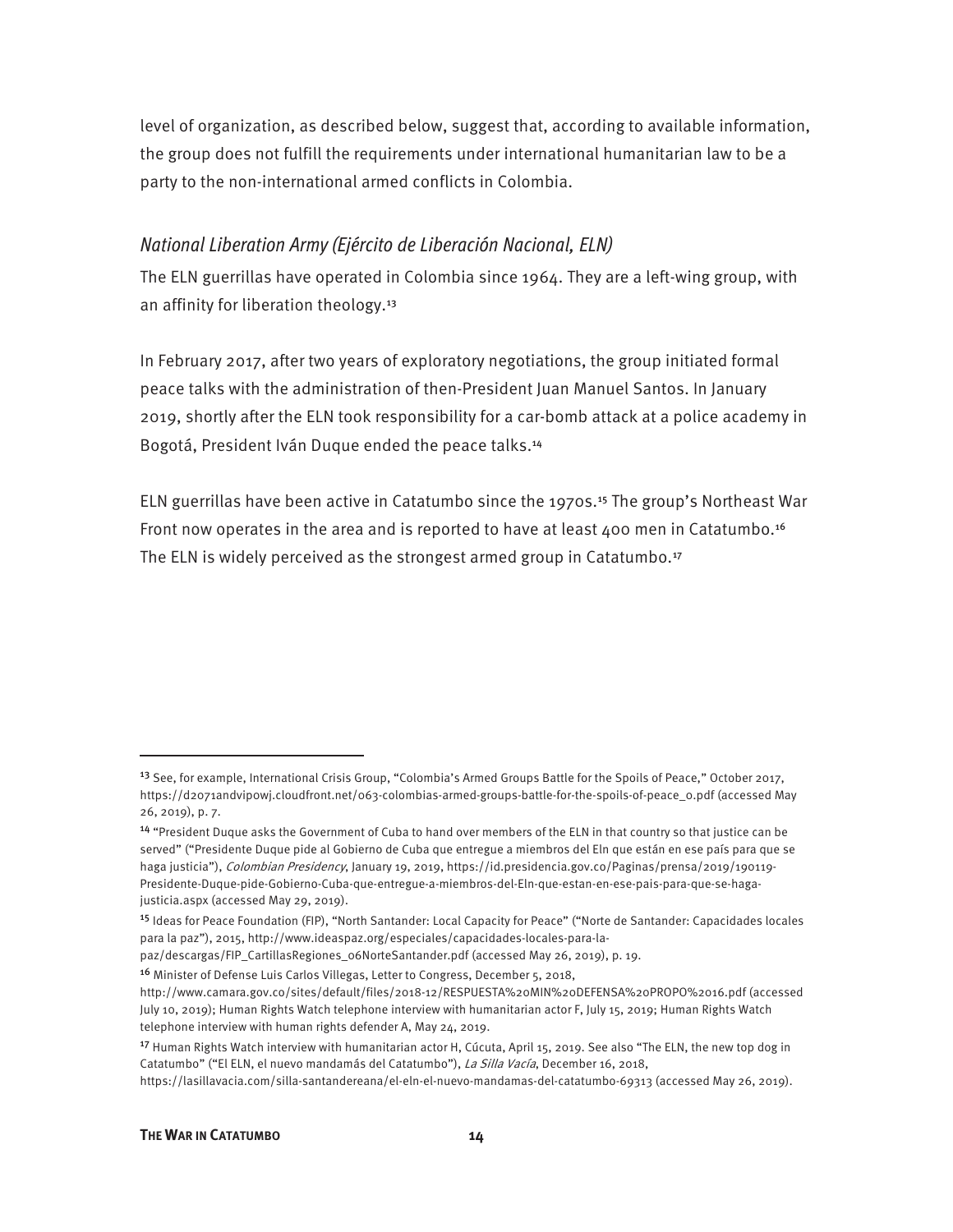#### *Popular Liberation Army (Ejército Popular de Liberación, EPL)*

The EPL group, often called the "Pelusos," is a holdout from a guerrilla that demobilized in the 1990s. Roughly 80 percent of the guerrillas (some 2,500 people) demobilized under an accord with the Colombian government. A fraction rejected the agreement.<sup>18</sup>

The group is thought to have arrived in Catatumbo in the mid-1990s.<sup>19</sup> The EPL's leader for years was Victor Ramón Navarro, known as "Megateo," who reportedly led the drug trade in Catatumbo until he was killed in October 2015.<sup>20</sup>

EPL fighters are currently dispersed in different areas of Catatumbo, as well as in Cúcuta and Puerto Santander, farther south.<sup>21</sup> The group is estimated to have around 200 fighters in North Santander.<sup>22</sup>

#### *FARC Dissident Group*

Until the 2016 peace accord, the main FARC units operating in Catatumbo were the 33rd Front (*Frente* 33), the Catatumbo company, and two smaller units (known as "mobile columns") that had some degree of autonomy from the 33rd Front (called "Bari Resistance" and "Arturo Ruiz").<sup>23</sup>

<sup>&</sup>lt;sup>18</sup> Ideas for Peace Foundation (FIP), "North Santander: Local Capacity for Peace" ("Norte de Santander: Capacidades locales para la paz"), 2015, http://www.ideaspaz.org/especiales/capacidades-locales-para-la-

paz/descargas/FIP\_CartillasRegiones\_06NorteSantander.pdf (accessed May 26, 2019), p. 19.

 $19$  Ibid.

<sup>20</sup> See, for example, "Blow to drug trafficking organization led by alias "Megateo" ("Golpe a organización de narcotráfico de alias "Megateo"), National Police, July 23, 2013, https://www.policia.gov.co/noticia/golpe-organizaci%C3%B3n-denarcotr%C3%A1fico-de-alias-%C2%BFmegateo%C2%BF (accessed May 27, 2019); "Press Release no. 115" ("Comunicado de prensa 115"), Attorney General's Office, October 2, 2015, https://www.fiscalia.gov.co/colombia/noticias/comunicado-deprensa-115/ (accessed May 27, 2019); International Crisis Group, "Colombia's Armed Groups Battle for the Spoils of Peace," October 2017, https://d2071andvip0wj.cloudfront.net/063-colombias-armed-groups-battle-for-the-spoils-of-peace\_0.pdf (accessed May 26, 2019).

<sup>&</sup>lt;sup>21</sup> Human Rights Watch telephone interview with humanitarian actor D, May 24, 2019; Human Rights Watch telephone interview with humanitarian actor F, July 15, 2019; Human Rights Watch interview with humanitarian actor H, Cúcuta, April 15, 2019; Human Rights Watch telephone interview with human rights defender A, May 24, 2019. See also Jineth Prieto, "The ELN, the new top dog in Catatumbo" ("El ELN, el nuevo mandamás del Catatumbo"), La Silla Vacía, December 16, 2018, https://lasillavacia.com/silla-santandereana/el-eln-el-nuevo-mandamas-del-catatumbo-69313 (accessed May 26, 2019). <sup>22</sup> Minister of Defense Luis Carlos Villegas, Letter to Congress, May 8, 2018,

http://www.camara.gov.co/sites/default/files/2018-05/RESPUESTA%20MIN%20DEFENSA.pdf (accessed July 10, 2019); Human Rights Watch telephone interview with humanitarian actor F, July 15, 2019.

<sup>&</sup>lt;sup>23</sup> Ideas for Peace Foundation (FIP), "North Santander: Local Capacity for Peace" ("Norte de Santander: Capacidades locales para la paz"), 2015, http://www.ideaspaz.org/especiales/capacidades-locales-para-la-

paz/descargas/FIP\_CartillasRegiones\_06NorteSantander.pdf (accessed May 26, 2019), p. 19.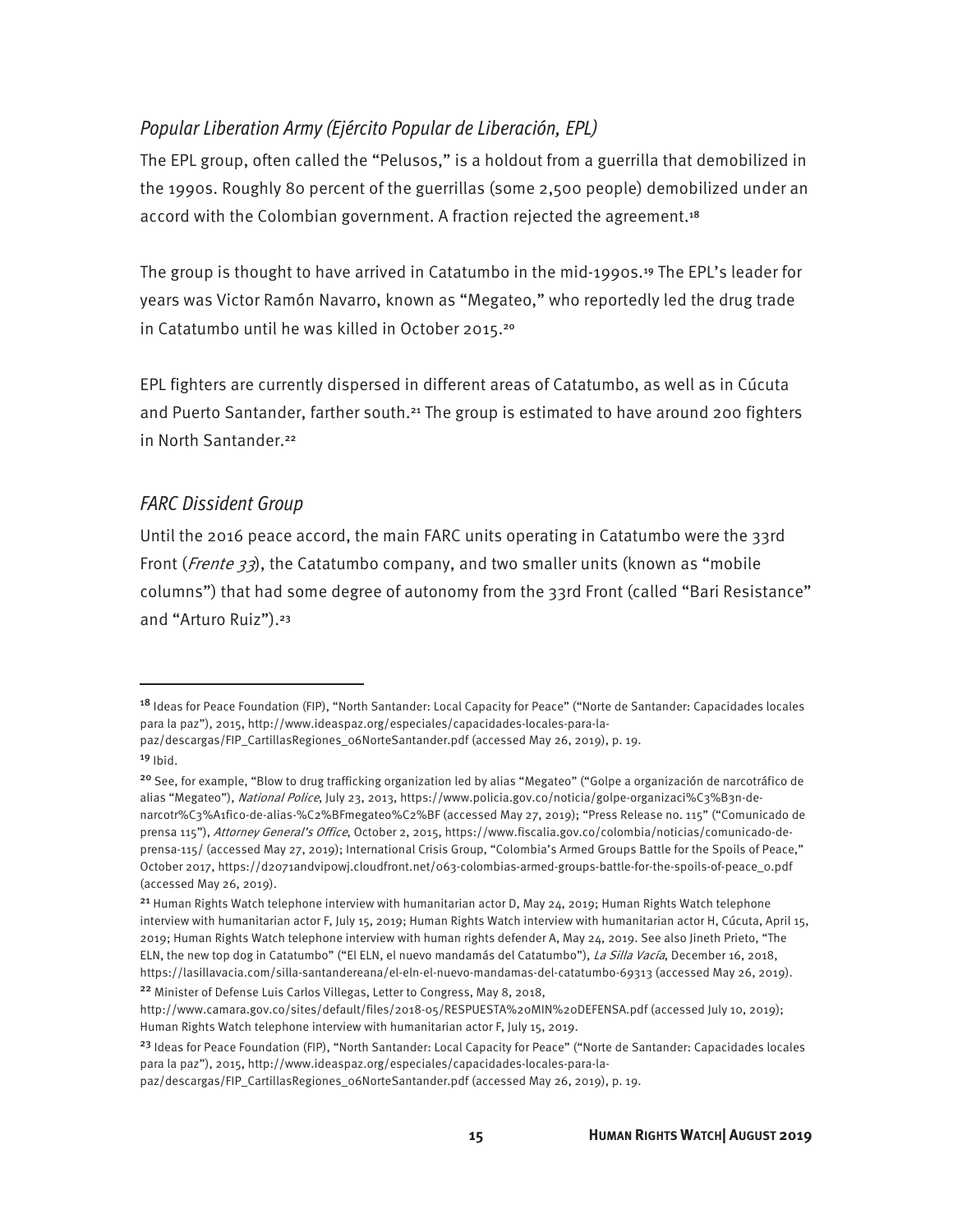After the accord, a large majority of the region's FARC fighters demobilized.<sup>24</sup> They moved to Caño Indio, in Tibú, designated in the peace accord as a place for disarming—a Transitional Local Zone for Normalization (Zona Veredal Transitoria de Normalización, ZVTN).25 There, they handed in their weapons to the United Nations (UN) mission in Colombia.

But in early 2018, a group of former FARC members, mostly from the 33rd Front, created a new armed group.<sup>26</sup> This group calls itself the "FARC 33rd Front," including in pamphlets and graffiti.<sup>27</sup> Several interviewees told us some fighters rearmed in part because of poor conditions in the demobilization zone. The Caño Indio zone lacked electricity and sanitation, and humanitarian actors we interviewed said the FARC fighters felt inadequately protected from armed attacks by other groups.<sup>28</sup>

The FARC dissident group now operates in such municipalities as Tibú, El Tarra, Sardinata and Convención and is reported to have at least 70 fighters.29 The group seeks to control

<sup>&</sup>lt;sup>24</sup> See, for example, Mission to Support the Peace Process in Colombia of the Organization of American States (MAPP/OAS), "24 report of the Secretary General to the Permanent Council about the Mission to Support the Peace Process in Colombia of the Organization of American States," July 2018, http://scm.oas.org/pdfs/2018/CP39544S.PDF (accessed July 18, 2019), p. 11 (indicating that a few members of the FARC 33rd front did not demobilize as part of the accord).

<sup>25</sup> Tweet by FARC, February 4, 2017, https://twitter.com/PartidoFARC/status/827927809926508544 (accessed May 26, 2019); "El Tarra says bye to the last guerrilla fighters of the 33rd Front of the FARC" ("El Tarra despidió a los últimos guerrilleros del Frente 33 de las Farc"), Verdad Abierta, February 7, 2017, https://verdadabierta.com/el-tarra-despidio-a-losultimos-guerrilleros-del-frente-33-de-las-farc/ (accessed May 26, 2019).

<sup>&</sup>lt;sup>26</sup> Colombia's Human Rights Ombudsperson's Office, "Early Alert 011" ("Alerta Temprana 011"), February 15, 2019 (copy on file with Human Rights Watch), p. 4; Human Rights Watch interview with humanitarian actor A, Cúcuta, April 9, 2019.

<sup>&</sup>lt;sup>27</sup> Human Rights Watch interview with humanitarian actor B, Cúcuta, April 9, 2019; Human Rights Watch telephone interview with human rights defender D, July 16, 2019; Human Rights Watch telephone interview with human rights defender C, July 17, 2019; Human Rights Watch telephone interview with analyst, July 16, 2019. See also "The dissident group of the 33rd Front few people are talking about" ("La disidencia del Frente 33 de las Farc de la que pocos hablan"), El Espectador, March 31, 2018, https://www.elespectador.com/colombia2020/territorio/la-disidencia-del-frente-33-de-las-farc-de-la-que-pocoshablan-articulo-856476 (accessed May 31, 2019).

<sup>&</sup>lt;sup>28</sup> Human Rights Watch interview with humanitarian actor H, Cúcuta, April 15, 2019; Human Rights Watch interview with church representative, Catatumbo, April 11, 2019. See also, Colombia's Human Rights Ombudsperson's Office, "Early Alert 040" ("Alerta Temprana 040"), April 19, 2018 (copy on file with Human Rights Watch); Ideas for Peace Foundation (FIP), "Catatumbo: Preliminary Report on the status of the implementation of the peace accord" ("Catatumbo: Informe preliminar sobre el estado de la implementación del Acuerdo de Paz"), February 2019,

https://docs.wixstatic.com/ugd/883ff8\_f4f469496e5949bea985cadc626d7b16.pdf (accessed May 26, 2019), p. 2; Jineth Prieto, "The alliance of the dissidences is proven in Catatumbo" ("La unión de las disidencias queda probada en el Catatumbo"), La Silla Vacía, August 22, 2018, https://lasillavacia.com/silla-santandereana/la-union-de-las-disidenciasqueda-probada-en-el-catatumbo-67555 (accessed May 26, 2019).

<sup>&</sup>lt;sup>29</sup> Human Rights Watch telephone interview with local human rights official B, May 27, 2019; Ideas for Peace Foundation (FIP), "Catatumbo: Preliminary Report on the status of the implementation of the peace accord" ("Catatumbo: Informe preliminar sobre el estado de la implementación del Acuerdo de Paz"), February 2019,

https://docs.wixstatic.com/ugd/883ff8\_f4f469496e5949bea985cadc626d7b16.pdf (accessed May 26, 2019). In May 2018, the Colombian Defense Ministry estimated that the group had "approximately 77 armed men." Later, in December 2018, the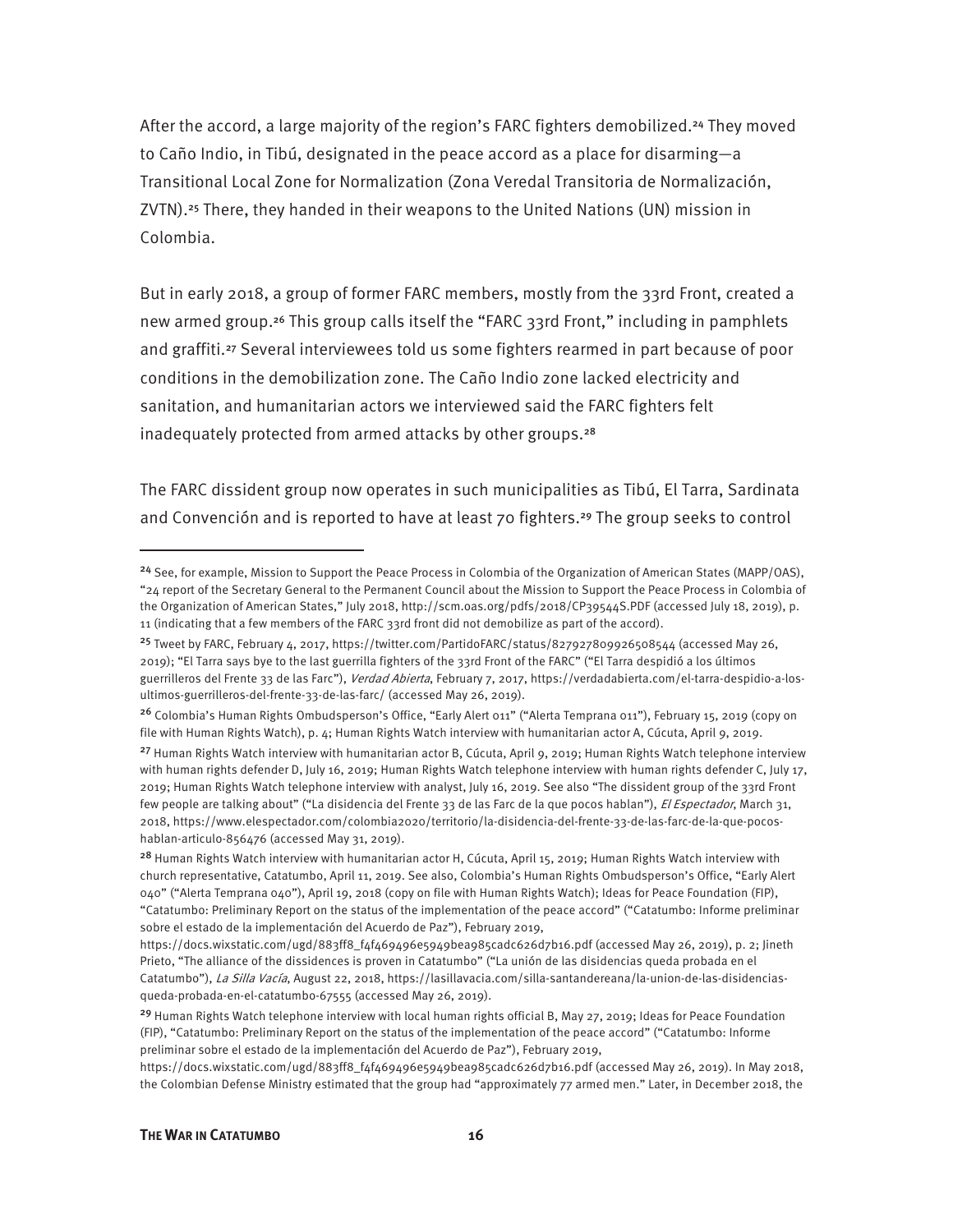the areas formerly occupied by the FARC.30 Some knowledgeable sources indicate that its level of organization appears to be limited and the group has a weak chain of command.<sup>31</sup> The group operates in some areas where the ELN is also present, but they have not engaged in fighting—a fact that, according to some interviewees, suggests that the two groups may be coordinating activities to some extent.32 Interviewees expressed concern that the group appears to be strengthening its level of organization and could eventually engage in fighting with the ELN over control of drug trafficking routes.<sup>33</sup>

#### *The Current Conflicts and Violence*

 $\overline{a}$ 

Before the FARC's demobilization, the three groups (FARC, ELN, and EPL) had reportedly coexisted in a largely peaceful way, with disputes settled through dialogue among commanders.<sup>34</sup>

Defense Ministry estimated the group had "30 members." But the group appears to have many more, according to information provide by credible sources to Human Rights Watch. Minister of Defense Luis Carlos Villegas, Letter to Congress, May 8, 2018, http://www.camara.gov.co/sites/default/files/2018-05/RESPUESTA%20MIN%20DEFENSA.pdf (accessed July 10, 2019); Minister of Defense Luis Carlos Villegas, Letter to Congress, December 5, 2018,

http://www.camara.gov.co/sites/default/files/2018-12/RESPUESTA%20MIN%20DEFENSA%20PROPO%2016.pdf (accessed July 10, 2019); Human Rights Watch telephone interview with humanitarian actor F, July 15, 2019; Human Rights Watch telephone interview with human rights defender A, May 24, 2019; Human Rights Watch telephone interview with human rights official B, May 27, 2019; Human Rights Watch telephone interview with humanitarian actor B, May 29, 2019.

<sup>&</sup>lt;sup>30</sup> Human Rights Watch telephone interview with human rights defender D, July 16, 2019; Ideas for Peace Foundation (FIP), "The Fragility of the Transition: an Uncomplete Peace and the Continuation of Armed Confrontation" ("La fragilidad de la transición: la paz incompleta y la continuidad de la confrontación armada"), 2019,

http://ideaspaz.org/media/website/FIP\_FragilidadTransicion.pdf (accessed May 26, 2019), p. 9.

<sup>&</sup>lt;sup>31</sup> Human Rights Watch telephone interview with humanitarian actor D, May 24, 2019; Human Rights Watch telephone interview with human rights defender A, July 10, 2019; Human Rights Watch telephone interview with journalist covering Catatumbo, July 11, 2019.

<sup>32</sup> Human Rights Watch telephone interview with local human rights official A, May 24, 2019; Human Rights Watch telephone interview with local human rights defender A, July 10, 2019; Human Rights Watch telephone interview with journalist covering Catatumbo, July 11, 2019; Human Rights Watch telephone interview with humanitarian actor D, May 24, 2019; Human Rights Watch telephone interview with humanitarian actor F, July 15, 2019; Human Rights Watch telephone interview with human rights defender C, July 17, 2019; Human Rights Watch telephone interview with local human rights official D, July 15, 2019. See also Jineth Prieto, "The ELN, the new top dog in Catatumbo" ("El ELN, el nuevo mandamás del Catatumbo"), La Silla Vacía, December 16, 2018, https://lasillavacia.com/silla-santandereana/el-eln-el-nuevo-mandamas-del-catatumbo-69313 (accessed May 26, 2019).

<sup>33</sup> Human Rights Watch telephone interview with local human rights official D, July 15, 2019 2019; Human Rights Watch telephone interview with humanitarian actor F, July 15, 2019; Human Rights Watch telephone interview with human rights defender A, May 24, 2019; Human Rights Watch telephone interview with local human rights official A, May 24, 2019.

<sup>34</sup> Colombia's Human Rights Ombudsperson's Office, "Early Alert 032" ("Alerta Temprana 032"), April 4, 2018 (copy on file with Human Rights Watch).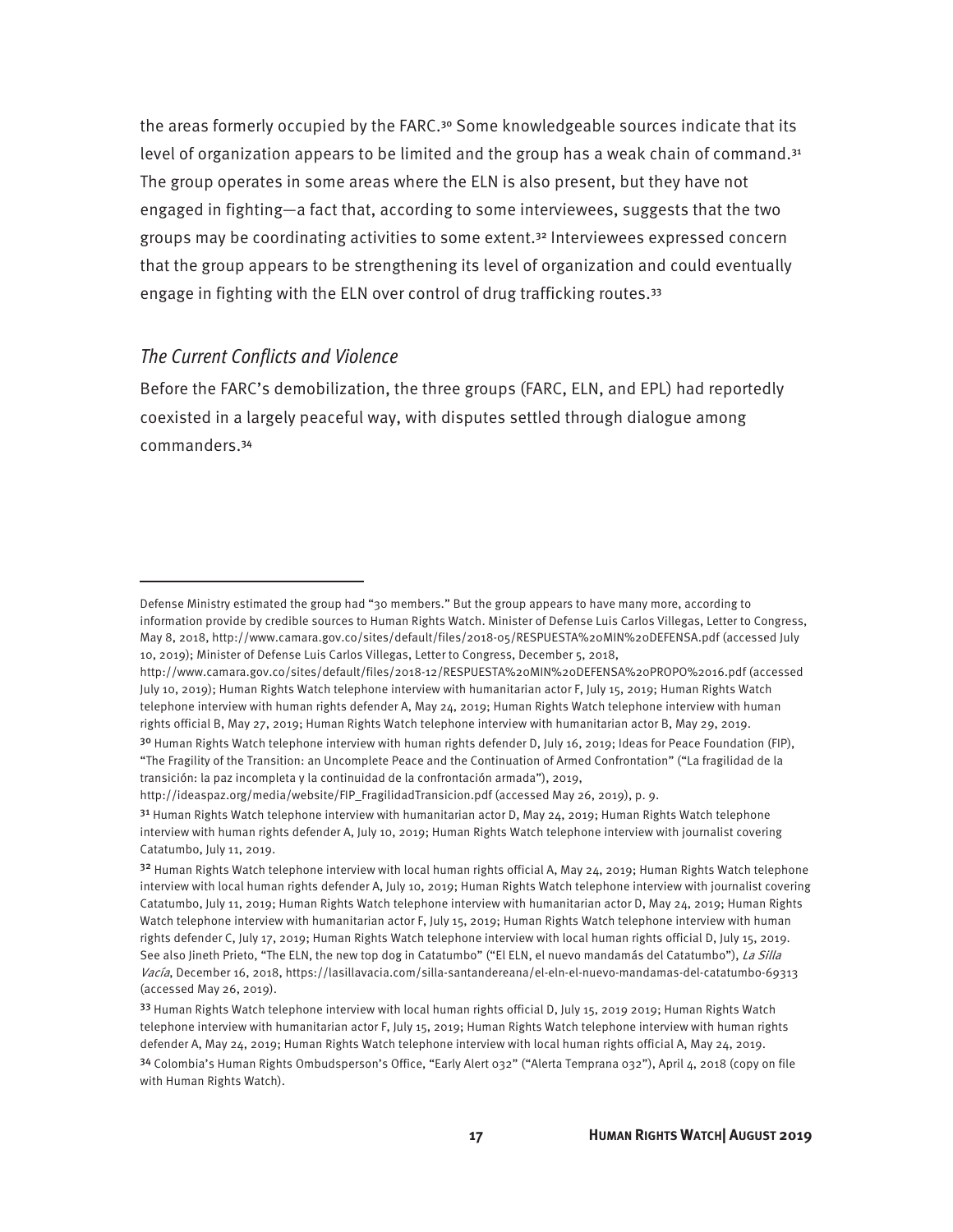But demobilization of the FARC left a vacuum. Tensions escalated over control of former FARC territory and the drug trafficking routes to Venezuela.35 The EPL began moving toward areas of El Carmen, Convención, and Teorama that were occupied by ELN.36 Analysts have explained the EPL move as arising, in part, from lack of political expertise among the commanders who stepped up after Megateo's death.<sup>37</sup>

In March 2018, the EPL published a statement threatening to "confront the [ELN] no matter what."<sup>38</sup> The ELN responded a few days later, publishing a statement accusing the EPL of having "declared war."<sup>39</sup> Analysts indicate that the ELN brought fighters from Arauca, to the south, and Bolivar, to the west.<sup>40</sup> The intense fighting between the ELN and EPL in the following months forced thousands of Catatumbo residents from their homes.<sup>41</sup>

<sup>35</sup> Colombia's Human Rights Ombudsperson's Office, "Early Alert 040" ("Alerta Temprana 040"), April 19, 2018 (copy on file with Human Rights Watch); Colombia's Human Rights Ombudsperson's Office, "Early Alert 011" ("Alerta Temprana 011"), February 15, 2019 (copy on file with Human Rights Watch), p. 4; Ideas for Peace Foundation (FIP), "Catatumbo: Preliminary Report on the status of the implementation of the peace accord" ("Catatumbo: Informe preliminar sobre el estado de la implementación del Acuerdo de Paz"), February 2019,

https://docs.wixstatic.com/ugd/883ff8\_f4f469496e5949bea985cadc626d7b16.pdf (accessed May 26, 2019), p. 4.

<sup>3&</sup>lt;sup>6</sup> Colombia's Human Rights Ombudsperson's Office, "Early Alert 032" ("Alerta Temprana 032"), April 4, 2018 (copy on file with Human Rights Watch); Colombia's Human Rights Ombudsperson's Office, "Early Alert 014" ("Alerta Temprana 014"), April 19, 2018 (copy on file with Human Rights Watch); Jineth Pietro, "The ELN, the new top dog in Catatumbo" ("El ELN, el nuevo mandamás del Catatumbo"), La Silla Vacía, December 16, 2018, https://lasillavacia.com/silla-santandereana/el-elnel-nuevo-mandamas-del-catatumbo-69313 (accessed May 26, 2019).

<sup>37</sup> Irina Cuesta and Andres Cajiao, "Catatumbo: lessons from the new phase of confrontations" ("Catatumbo: lecciones de la nueva cara de la confrontación"), El Espectador, August 26, 2018,

https://www.elespectador.com/colombia2020/opinion/catatumbo-lecciones-de-la-nueva-cara-de-la-confrontacioncolumna-858759 (accessed May 26, 2019); Foundation for Peace and Reconciliation, "How is Peace Going: The Unilateral Reform of the Peace Accord" ("Cómo va la paz: la restructuración unilateral del acuerdo de paz"), November 13, 2018, https://pares.com.co/wp-content/uploads/2018/11/INFORME-COMO-VA-LA-PAZ-1.pdf (accessed May 26, 2019), p. 71.

<sup>38</sup> Ariel Avila and Naryi Vargas, "How did the war return to Catatumbo?" ("¿Cómo regreso la guerra al Catatumbo?"), El Espectador, January 27, 2019, https://www.elespectador.com/noticias/nacional/como-regreso-la-guerra-al-catatumboarticulo-836362 (accessed May 26, 2019).

<sup>39 &</sup>quot;The disagreements with the EPL" ("Las desvanecencias con el EPL"), *ELN Voces*, March 20, 2018, https://elnvoces.net/el-epl-ejercito-popular-de-liberacion-nos-declaro-la-guerra-al-eln/ (accessed July 20, 2019).

<sup>40</sup> Human Rights Watch telephone interview with human rights defender A, May 24, 2019; Ariel Avila and Naryi Vargas, "How did the war return to Catatumbo?" ("¿Cómo regreso la guerra al Catatumbo?"), El Espectador, January 27, 2019, https://www.elespectador.com/noticias/nacional/como-regreso-la-guerra-al-catatumbo-articulo-836362 (accessed May 26, 2019). See also Jineth Prieto and Ana León, "The six things the armed strike in Catatumbo shows" ("Las seis cosas que revela el paro armado del Catatumbo"), La Silla Vacía, April 22, 2018, https://lasillavacia.com/silla-santandereana/las-seis-cosasque-revela-el-paro-armado-del-catatumbo-65698 (accessed July 18, 2019).

<sup>41</sup> United Nations Office for the Coordination of Humanitarian Affairs (OCHA), "Colombia: restrictions to access and displacement in the subregion of Catatumbo (North Santander) – Report No. 03" ("Colombia: Restricciones al acceso y desplazamientos en la subregión del Catatumbo (Norte de Santander) – Reporte de Situación No. 03"), May 4, 2018, https://www.humanitarianresponse.info/en/operations/colombia/document/colombia-restricciones-al-acceso-ydesplazamientos-en-el-catatumbo-1 (accessed May 26, 2019).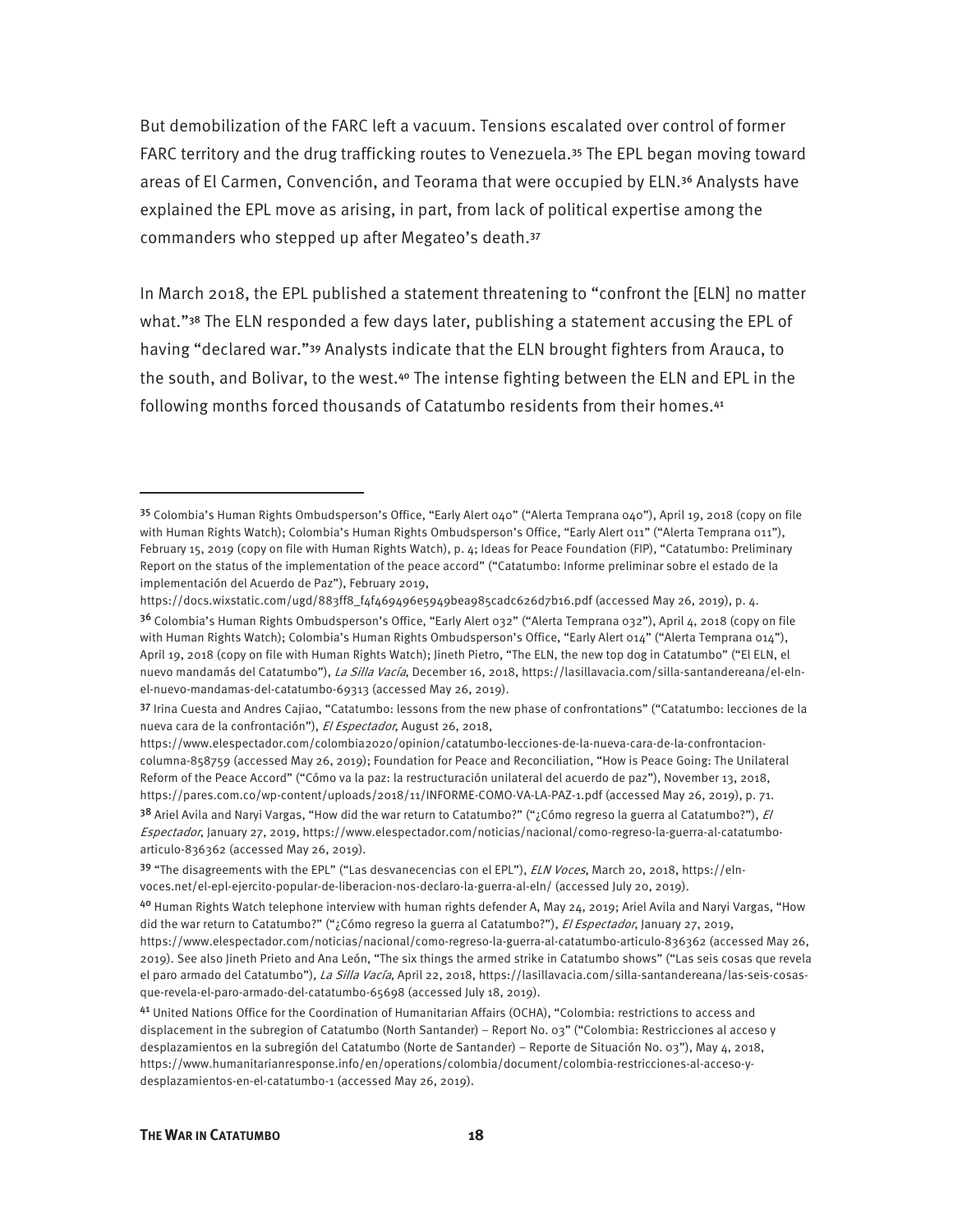In April 2018, the EPL declared an "armed strike" in Catatumbo. It forbade "movement of any type of vehicle" and mandated the closing of "[government] entities, businesses, [and] any type of activities," starting on April 15. "Those who do not comply with these recommendations will suffer the consequences," the group said.42 The strike limited people's access to food. 43 The day before it ended, on April 30,the EPL released a video saying it was "willing to [participate in a] dialogue to find a way around the differences between the two guerrilla groups."<sup>44</sup>

The ELN was able to defeat the EPL, forcing it to leave the contested territories.<sup>45</sup> Confrontations between the two groups decreased in early 2019. Yet the ELN, EPL, and FARC dissident group continued to engage in abuses. And violence and armed confrontation between the groups and the Colombian armed forces displaced hundreds of civilians in the early months of 2019.<sup>46</sup>

<sup>42</sup> Jineth Prieto and Ana León, "The six things the armed strike in Catatumbo shows" ("Las seis cosas que revela el paro armado del Catatumbo"), La Silla Vacía, April 22, 2018, https://lasillavacia.com/silla-santandereana/las-seis-cosas-querevela-el-paro-armado-del-catatumbo-65698 (accessed July 18, 2019).

<sup>43</sup> OCHA, "Colombia: restrictions to access and displacement in the subregion of Catatumbo (North Santander) – Report No. 03" ("Colombia: Restricciones al acceso y desplazamientos en la subregión del Catatumbo (Norte de Santander) – Reporte de Situación No. 03"), May 4, 2018, https://www.humanitarianresponse.info/en/operations/colombia/document/colombiarestricciones-al-acceso-y-desplazamientos-en-el-catatumbo-1 (accessed May 26, 2019); Colombia's Human Rights Ombudsperson's Office, "Early Alert 040" ("Alerta Temprana 040"), April 19, 2018 (copy on file with Human Rights Watch).

<sup>44</sup> Tweet by NCN Prensa, April 29, 2018, https://twitter.com/NCprensa/status/990791169692127232 (accessed May 26, 2019).

<sup>45</sup> Information provided to Human Rights Watch by humanitarian body working in Catatumbo, May 23, 2019; Human Rights Watch telephone interview with humanitarian actor F, July 15, 2019; Human Rights Watch telephone interview with analyst, July 16, 2019.

<sup>46</sup> OCHA, "Colombia – Mass displacement in Hacarí and Playa de Belén (North of Santander) – Flash Update N0. 1" ("Colombia – Desplazamiento masivo en los municipios Hacarí y la Playa de Belén (Norte de Santander) – Flash Update No. 1"), June 14, 2019 (copy on file with Human Rights Watch); "Colombia – Flash Update No. 1 – Mass displacement in Teorama (North of Santander)" ("Colombia – Flash Update No. 1: Desplazamiento masivo en Teorama (Norte de Santander)"), February 28, 2019 (copy on file with Human Rights Watch).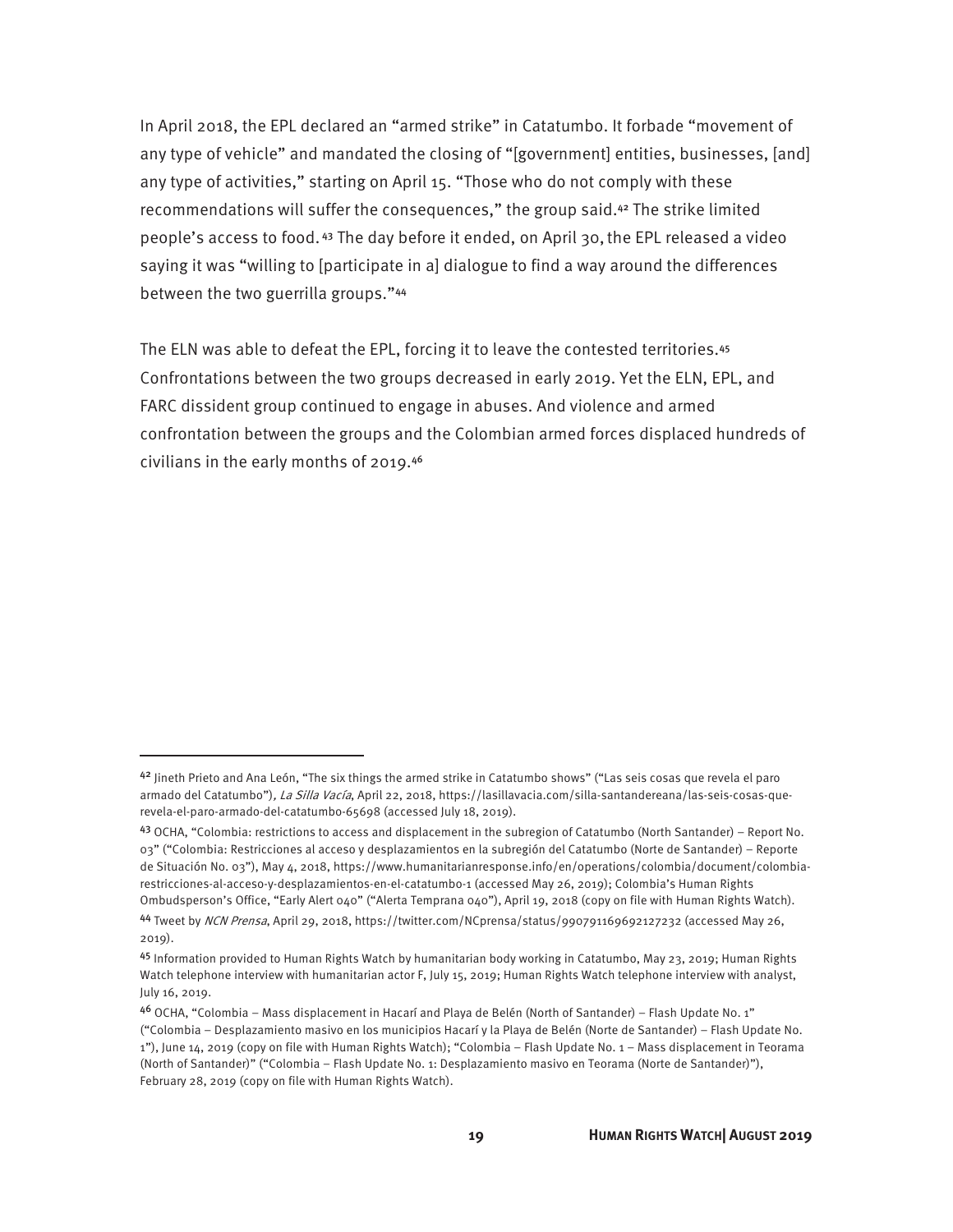### **Abuses by Armed Groups**

Armed groups in Catatumbo have engaged in a wide range of abuses, including forced displacement, killings, disappearances, kidnappings, sexual violence, child recruitment, and use of antipersonnel landmines. They have also threatened and, in some cases, killed, human rights defenders and community leaders, and have sought to exert control over communities through threats.

The statistics and cases detailed below are only indicative of a minimum level of abuses, given that many incidents are never reported, particularly given fear of retaliation by armed groups, according to a number of sources.47 As described further below, victims of sexual violence and Venezuelans in Catatumbo face additional barriers to reporting abuses.

#### Forced Displacement, Threats, and Social Control

Government figures report more than 40,000 people have been displaced since 2017; most were displaced in 2018.<sup>48</sup>

The majority are fleeing fighting between armed groups, according to a judicial authority, officials of humanitarian organizations, and the Human Rights Ombudsperson's Office.<sup>49</sup> While fighting between the ELN and the EPL led to the majority of displacement in 2018,

<sup>47</sup> Human Rights Watch telephone interview with judicial official C, May 27, 2019; OCHA, "Colombia: Double Victimization in the subregion Catatumbo (North Santander) (armed conflict and mixed immigration influx)" ("Colombia: Doble afectación en la subregión del Catatumbo (Norte de Santander) (conflicto armado y flujos migratorios mixtos)"), September 25-28, 2018 (copy on file with Human Rights Watch); OCHA, "Mixed Humanitarian Situation due to the Armed Conflict and the Immigration Crisis in the Catatumbo Region, North Santander, September 2018" ("Situación humanitarian mixta por el conflicto armado y la crisis migratoria en la región del Catatumbo, Norte de Santander, septiembre 2018"), September 2018 (copy on file with Human Rights Watch); OCHA, "Humanitarian Context – North Santander" ("Contexto Humanitario – Norte de Santander"), n.d. (copy on file with Human Rights Watch), OCHA, "Humanitarian Bulletin Colombia Number 73" ("Boletín Humanitario Colombia Número 73"), November 2018 (copy on file with Human Rights Watch); Human Rights Watch telephone interview with local human rights official A, May 24, 2019; Human Rights Watch telephone interview with local human rights official C, May 27, 2019; Human Rights Watch telephone interview with humanitarian actor G, June 1, 2019; Human Rights Watch telephone interview with local human rights official B, May 27, 2019; Human Rights Watch telephone interview with local human rights official F, May 27, 2019.

<sup>48</sup> Colombia's Victims' Registry, July 1, 2019, https://cifras.unidadvictimas.gov.co/Reporteador (accessed July 22, 2019).

<sup>49</sup> Human Rights Watch interview with humanitarian actor A, Cúcuta, April 9, 2019; Human Rights Watch interview with humanitarian actor D, Cúcuta, April 15, 2019; Human Rights Watch interview with humanitarian actor B, Cúcuta, April 9, 2019; Human Rights Watch telephone interview with judicial official A, May 24, 2019; Human Rights Watch interview with humanitarian actor H, Cúcuta, April 15, 2019; Human Rights Watch interview with official from the Human Rights Ombudsperson's Office, April 10, 2019.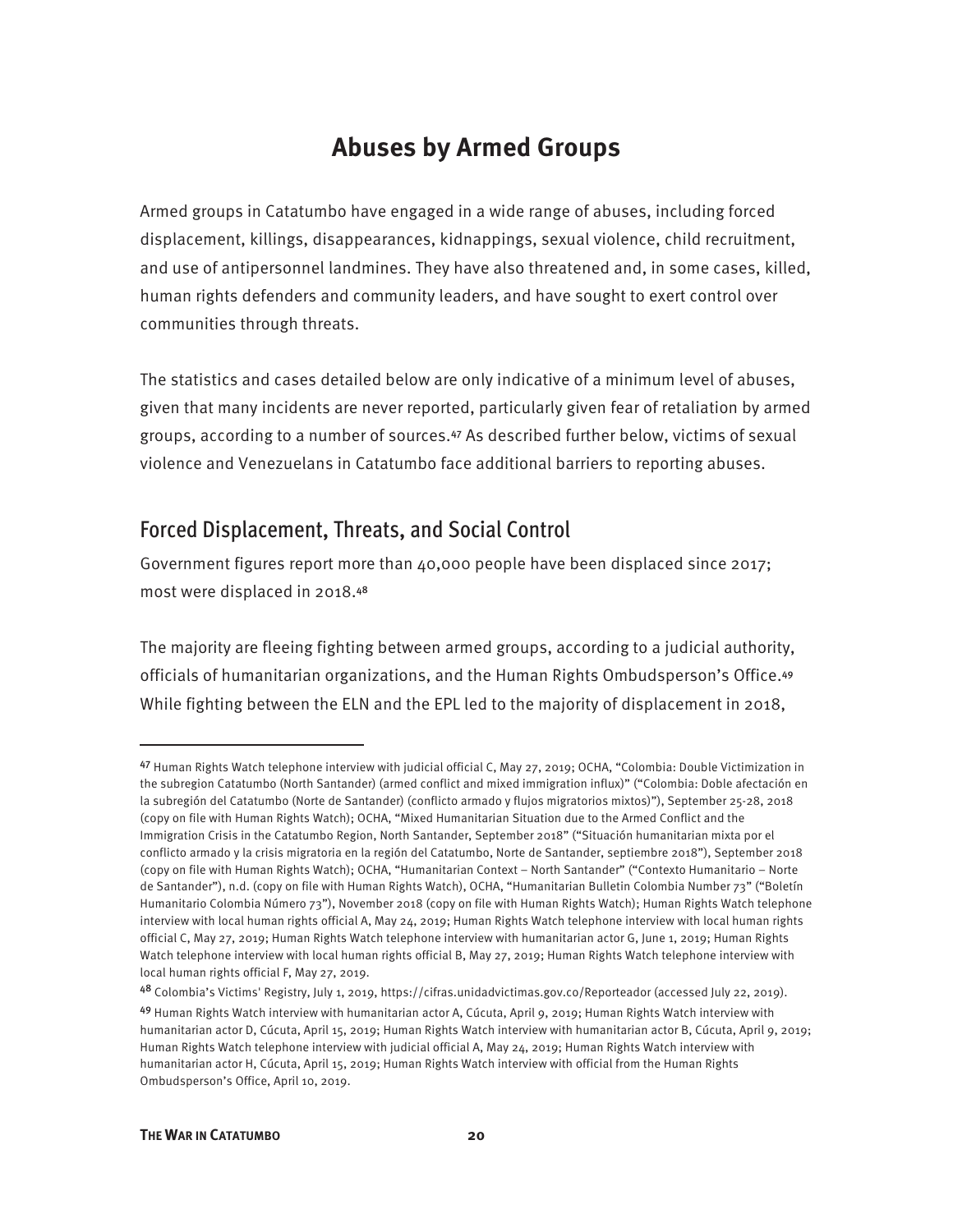fighting between these groups and the Colombian armed forces appears to be the main cause in 2019.<sup>50</sup>

Colombian law defines "mass displacement" as the displacement of 50 or more people or 10 or more families in a single incident through the use of "violence." In 2019, there were four "mass displacements" in the municipalities of Teorama, San Calixto, El Tarra, Hacarí, and Playa de Belén affecting over 800 people.51

Some displacement appears to constitute forced displacement under international law, which is when, in a conflict, a population is either ordered to leave for reasons not permitted by laws of war or is expelled or forced to leave as a result of coercive acts.<sup>52</sup>

In 16 cases reported in testimony reviewed by Human Rights Watch, armed groups have threatened people for allegedly cooperating with competing armed groups or with the government, causing them to flee.53 People have also faced threats if they refuse to cooperate or to join a group's ranks. Human Rights Watch reviewed victims' testimony in 14 cases in which families fled because an armed group was pressing an adult family

<sup>50</sup> Human Rights Watch interview with humanitarian actor A, Cúcuta, April 9, 2019. See, for example, OCHA, "Colombia – Mass displacement in San Calixto (North Santander) – Flash Update No. 1" ("Colombia – Desplazamiento masivo en San Calixto (Norte de Santander) – Flash Update No.1"), January 17, 2019 (copy on file with Human Rights Watch); OCHA, "Colombia – Mass displacement in El Tarra (North Santander) – Flash Update No. 1" ("Colombia – Desplazamiento masivo en El Tarra (Norte de Santander) – Flash Update No.1"), January 31, 2019 (copy on file with Human Rights Watch); OCHA, "Colombia – Mass displacement in Teorama (North Santander) – Flash Update No. 1" ("Colombia – Desplazamiento masivo en Teorama (Norte de Santander) – Flash Update No.1"), February 28, 2019 (copy on file with Human Rights Watch).

<sup>51</sup> Decree 2569 of 2000, signed on December 12, 2000, art. 12; OCHA, "Colombia – Mass displacement in San Calixto (North Santander) – Flash Update No. 1" ("Colombia – Desplazamiento masivo en San Calixto (Norte de Santander) – Flash Update No.1"), January 17, 2019 (copy on file with Human Rights Watch); OCHA, "Colombia – Mass displacement in El Tarra (North Santander) – Flash Update No. 1" ("Colombia – Desplazamiento masivo en El Tarra (Norte de Santander) – Flash Update No.1"), January 31, 2019 (copy on file with Human Rights Watch); OCHA, "Colombia – Mass displacement in Teorama (North Santander) – Flash Update No. 1" ("Colombia – Desplazamiento masivo en Teorama (Norte de Santander) – Flash Update No.1"), February 28, 2019 (copy on file with Human Rights Watch); OCHA, "Colombia – Mass displacement in Hacarí and Playa de Belén (North of Santander) – Flash Update N0. 1" ("Colombia – Desplazamiento masivo en los municipios Hacarí y la Playa de Belén (Norte de Santander) – Flash Update No. 1"), June 14, 2019 (copy on file with Human Rights Watch) (one mass displacement occurring in June took place in two municipalities, Playa de Belén and Hacarí).

<sup>52</sup> See, for example, Additional Protocol II to the Geneva Conventions, June 8, 1977, Article 17 and ICC Statute, Article  $8(2)(e)$ (viii).

<sup>53</sup> Colombia's Human Rights Ombudsperson's Office, "Early Alert 040" ("Alerta Temprana 040"), April 19, 2018 (copy on file with Human Rights Watch); Victims' testimony taken by government officials [names and dates withheld] (copy on file with Human Rights Watch).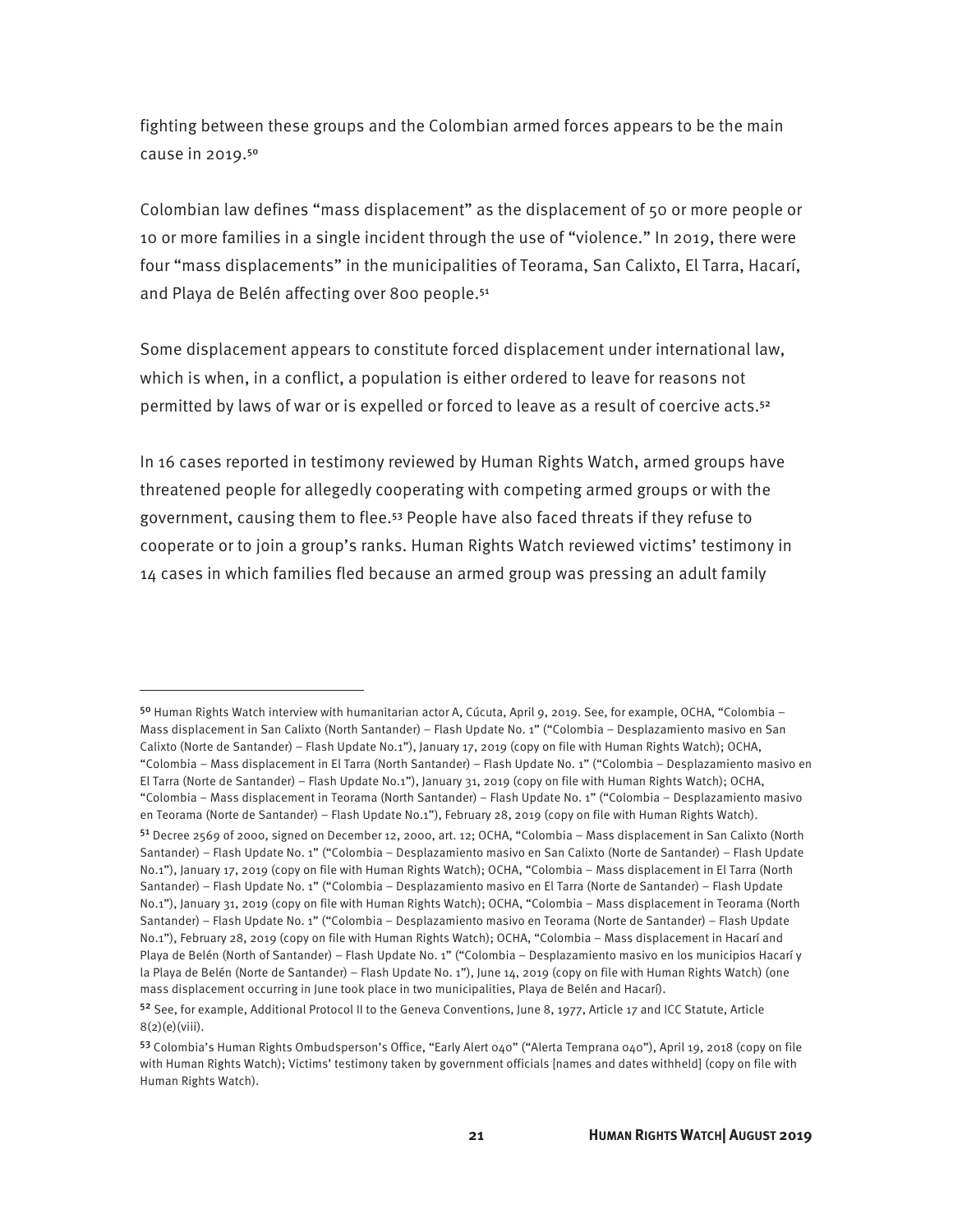member to join.54 In four cases, victims said that armed groups burned their belongings or crops after they refused to cooperate with the group.<sup>55</sup>

The armed groups also exercise social control and threaten people who disobey them, in a context of limited presence of Colombian government authorities in the area. Human Rights Watch interviewed a community leader who said ELN guerrillas had repeatedly summoned him and other leaders to meetings. At the meetings, commanders told the leaders they had to ensure that strangers did not enter their communities.56 Human Rights Watch's review of testimony taken by government officials indicates that the ELN often calls community leaders in rural areas to meetings to coerce them into following certain rules.<sup>57</sup>

Human rights defenders and community leaders have also been directly threatened by armed groups, leading to an increase in threats against human rights defenders and community leaders in Catatumbo since 2018, according to a judicial authority interviewed by Human Rights Watch.<sup>58</sup> The community leader referred to above, for example, told us that he "feared for his life" if he did not attend the meetings.59 According to investigations by the Attorney General's Office and OHCHR in Colombia, armed groups have killed nine human rights defenders or community leaders in Catatumbo since 2017 (see below).<sup>60</sup> The most common threat is death, and it may be conveyed in person, through social media or digital platforms, or via pamphlet. In most cases, the threats appear to be issued by armed groups operating in the area. The groups typically demand that civilians stop supporting programs to replace coca crops with food crops or accuse them of cooperating with another armed group.<sup>61</sup>

<sup>54</sup> Victims' testimony taken by government officials [names and dates withheld] (copy on file with Human Rights Watch).

<sup>55</sup> Victims' testimony taken by government officials [names and dates withheld] (copy on file with Human Rights Watch).

<sup>56</sup> Human Rights Watch interview with community leader, Catatumbo, April 9, 2019.

<sup>57</sup> Victims' testimony taken by government officials [names and dates withheld] (copy on file with Human Rights Watch).

<sup>58</sup> Human Rights Watch telephone interview with judicial official B, May 27, 2019.

<sup>59</sup> Human Rights Watch interview with community leader, Catatumbo, April 9, 2019.

<sup>60</sup> Information provided to Human Rights Watch by the Office of the UN High Commissioner for Human Rights (OHCHR) in Colombia, July 5, 2019. OHCHR and the Colombian Attorney General's Office discussed the cases and agreed on the groups allegedly responsible. Human Rights Watch telephone interview with OHCHR official, July 5, 2019.

<sup>61</sup> Human Rights Watch telephone interview with judicial official B, May 27, 2019.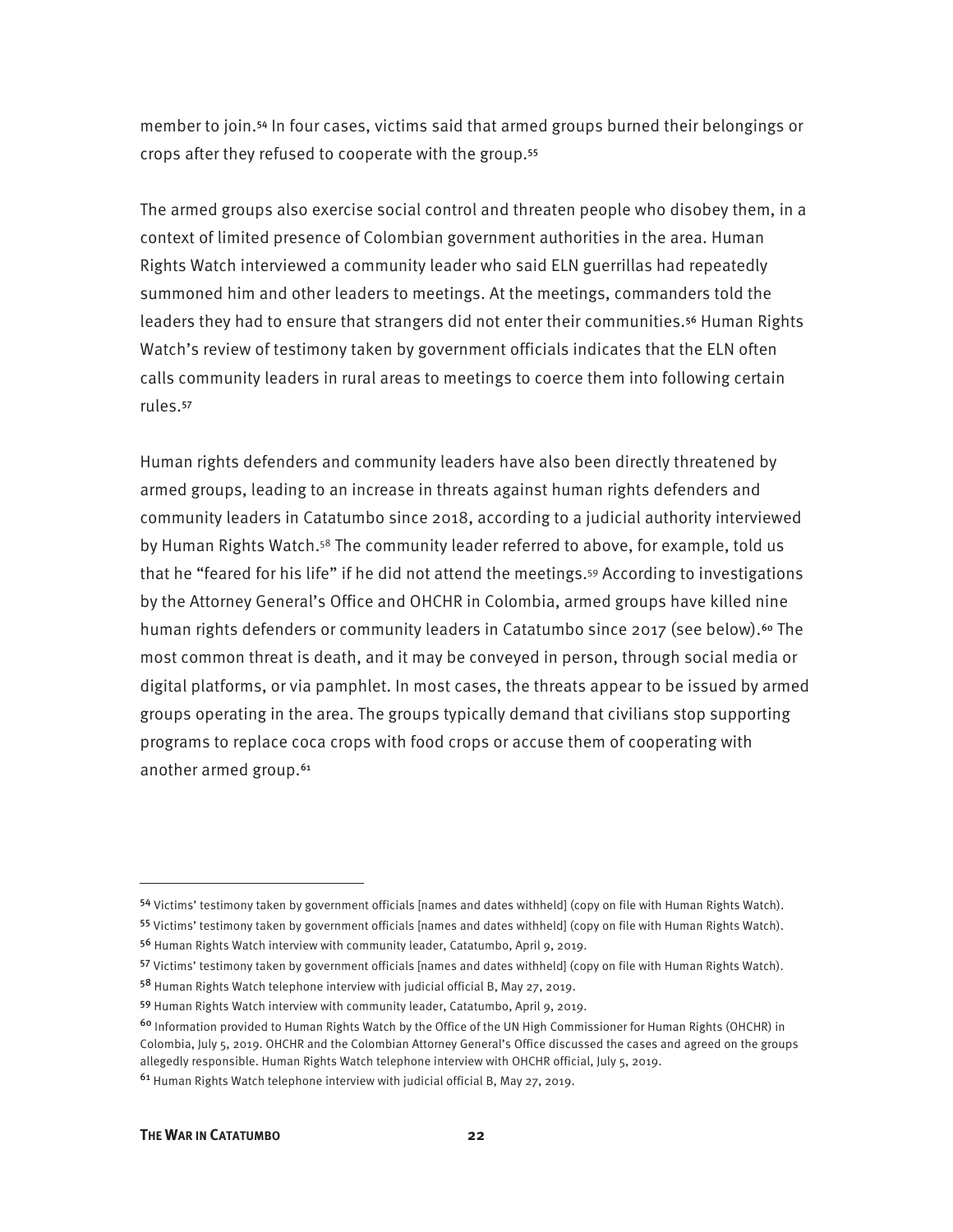For example, one community leader in Catatumbo told Human Rights Watch that members of the FARC dissident group showed up at her house in November 2018 and asked her to tell them what was happening in her community. She had to sign a document with that information, which would be given to "a comrade," they told her. ELN members stopped her son on the street and told him "your mother is a bitch and an army informant" and threatened to kill her and all her family, she said. In a separate incident, she told us, members of an "armed group" said to her husband that if he loved her, he should take her away because they would kill her.<sup>62</sup>

Armed groups regulate access of Venezuelans and people from other parts of Colombia to rural hamlets in Catatumbo. A community leader and humanitarian and human rights officials told Human Rights Watch that the groups require Venezuelans to obtain a "recommendation" from a local.<sup>63</sup> That sponsor faces retaliation if the foreigner engages in crime. In April 2017, the EPL released a pamphlet saying that "people from other areas are not allowed" without a "recommendation from someone in the area." The pamphlet added that people "who do not have someone who can be held to account for them have to leave the zone." 64 Human Rights Watch reviewed testimony in three cases in which armed groups asked Colombians to leave the hamlet because they were not originally from there.<sup>65</sup>

#### Unlawful Killings

 $\overline{a}$ 

The number of unlawful killings has increased in Catatumbo. With 231 people killed in 2018, the annual rate was almost 79 per 100,000 people, roughly three times the national rate.<sup>66</sup> Catatumbo witnessed more than twice as many killings in 2018 as in 2015, the year

<sup>62</sup> Human Rights Watch interview with community leader, Catatumbo, April 11, 2019.

 $63$  Human Rights Watch interview with humanitarian actor D, Cúcuta, April 15, 2019; Human Rights Watch interview with community leader, Catatumbo, April 9, 2019; Human Rights Watch telephone interview with local human rights official C, May 27, 2019.

<sup>64</sup> EPL pamphlet, April 11, 2017 (copy on file with Human Rights Watch).

<sup>&</sup>lt;sup>65</sup> Victims' testimony taken by government officials [names and dates withheld] (copy on file with Human Rights Watch).

<sup>66</sup> Colombian Ministry of Defense, "Homicides – January 1 to December 31, 2018" ("Homicidios comunes – 2018"), n.d., https://www.policia.gov.co/file/175833/download?token=o5v2NiOA (accessed May 24, 2019). The rate is based on the population estimates from 2005, which do not take into consideration the increase in Venezuelan immigration. OCHA estimates there are at least 25,000 Venezuelans in Catatumbo. Such population increase would mean that the annual rate was roughly 72 per 100,000 people. The national annual rate in 2018 was 25.9. Government of Colombia, National Planning Department, "Results of 2005 Census" ("Resultados censo general 2005"), n.d.,

http://www.dane.gov.co/files/censo2005/NBI\_desagregadas\_cab\_resto\_mpio\_nal\_30jun11.xls (accessed May 24, 2019); Ministry of Defense, "Achievements of the Policy of Defense and Security" ("Logros de la política de defensa y seguridad"),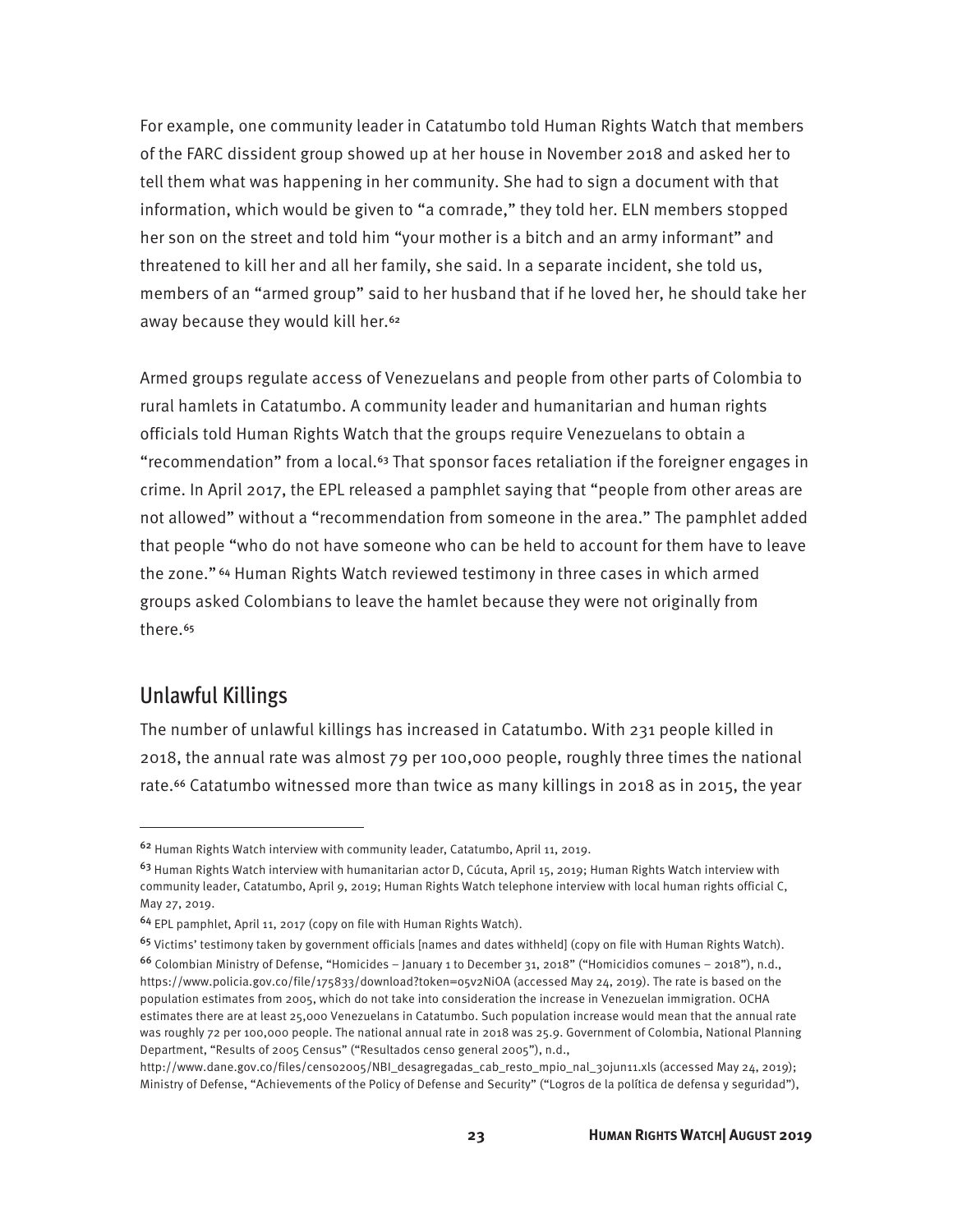the FARC agreed to a ceasefire as part of its peace negotiations with the government. That year, 112 people were killed in Catatumbo.<sup>67</sup> Preliminary data shows 114 people killed from January through June of 2019.<sup>68</sup>

The increase in killings is driven in large part by the conflict in the region between the ELN and the EPL, according to judicial authorities, representatives from several humanitarian organizations operating in Catatumbo, human rights officials, and the Human Rights Ombudsperson's Office.69 According to OCHA, 109 people it considered civilians were killed by armed groups in Catatumbo in 2018, up from 43 in 2017.<sup>70</sup> OCHA told Human Rights Watch that 77 people it considered civilians were killed by armed groups between January and July 2019.<sup>71</sup>

This is consistent with Human Rights Watch's review of testimony by victims' relatives and witnesses, as well as interviews with victims' relatives concerning 23 incidents from December 2017 to April 2019 involving the deaths of 38 individuals, who were civilians according to witnesses and their relatives. In eight cases, alleged members of armed groups killed civilians after accusing them of cooperating with opposing armed groups or the army, or because they refused to cooperate with, or join, the group. In three cases, eight people who appeared to be civilians were killed in crossfire during confrontation between armed groups.72 Human Rights Watch also reviewed testimony of six cases in

<u>.</u>

May 2019,

https://www.mindefensa.gov.co/irj/go/km/docs/Mindefensa/Documentos/descargas/estudios\_sectoriales/info\_estadistic a/Logros\_Sector\_Defensa.pdf (accessed July 22, 2019).

<sup>67</sup> Ministry of Defense, "Homicides – 2015" ("Homicidios comunes – 2015"), n.d.,

https://www.policia.gov.co/file/132357/download?token=2YFWF5LM (accessed July 22, 2019).

<sup>68</sup> Ministry of Defense, "Homicides – January 1 to June 30, 2019" ("Homicidios comunes – Período del 01 de enero al 30 de junio de 2019"), n.d., https://www.policia.gov.co/file/206791/download?token=SegTbjok (accessed July 22, 2019).

<sup>69</sup> Colombia's Human Rights Ombudsperson's Office, "Early Alert 040" ("Alerta Temprana 040"), April 19, 2018 (copy on file with Human Rights Watch); Human Rights Watch interview with humanitarian actor H, Cúcuta, April 15, 2019; Human Rights Watch telephone interview with judicial official A, May 24, 2019; Human Rights Watch telephone interview with local human rights official B, May 27, 2019; Human Rights Watch telephone interview with local human rights official A, May 24, 2019; Human Rights Watch telephone interview with local human rights official D, May 28, 2019; Human Rights Watch telephone interview with judicial official D, May 27, 2019; Human Rights Watch telephone interview with judicial official C, May 27, 2019.

<sup>70</sup> Information provided to Human Rights Watch by OCHA, July 23, 2019.

 $71$  Information provided to Human Rights Watch by OCHA, July 23, 2019 (reflecting the period from January 1, 2019 to July 23, 2019).

 $72$  Human Rights Watch interview with victim's relatives, Catatumbo, April 11 and 14, 2019; Victims' testimony taken by government officials [names and dates withheld] (copy on file with Human Rights Watch). In the remaining 12 cases, there was insufficient information to determine the circumstances of the killings.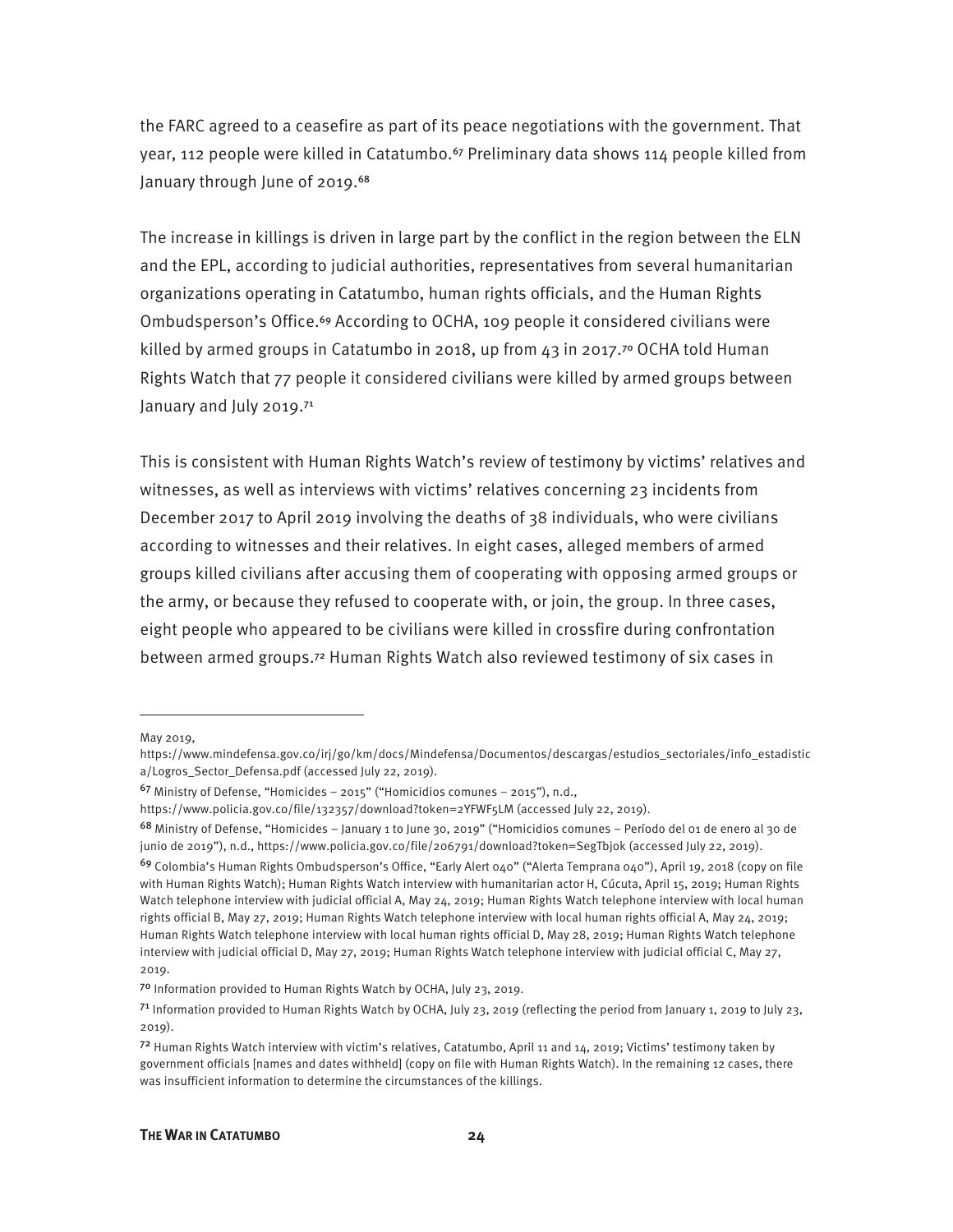which twelve civilians were injured after being caught in crossfire.<sup>73</sup> Armed groups were identified by witnesses and survivors because of their armbands or because the fighters stated the group to which they belonged.

Armed groups have also killed human rights defenders and community leaders. OHCHR has documented 14 cases of human rights defenders—a term it uses in Colombia to include community leaders seeking to promote or protect rights—killed since 2017 in Catatumbo, making it one of the regions in Colombia most affected by such killings.<sup>74</sup> According to investigations of the Attorney General's Office and OHCHR, the EPL appears to be responsible for six of these cases and the ELN for three.<sup>75</sup>

On July 30, 2018, armed men killed 10 people in the urban area of El Tarra. Around 3 p.m., the perpetrators appeared at a bar and shot indiscriminately at the people there.76 They did not identify to which armed group they belonged, Vladimir Quintero, a survivor, told the press.77 Those killed included Frederman Quintero, a community leader and Vladimir's brother, and at least two demobilized FARC guerrilla fighters.<sup>78</sup> According to three testimonies reviewed by Human Rights Watch, armed men

<sup>73</sup> Victims' testimony taken by government officials [names and dates withheld] (copy on file with Human Rights Watch). <sup>74</sup> Information provided to Human Rights Watch by OHCHR in Colombia, May 20, 2019. OHCHR in Colombia considers anyone who individually or with others seeks to promote or protect rights, including workers' rights or social rights, to be a rights defender. This includes many Afro-Colombian, indigenous, and community leaders. See, for example, UN High Commissioner for Human Rights, "Situation of human rights in Colombia," February 4, 2019, UN Doc. A/HRC/40/3/Add.3, paras. 15-32. <sup>75</sup> Information provided to Human Rights Watch by OHCHR in Colombia, July 5, 2019. OHCHR and the Colombian Attorney General's Office discussed the cases and agreed on the groups allegedly responsible. Human Rights Watch telephone interview with OHCHR official, July 5, 2019.

<sup>76 &</sup>quot;IACHR Condemns Death of Nine Persons in Colombia" ("CIDH condena muerte de nueve personas en Colombia"), Inter-American Commission of Human Rights, August 9, 2018, http://www.oas.org/es/cidh/prensa/comunicados/2018/176.asp (accessed May 31, 2019); "Massacre in El Tarra: one of the survivors speaks" ("Masacre en El Tarra: habla uno de los sobrevivientes"), Noticias Caracol, YouTube clip, uploaded on August 1, 2018, https://www.youtube.com/watch?v=1y88xaAlSM (accessed May 31, 2019); Colombia's Human Rights Ombudsperson's Office, "Early Alert 011" ("Alerta Temprana 011"), February 15, 2019 (copy on file with Human Rights Watch), p. 14.

<sup>77 &</sup>quot;Massacre in El Tarra: one of the survirvos speaks" ("Masacre en El Tarra: habla uno de los sobrevivientes"), Noticias Caracol, YouTube clip, uploaded on August 1, 2018, https://www.youtube.com/watch?v=1-y88xaAlSM (accessed May 31, 2019).

<sup>78 &</sup>quot;IACHR Condemns Death of Nine Persons in Colombia" ("CIDH condena muerte de nueve personas en Colombia"), Inter-American Commission of Human Rights, August 9, 2018, http://www.oas.org/es/cidh/prensa/comunicados/2018/176.asp (accessed May 31, 2019); "Blanca Nieves, member of Los Pelusos responsible for murder of demovilized FARC members and community leaders in Catatumbo, is arrested" ("Cae Blanca Nieves, ficha de Los Pelusos responsable de homicidios contra desmovilizados de las Farc y líderes sociales en el Catatumbo"), Attorney General's Office, November 30, 2018, https://www.fiscalia.gov.co/colombia/seccionales/cae-blanca-nieves-ficha-de-los-pelusos-responsable-de-homicidioscontra-desmovilizados-de-las-farc-y-lideres-sociales-en-el-catatumbo/ (accessed May 31, 2019).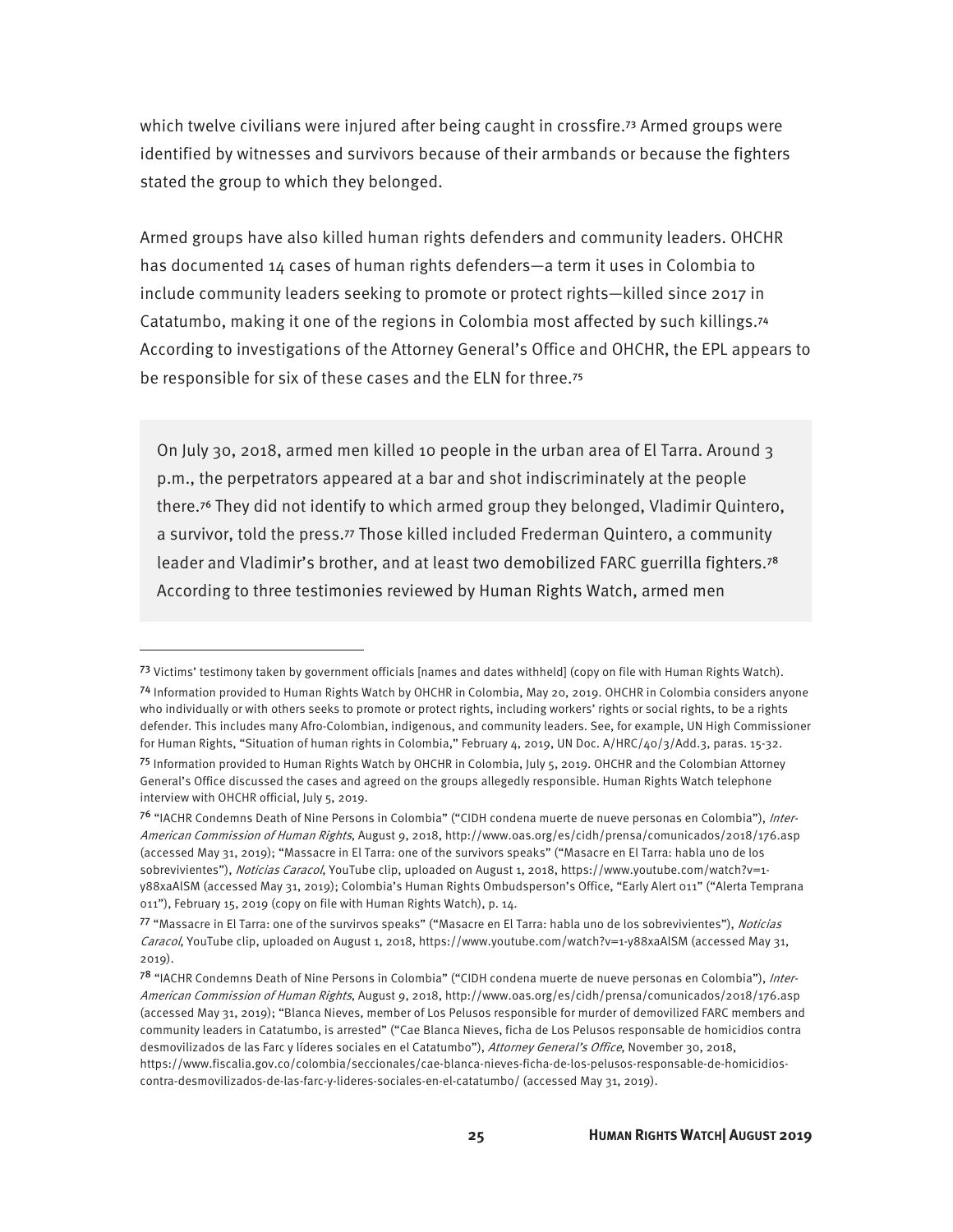appeared in El Tarra the day after the massacre and told residents that they had to leave the area.79 In November 2018, the Attorney General's Office announced that three men belonging to the EPL had been arrested for the massacre and sent to pretrial detention.<sup>80</sup>

On February 2, 2019, Vladimir Quintero, the survivor who had shared his testimony in the media, was found dead in Cúcuta.<sup>81</sup> In April, the Attorney General's Office announced that a man apparently linked to the murder had been arrested, charged, and sent to pre-trial detention.<sup>82</sup>

Daniel Felipe Hernández García (pseudonym), 21, a peasant who was completing his military service, left his mother's house in Campo Dos, Tibú, around 9 a.m. on January 10, 2019, to meet a man who wanted to buy his motorbike. He told his mother he would come back for lunch, she told Human Rights Watch, yet he did not return. At 8 p.m., his mother received a call from a friend who told her that Hernández García had been killed. The friend had received photos of him, bleeding, with his hands tied behind his back, on a dirt road. He forwarded them to Hernández García's mother. She said a prosecutor told her that evidence pointed to the ELN guerrillas.<sup>83</sup>

<sup>79</sup> Victims' testimony taken by government officials [names and dates withheld] (copy on file with Human Rights Watch).

<sup>80</sup> "Blanca Nieves, member of Los Pelusos responsible for murder of demovilized FARC members and community leaders in Catatumbo, is arrested" ("Cae Blanca Nieves, ficha de Los Pelusos responsable de homicidios contra desmovilizados de las Farc y líderes sociales en el Catatumbo"), Attorney General's Office, November 30, 2018,

https://www.fiscalia.gov.co/colombia/seccionales/cae-blanca-nieves-ficha-de-los-pelusos-responsable-de-homicidioscontra-desmovilizados-de-las-farc-y-lideres-sociales-en-el-catatumbo/ (accessed May 31, 2019); "Members of Los Pelusos, responsible for the massacre in El Tarra, are arrested, the president reported" ("Capturados miembros de 'Los Pelusos,' responsables de masacre en El Tarra, informó el Presidente"), November 18, 2019,

https://id.presidencia.gov.co/Paginas/prensa/2018/181118-Capturados-miembros-de-Los-Pelusos-responsables-demasacre-en-El-Tarra-informo-el-Presidente.aspx (accessed May 31, 2019).

<sup>81</sup> "Man sent to pre-trial detention for murder of survivor of a massacre" ("Asegurado por homicidio de un sobreviviente de una massacre"), Attorney General's Office, April 23, 2019, https://www.fiscalia.gov.co/colombia/seccionales/aseguradopor-homicidio-de-un-sobreviviente-de-una-masacre/ (accessed May 31, 2019); Colombia's Human Rights Ombudsperson's Office, "Early Alert 011" ("Alerta Temprana 011"), February 15, 2019 (copy on file with Human Rights Watch), p. 14.

<sup>82 &</sup>quot;Man sent to pre-trial detention for murder of survivor of a massacre" ("Asegurado por homicidio de un sobreviviente de una massacre"), Attorney General's Office, April 23, 2019, https://www.fiscalia.gov.co/colombia/seccionales/aseguradopor-homicidio-de-un-sobreviviente-de-una-masacre/ (accessed May 31, 2019).

<sup>83</sup> Human Rights Watch separate interviews with the victim's mother and wife, Catatumbo, April 13, 2019; photos of Daniel Felipe Hernández García (pseudonym) (on file with Human Rights Watch).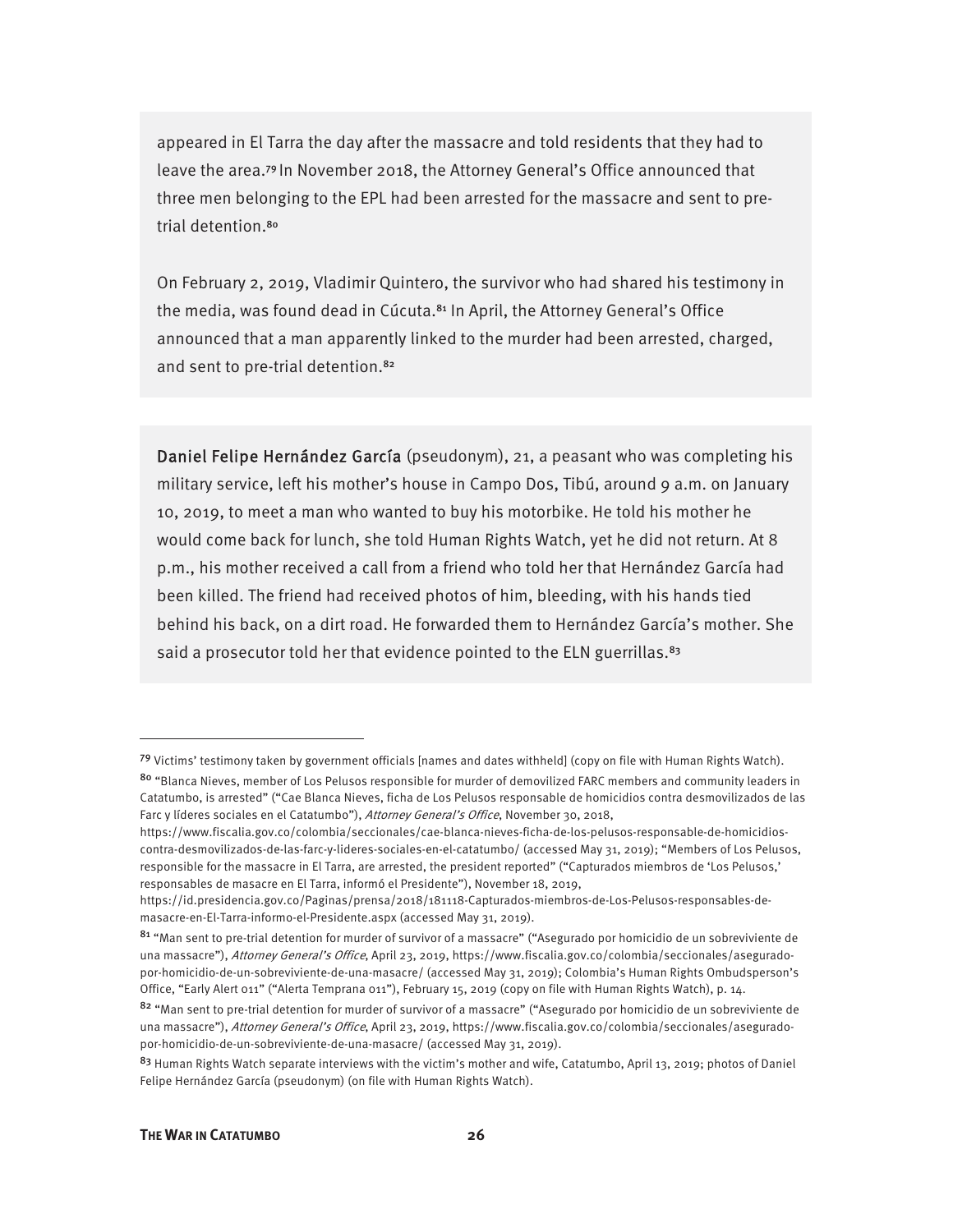#### Disappearances and Kidnappings

 $\overline{a}$ 

Armed groups have disappeared and kidnapped civilians in Catatumbo. Under Colombian law, private actors as well as state actors can be held accountable for what it terms "enforced disappearances." The Attorney General's Office told Human Rights Watch that, as of April 2019, prosecutors had pending investigations into 189 cases of alleged "enforced disappearances" committed in the region since 2017.<sup>84</sup>

The number of reported cases of people who have gone missing in Catatumbo has increased in recent years. According to Colombia's National Institute of Legal Medicine, the reported number of missing people increased from 11 in 2016 to 16 in 2017 and 24 in 2018.85 Two people were reported missing in the first three months of 2019.86 Colombia's Victims' Unit reported seven people missing in 2017 and another six in 2018 linked to Colombia's armed conflict.<sup>87</sup>

A judicial authority and a human rights official told Human Rights Watch that the increase in these cases is linked to actions by armed groups.<sup>88</sup> Similarly, the Human Rights

<sup>84</sup> Information provided to Human Rights Watch by the Attorney General's Office via email, July 11, 2019 (reflecting the period from January 1, 2017 to April 10, 2019).

<sup>85</sup> National Institute of Legal Medicine and Forensic Science, "Behavior of missing people in Colombia and of Colombian nationals abroad in 2016" ("Comportamiento de los desaparecidos en Colombia y nacionales en el extranjero 2016"), n.d., http://www.medicinalegal.gov.co/documents/20143/130741/10-

Desaparecidos+Tableros+A%C3%B1o+2016.xlsx/6bab178a-6e72-771a-aedd-56576716d0d4 (accessed May 26, 2019); National Institute of Legal Medicine and Forensic Science, "Behavior of missing people in Colombia and of Colombian nationals abroad 2017" ("Comportamiento de los desaparecidos en Colombia y nacionales en el extranjero 2017"), n.d., http://www.medicinalegal.gov.co/documents/20143/262611/10-

Desaparecidos+en+Colombia+y+nacionales+en+el+extranjero%2C+2017.xlsx/fd936ce0-96df-ebcb-ab9b-51989492b2b1 (accessed May 26, 2019); National Institute of Legal Medicine and Forensic Science, "Preliminary information on missing people in Colombia and of Colombian nationals abroad between January and December 2018" ("Información preliminar sobre los desaparecidos en Colombia y nacionales en el extranjero. Enero a diciembre 2018"), n.d.,

http://www.medicinalegal.gov.co/documents/20143/217116/4.+Informaci%C3%B3n+preliminar+sobre+desaparecidos+en+ Colombia+y+en+el+Extranjero.+Enero+a+diciembre+de+2018.xlsx/7fad5941-bfb5-a8da-4203-f103e5c4776a (accessed May 26, 2019).

<sup>86</sup> National Institute of Legal Medicine and Forensic Science, "Preliminary information on missing people in Colombia and of Colombian nationals abroad between January and March 2019" ("Información preliminar sobre los desaparecidos en Colombia y nacionales en el extranjero. Enero y marzo 2019"), n.d.,

http://www.medicinalegal.gov.co/documents/20143/347827/4.+Informaci%C3%B3n+preliminar+sobre+desaparecidos+en +Colombia+y+en+el+Extranjero.+Enero+a+marzo+de+2019.xlsx/405c9b79-0517-dd32-197e-d67edc6bbb57 (accessed May 26, 2019).

<sup>87</sup> Colombia's Victims' Registry, May 1, 2019, https://cifras.unidadvictimas.gov.co/Reporteador (accessed May 22, 2019).

<sup>88</sup> Human Rights Watch telephone interview with judicial official A, May 24, 2019; Human Rights Watch telephone interview with local human rights official D, May 28, 2019.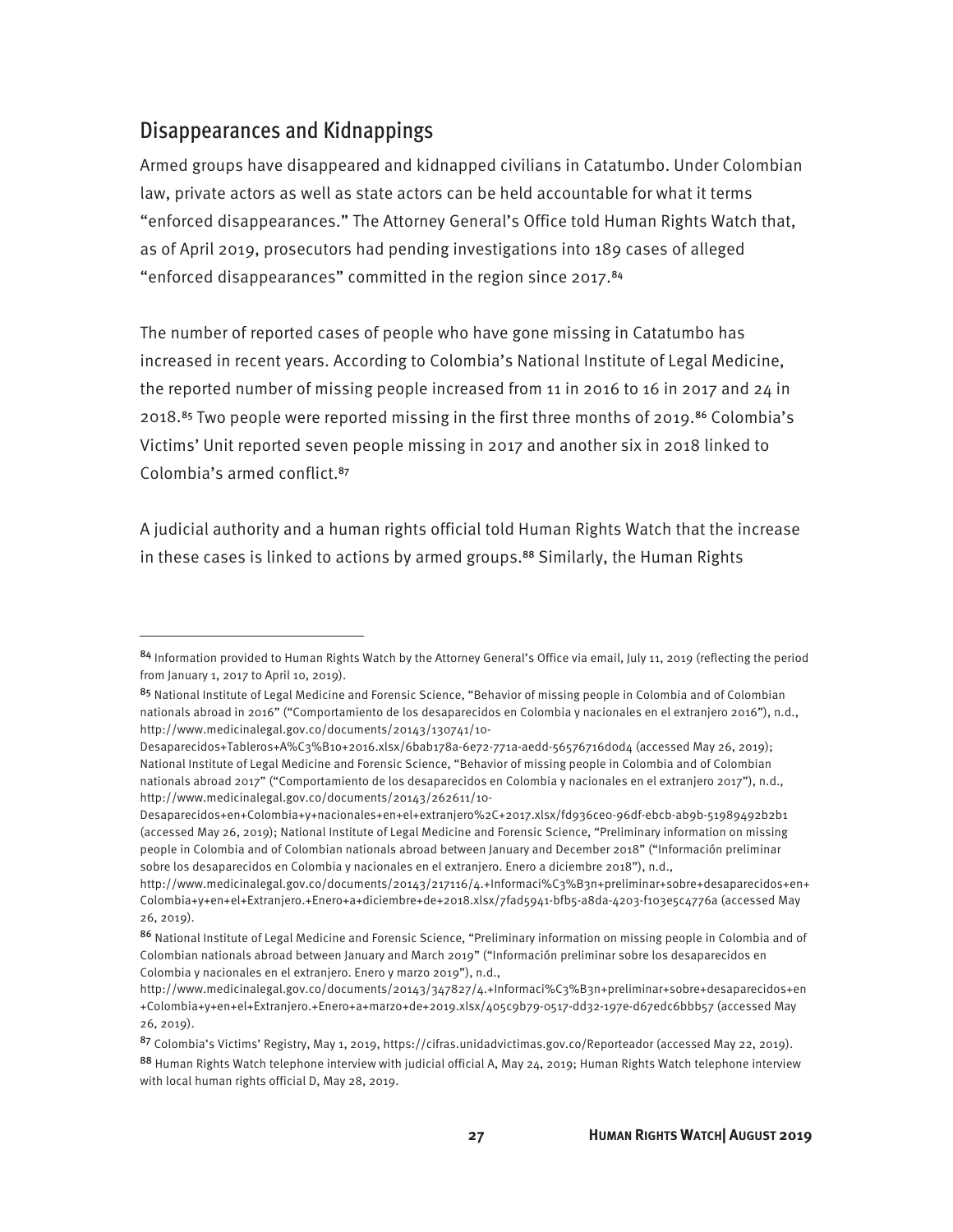Ombudsperson's Office has reported on a case in which people who allegedly belonged to the ELN kidnapped one person in San Calixto on March 31, 2018.89

Human Rights Watch reviewed testimony by victims and relatives of victims taken by government officials regarding eleven incidents and conducted interviews with victims' relatives regarding two other incidents from March 2018 to March 2019 involving a total of 17 victims. In two cases, armed groups appeared to take victims to interrogate them about their alleged cooperation with opposing groups.In six cases, civilians were kidnapped as a way of forcing them to obey the group's wishes (for example, to refrain from investigating a relative's murder) or to pay ransom.Some victims were held for hours; others for several days, while in four cases, victims had remained missing from one week to three years at the time their relatives provided testimony to authorities or were interviewed by Human Rights Watch.<sup>90</sup>

Juan Pérez, Jorge Trujillo, and Orlando Castellanos (pseudonyms), went missing in March 2019, relatives of two of them told Human Rights Watch.91 The three men were last seen in a rural area of Catatumbo, chatting with two other men, whom they agreed to drive to Cúcuta. Armed groups are the only ones in the area with capacity to kidnap or disappear people, the relatives told us. Searching for the missing men, the relatives went to a road leading to an illegal crossing to Venezuela where they knew the ELN and the FARC dissident group had established checkpoints. They asked the guerrilla fighters about the men who had gone missing. An ELN fighter said the guerillas would ask their commander about it. They had not provided information by the time we interviewed the relatives in early April. The relatives of only one of the disappeared men had filed a criminal complaint. The others told Human Rights Watch they were worried that the ELN or FARC dissident group would retaliate against them or against their missing relatives, if they were still alive. "The less you look around and the less

<sup>89</sup> Colombia's Human Rights Ombudsperson's Office, "Early Alert 032" ("Alerta Temprana 032"), April 4, 2018 (copy on file with Human Rights Watch).

<sup>90</sup> Human Rights Watch group interview with victims' relatives, Catatumbo, April 11 and 15, 2019; victims' testimony taken by government officials [names and dates withheld] (copy on file with Human Rights Watch). In the remaining five cases reviewed by Human Rights Watch, there was insufficient information to determine the circumstances in which people went missing.

<sup>91</sup> This account is based on Human Rights Watch's group interview with three relatives of the victims, Catatumbo, April 11, 2019. Two victims are Colombian, and one is Venezuelan.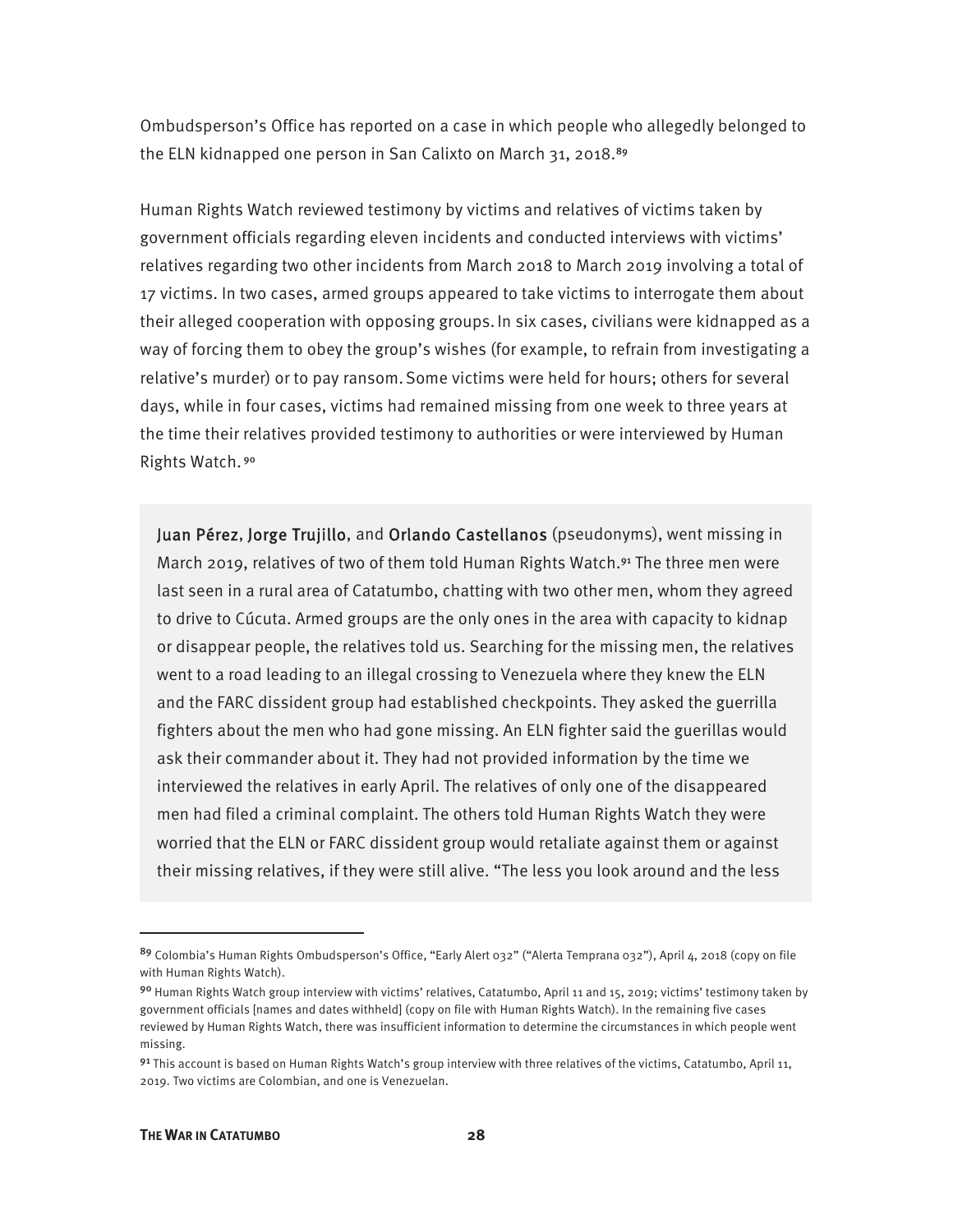you ask questions, the more chances you have of surviving in this region," one of them said.

On January 26, 2016, Henry Pérez Ramírez, a 46-year-old community leader, went missing after heading out to check his crops early in the morning, his wife, Elibeth Murcia Castro, told Human Rights Watch. Days before his disappearance, a man who later told her about the conversation had overheard Pérez Ramírez speaking on the phone with a member of the FARC, she said. The FARC member had asked him questions about where the Colombian armed forces were operating and had requested a meeting on January 26. Murcia Castro said Pérez Ramírez had previously received threats from the FARC member. She and her family desperately looked for him, and she filed complaints with judicial authorities and the Human Rights Ombudsperson's Office, but his whereabouts remained unknown at the time of writing. "What I want the most is to find him," she told us. "And not to be like this, with this uncertainty, not knowing if he's alive or if he's dead."92

#### Sexual Violence

 $\overline{a}$ 

According to a local prosecutor and a humanitarian actor working on cases of sexual violence in Catatumbo, most sexual crimes committed there appear to be related to violence within families—a serious issue the government should address—but armed groups in Catatumbo also commit rape and other sexual abuses.93 However, this distinction can obscure the complicated power dynamics that drive this form of violence. A humanitarian actor working in the area said that it is also sometimes difficult to separate intra-family violence from actions by armed groups in an area where these groups exercise so much power.<sup>94</sup>

<sup>92</sup> Human Rights Watch interview with Elibeth Murcia Castro, Cúcuta, April 15, 2019.

<sup>93</sup> Human Rights Watch telephone interview with humanitarian actor E, May 28, 2019; Human Rights Watch telephone interview with judicial official C, May 27, 2019.

<sup>94</sup> Human Rights Watch telephone interview with humanitarian actor E, May 28, 2019.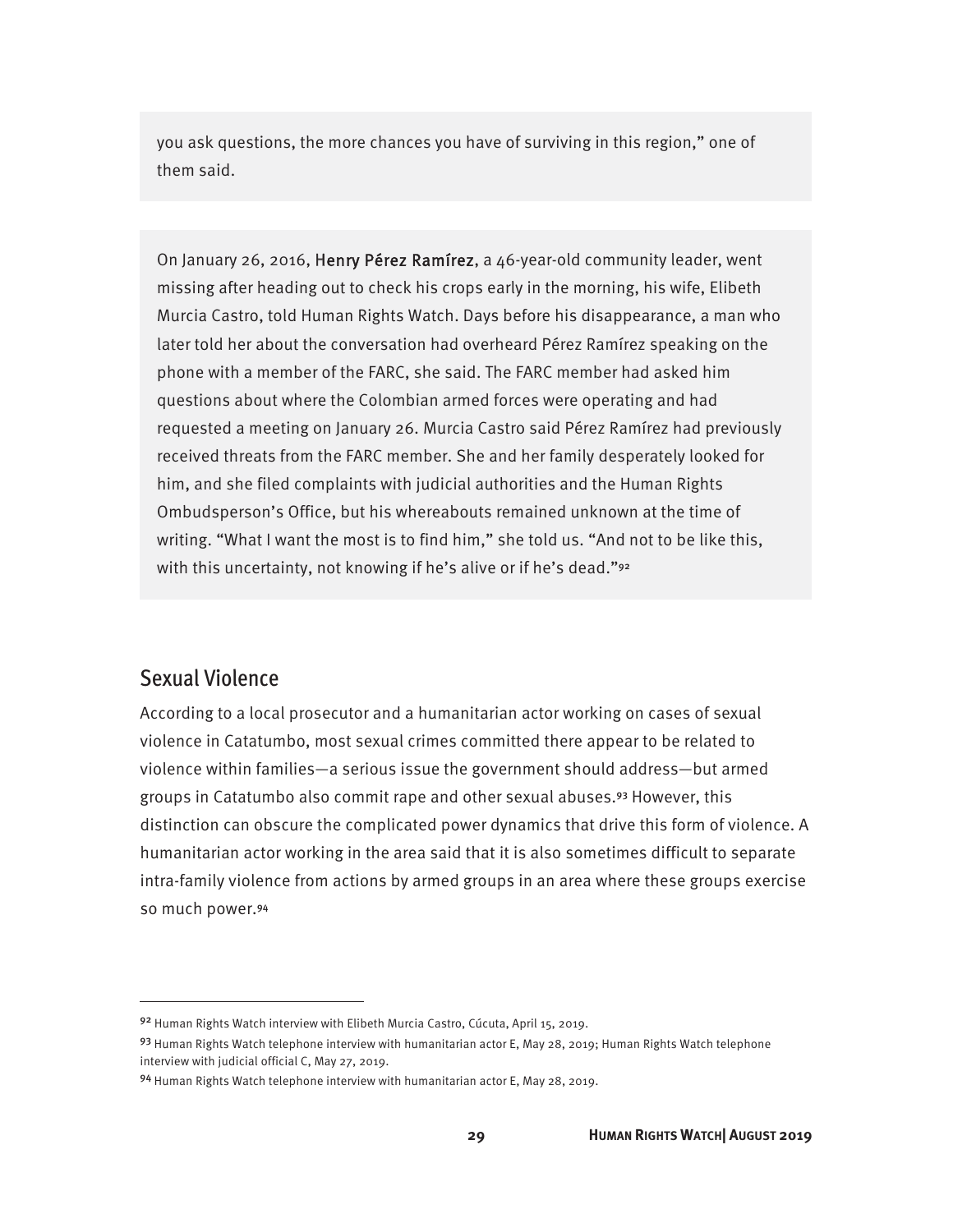Colombia's Victims' Unit recorded that 37 people in Catatumbo were victims of "crimes against sexual integrity" (including rape and other sexual crimes) related to the armed conflict between January 2017 and May 2019.95

One afternoon in early 2017, members of the EPL ordered Carolina Vega (pseudonym) to attend a meeting, saying one of her family members was at risk. When she arrived, she said, four men and a woman wearing EPL insignia on their clothes threw her to the floor and started beating her. She fought back, hitting one of them, she said, and in response, the four men sexually assaulted her. They let her go, and days later, Vega ran into the woman who had witnessed the abuse. The woman told her that the men had done the same to her before she joined the EPL. Vega was too afraid to see a doctor. The men eventually showed up at her house, ordering her to leave and not report the crime. Months later, she fled to a nearby city. Nearly two years later, she mustered the courage to report the sexual abuse.<sup>96</sup>

Beatriz López (pseudonym), was raped in mid-2017. That day, she was at her job as a cook for agricultural laborers. Her husband was working on the same farm. At around 5 p.m., a group of uniformed men, their faces hidden under balaclavas, arrived, shouting why "the fuck" hadn't the residents left if they had been "warned." They asked if others were present. Lopez's husband said no, to protect the other workers. The guerillas did not believe him and sent men to look. Four, who had the ELN logo on their clothes, stayed with López and her husband. Two hauled her to a room and sexually assaulted her. The others dragged her husband in and made him watch. López lost consciousness and woke up two hours later in her husband's arms, as he fled. They fled to a nearby city, and she only reported the incident in 2019. Until then, she said, the shame and psychological trauma kept her from seeking out authorities.<sup>97</sup>

<sup>95</sup> Colombia's Victims' Registry, May 1, 2019, https://cifras.unidadvictimas.gov.co/Reporteador (accessed May 22, 2019).

<sup>96</sup> Victims' testimony taken by government officials [names and dates withheld] (copy on file with Human Rights Watch). 97 Victims' testimony taken by government officials [names and dates withheld] (copy on file with Human Rights Watch).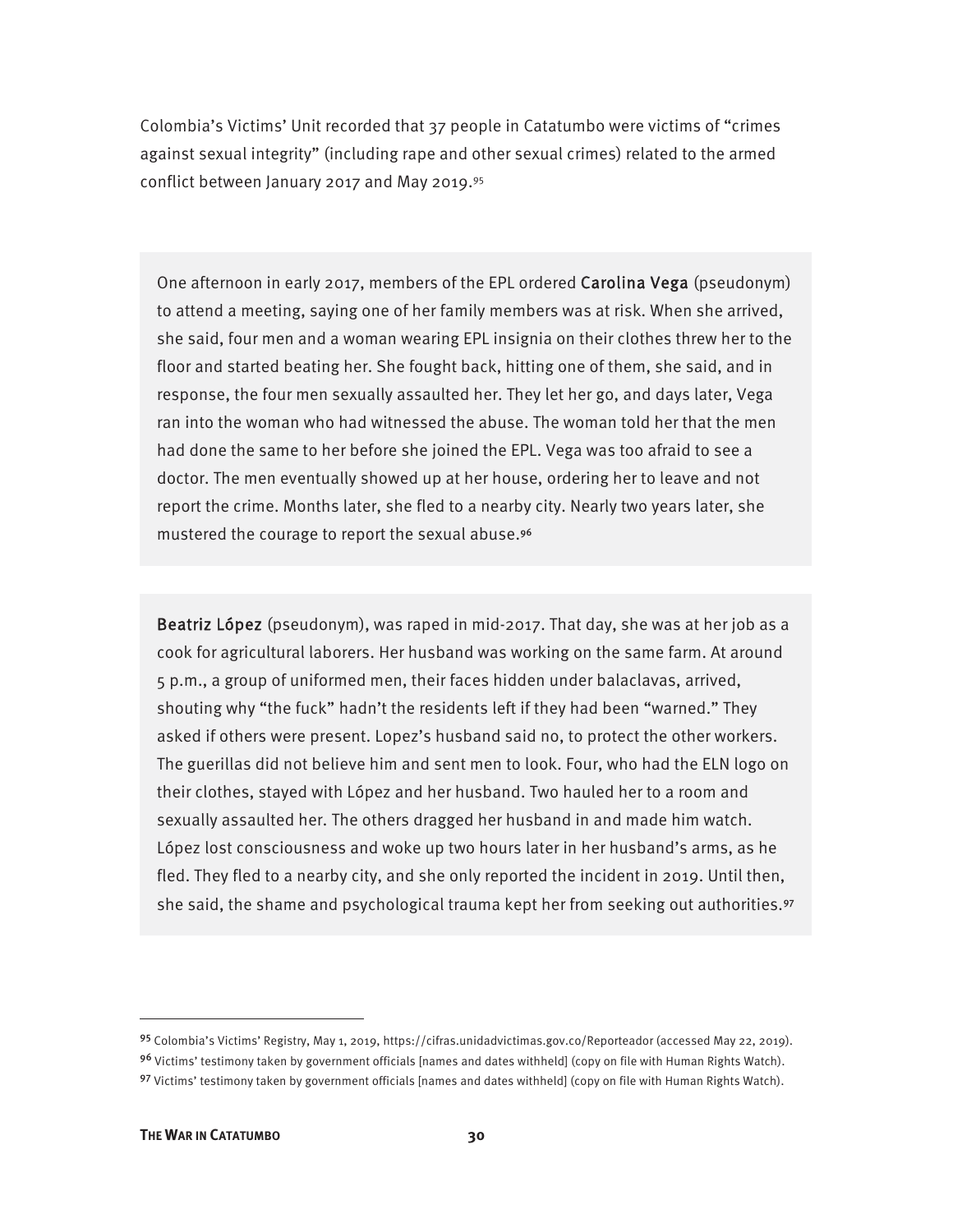In another case, a 16-year-old girl was sexually abused by members of one armed group who wanted to retaliate against her brother, who belonged to another group, according to a humanitarian actor working in the area.<sup>98</sup> There are also reports that armed groups abuse girls in their ranks (see next section). Human Rights Watch did not document additional cases.

While underreporting likely affects the range of abuses documented in this report, a number of specific factors contribute to significant underreporting of sexual violence.

In a 2012 report on gender-based violence in Colombia, Human Rights Watch identified a range of obstacles displaced women and girls faced when seeking justice after gender-based violence, including mistreatment by authorities, evidentiary challenges, poor referrals, women's economic barriers, and fear of reporting.<sup>99</sup>

A humanitarian actor said that some victims in Catatumbo fear retaliation if they report the crimes, or fear that the state response would be inadequate. She explained that no municipality in North Santander has shelters for victims of sexual violence, that women fear staying in their location after filing complaints but have insufficient funds for transportation elsewhere, and that government-provided psychological support to victims is very limited. Forensic evaluations are carried out in Ocaña, which may be several hours away, and victims can rarely afford to travel there.<sup>100</sup>

Armed groups also threaten and intimidate sex workers, a majority of whom in at least three municipalities are Venezuelans, according to Human Rights Watch interviews with local officials.<sup>101</sup> Sex work is not criminalized in Colombia.<sup>102</sup> The names of armed groups are scrawled in big graffiti on the walls of two brothels in the Convención municipality. The Human Rights Ombudsperson's Office has reported that armed groups threaten sex

<sup>98</sup> Human Rights Watch telephone interview with humanitarian actor G, June 1, 2019.

<sup>99</sup> Human Rights Watch, Rights Out of Reach: Obstacles to Health, Justice, and Protection for Displaced Victims of Gender-Based Violence in Colombia, November 14, 2012, https://www.hrw.org/report/2012/11/14/rights-out-reach/obstacleshealth-justice-and-protection-displaced-victims-gender#533cae.

<sup>100</sup> Human Rights Watch telephone interview with humanitarian actor G, June 1, 2019.

<sup>&</sup>lt;sup>101</sup> Human Rights Watch telephone interview with local human rights official B, May 27, 2019; Human Rights Watch telephone interview with local authority B, May 27, 2019; Human Rights Watch interview with local authority A, Catatumbo, April 13, 2019.

<sup>102</sup> See, for example, Colombian Constitutional Court, Ruling T-629/10, August 13, 2010.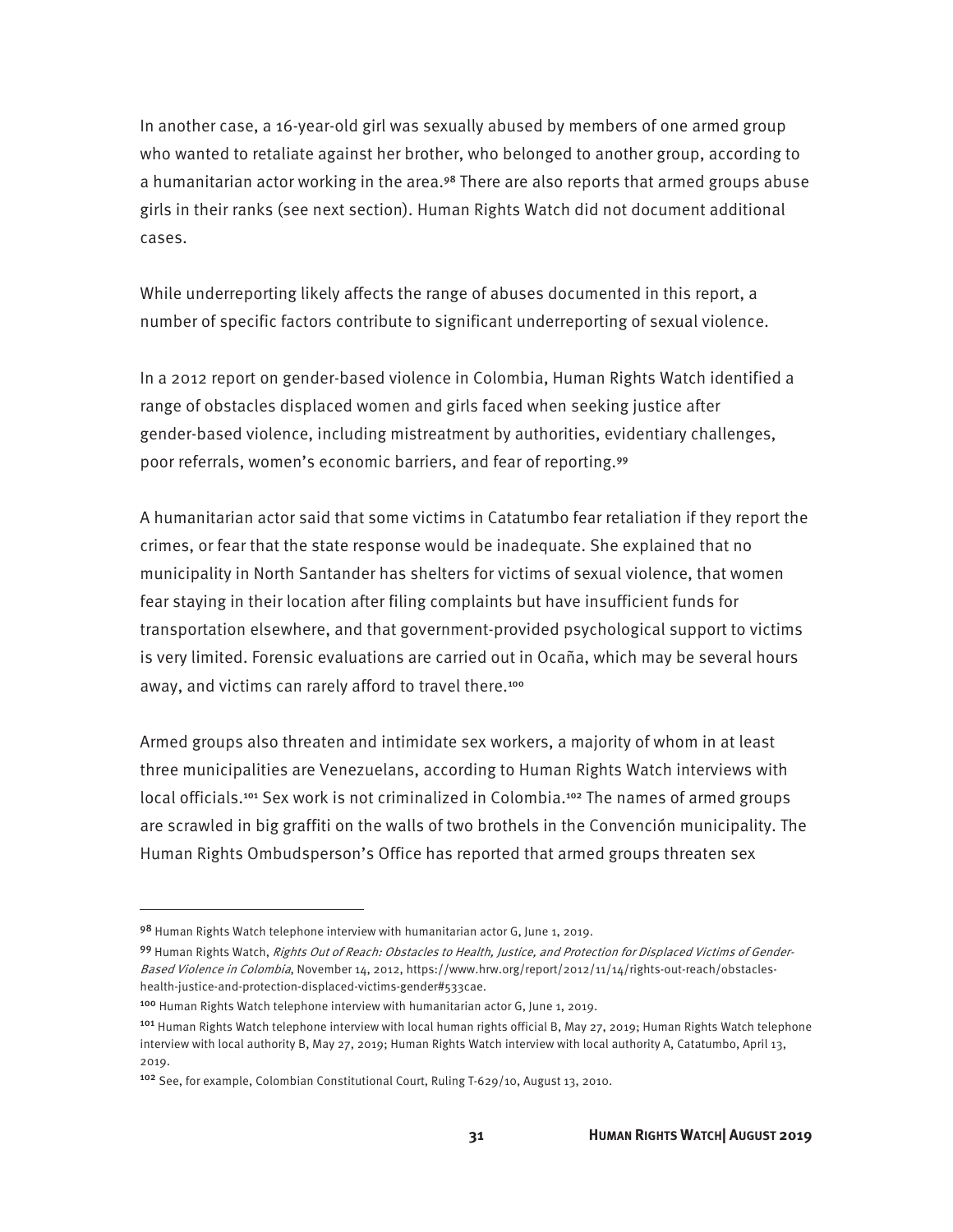

Graffiti on the wall of a brothel in Convención in the Catatumbo region, where most women working were Venezuelan exiles. The EPL (Popular Liberation Army) is one of the armed groups operating in the area. © 2019 Human Rights Watch

workers with retaliation if a guerilla contracts a sexually transmitted disease.<sup>103</sup> On April 11, 2017, the EPL released a pamphlet saying that "sex workers are not allowed in the region."104 Similarly, a local official told Human Rights Watch that the FARC dissident group "forbade" sex work in Hacarí.<sup>105</sup>

OCHA has expressed concern that sex work is happening in clandestine locations which makes it harder to verify that the rights, health, and conditions for sex workers are being

<sup>103</sup> Colombia's Human Rights Ombudsperson's Office, "Early Alert 040" ("Alerta Temprana 040"), April 19, 2018 (copy on file with Human Rights Watch), p. 16.

<sup>104</sup> EPL pamphlet, April 11, 2017 (copy on file with Human Rights Watch).

<sup>105</sup> Human Rights Watch telephone interview with local human rights official E, May 27, 2019.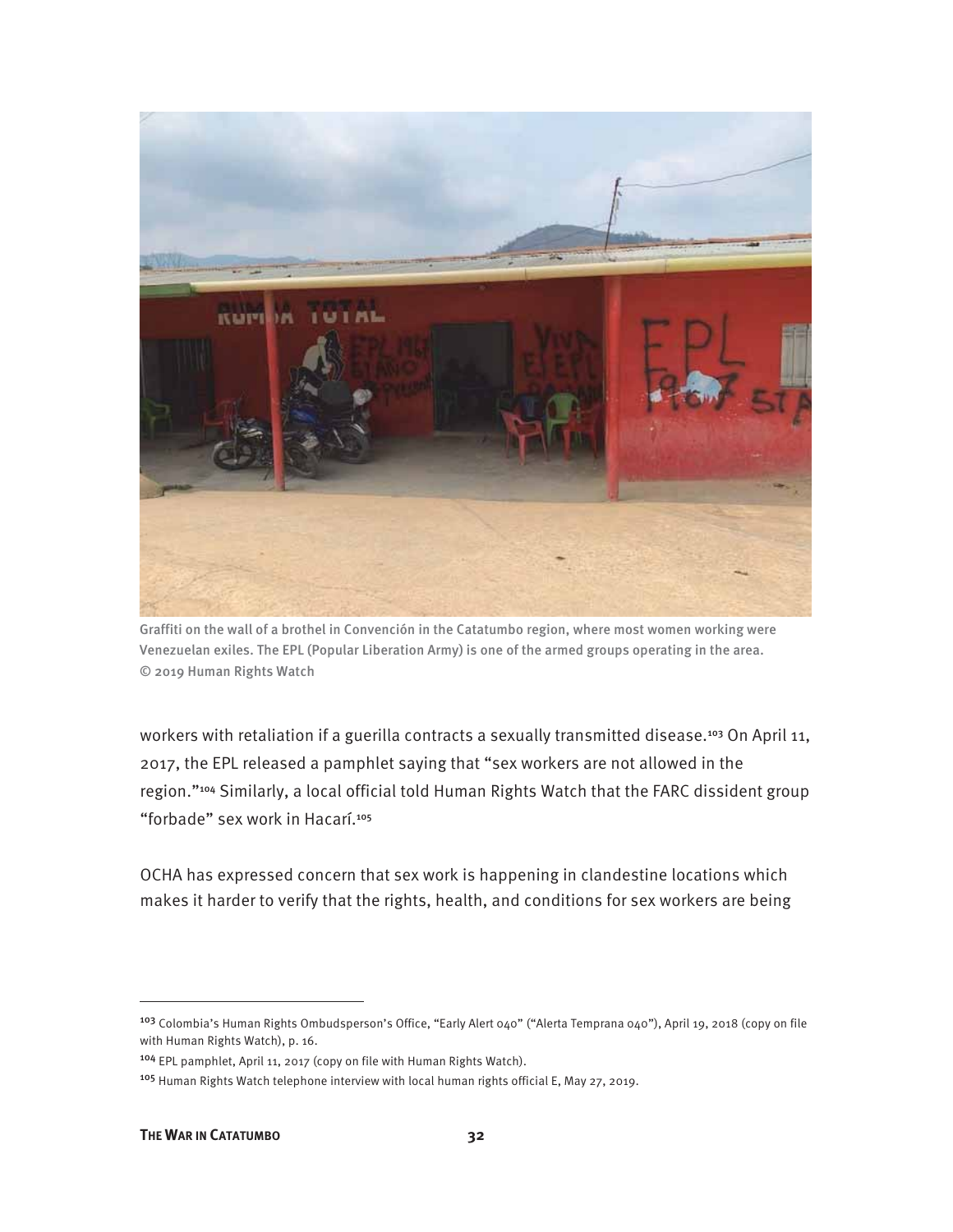respected and raises the prospect that possible human and sexual trafficking operations are taking place.<sup>106</sup>

#### Recruitment and Use of Children by Armed Groups

 $\overline{a}$ 

Armed groups in Catatumbo recruit Colombian and Venezuelan children.<sup>107</sup> Colombia's Victims' Unit reported a total of 14 children recruited by armed groups in Catatumbo in 2017 and 2018.108 Similarly, the Attorney General's Office told Human Rights Watch that, as of April 2019, prosecutors had pending investigations into 17 cases of child recruitment committed in Catatumbo since 2017.<sup>109</sup>

Group members ask children as young as 12 to join, often offering pay. They threaten to kill them or their families if they decline, according to victims' relatives, the Human Rights Ombudsperson's Office, and officials of humanitarian organizations operating in the area.110 In March 2019, for example, ELN fighters visited a rural school in Catatumbo to try to convince children to join their ranks.111 Groups use children for a range of tasks, including as informants regarding what is going on in the communities, as well as fighters.112 Credible sources indicate that girls in the groups' ranks are at times subject to

<sup>106</sup> OCHA, "Humanitarian Bulletin Colombia Number 73" ("Boletín Humanitario Colombia Número 73"), November 2018 (copy on file with Human Rights Watch); OCHA, "Mixed Humanitarian Situation due to the Armed Conflict and the Immigration Crisis in the Catatumbo Region, North Santander, September 2018" ("Situación humanitarian mixta por el conflicto armado y la crisis migratoria en la región del Catatumbo, Norte de Santander, Septiembre 2018"), September 2018 (copy on file with Human Rights Watch).

<sup>107</sup> Human Rights Watch interview with humanitarian actor B, Cúcuta, April 9, 2019; Human Rights Watch telephone interview with local human rights official B, May 27, 2019; Human Rights Watch telephone interview with local human rights official D, May 28, 2019; Human Rights Watch telephone interview with local human rights official E, May 27, 2019. See also "Body of girl who deserted from the EPL and was killed will be taken to Venezuela" ("Cuerpo de niña que desertó del Epl y fue asesinada será llevado a Venezuela"), Caracol Radio, May 18, 2019,

https://caracol.com.co/emisora/2019/05/18/Cúcuta/1558183353\_797029.html (accessed May 29, 2019).

<sup>108</sup> Colombia's Victims' Registry, May 1, 2019, https://cifras.unidadvictimas.gov.co/Reporteador (accessed May 22, 2019). <sup>109</sup> Information provided to Human Rights Watch by the Attorney General's Office via email, July 11, 2019 (reflecting the period from January 1, 2017 to April 10, 2019).

<sup>&</sup>lt;sup>110</sup> Victims' testimony taken by government officials [names and dates withheld] (copy on file with Human Rights Watch); Colombia's Human Rights Ombudsperson's Office, "Early Alert 040" ("Alerta Temprana 040"), April 19, 2018 (copy on file with Human Rights Watch); Human Rights Watch interview with humanitarian actor H, Cúcuta, April 15, 2019; Colombia's Human Rights Ombudsperson's Office, "Early Alert 011" ("Alerta Temprana 011"), February 15, 2019 (copy on file with Human Rights Watch), p. 19.

<sup>111</sup> Human Rights Watch telephone interview with local human rights official E, May 27, 2019.

<sup>112</sup> Information provided to Human Rights Watch by humanitarian body working in Catatumbo, May 23, 2019; Human Rights Watch telephone interview with humanitarian actor F, July 15, 2019; Human Rights Watch telephone interview with local human rights official A, July 15, 2019; Human Rights Watch telephone interview with local human rights official G, July 15, 2019; Human Rights Watch telephone interview with local human rights official D, July 15, 2019.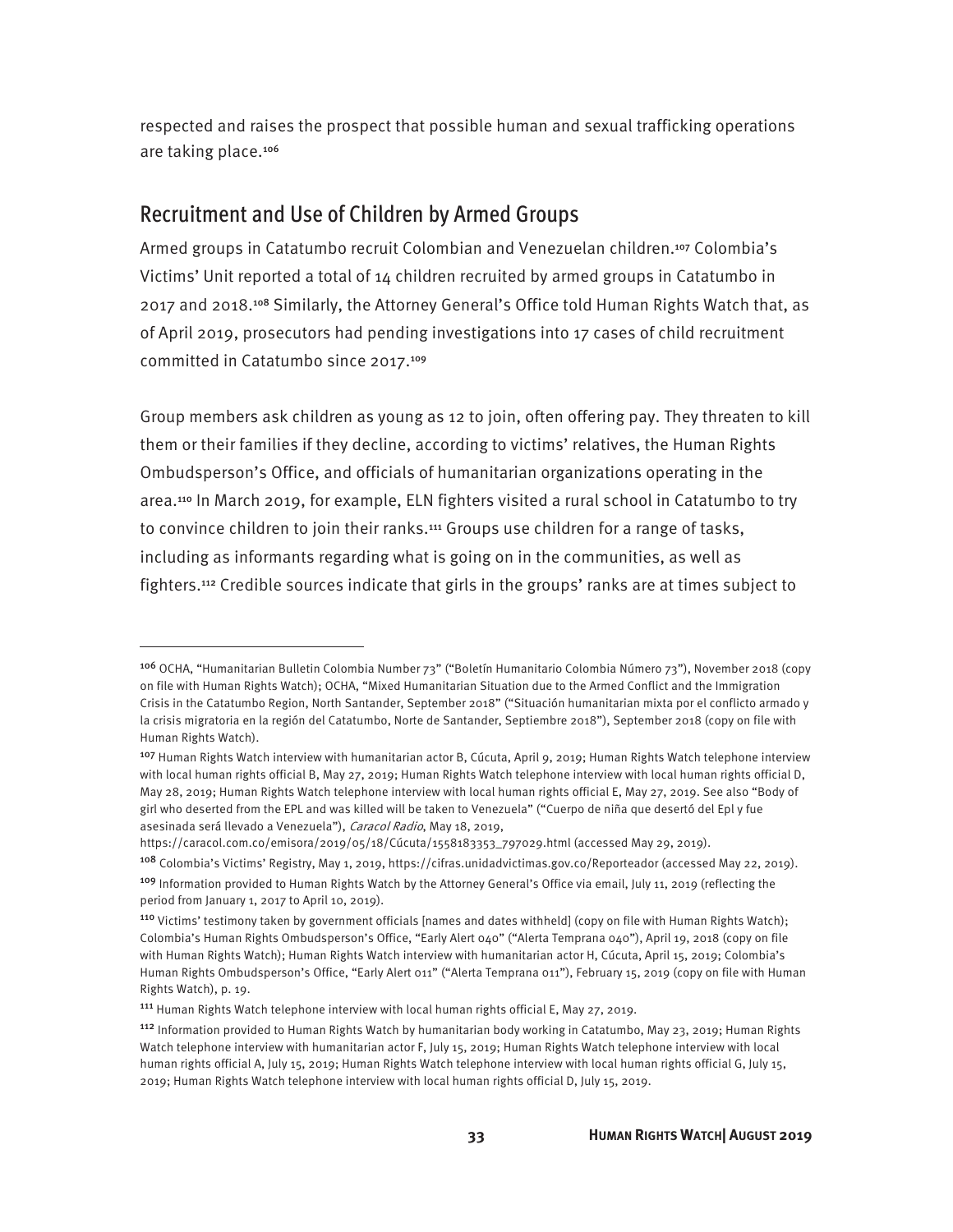sexual abuse.113 Residents indicate that poverty and lack of economic opportunities make children vulnerable to recruitment.<sup>114</sup>

Children who are not in school are at heightened risk of recruitment, according to humanitarian actors working in the area.<sup>115</sup> This recruitment compounds other rights abuses experienced by children, including limitations on access to education due to labor in coca fields. Many children work in the coca fields,<sup>116</sup> and some move around with their families to work in various fields, which makes it hard for them to attend school.<sup>117</sup>

Nidia Martínez (pseudonym), 50, told us that some members of her family started running errands for soldiers of the Colombian army when subsisting off their land in rural Catatumbo became too difficult. Soon, they started receiving threats from armed groups, she said. When Martínez's son was 15, members of one "guerrilla" offered to give him firearms and a motorcycle if he worked for them. He spent three months doing so, until his father found him and, as an excuse to bring him home, said his mother was dying. Two years later, she said, members of an "armed group" warned her son that neither he nor his family should interact with soldiers. In a separate incident, they stopped Martínez's husband one night on the street and threatened to kill him. When Human Rights Watch interviewed Martínez and her daughter, Martínez said she was seeking advice from Colombian authorities because they feared for their lives and wanted to leave the area.<sup>118</sup>

<sup>113</sup> Colombia's Human Rights Ombudsperson's Office, "Early Alert 040" ("Alerta Temprana 040"), April 19, 2018 (copy on file with Human Rights Watch), p. 21; Human Rights Watch interview with humanitarian actor H, Cúcuta, April 15, 2019. <sup>114</sup> Human Rights Watch interview with community leader, April 9, 2019; Human Rights Watch interview with humanitarian actor H, Cúcuta, April 15, 2019.

<sup>115</sup> OCHA, "Colombia: Double Victimization in the subregion Catatumbo (North Santander) (armed conflict and mixed immigration influx)" ("Colombia: Doble afectación en la subregión del Catatumbo (Norte de Santander) (conflicto armado y flujos migratorios mixtos"), September 25-28, 2018 (copy on file with Human Rights Watch); OCHA, "Humanitarian Bulletin Colombia Number 73" ("Boletín Humanitario Colombia Número 73"), November 2018 (copy on file with Human Rights Watch).

<sup>116</sup> Human Rights Watch telephone interview with local human rights official D, May 28, 2019; Human Rights Watch separate interviews with children who work in coca fields, Tibú, April 11, 2019.

<sup>117</sup> Human Rights Watch interview with humanitarian actor B, Cúcuta, April 9, 2019; Human Rights Watch interview with humanitarian actor D, Cúcuta, April 15, 2019; OCHA, "Colombia: Double Victimization in the subregion Catatumbo (North Santander) (armed conflict and mixed immigration influx)" ("Colombia: Doble afectación en la subregión del Catatumbo (Norte de Santander) (conflicto armado y flujos migratorios mixtos"), September 25-28, 2018 (copy on file with Human Rights Watch).

<sup>118</sup> Human Rights Watch group interview with Nidia Martínez (pseudonym) and her daughter, Catatumbo, April 11, 2019.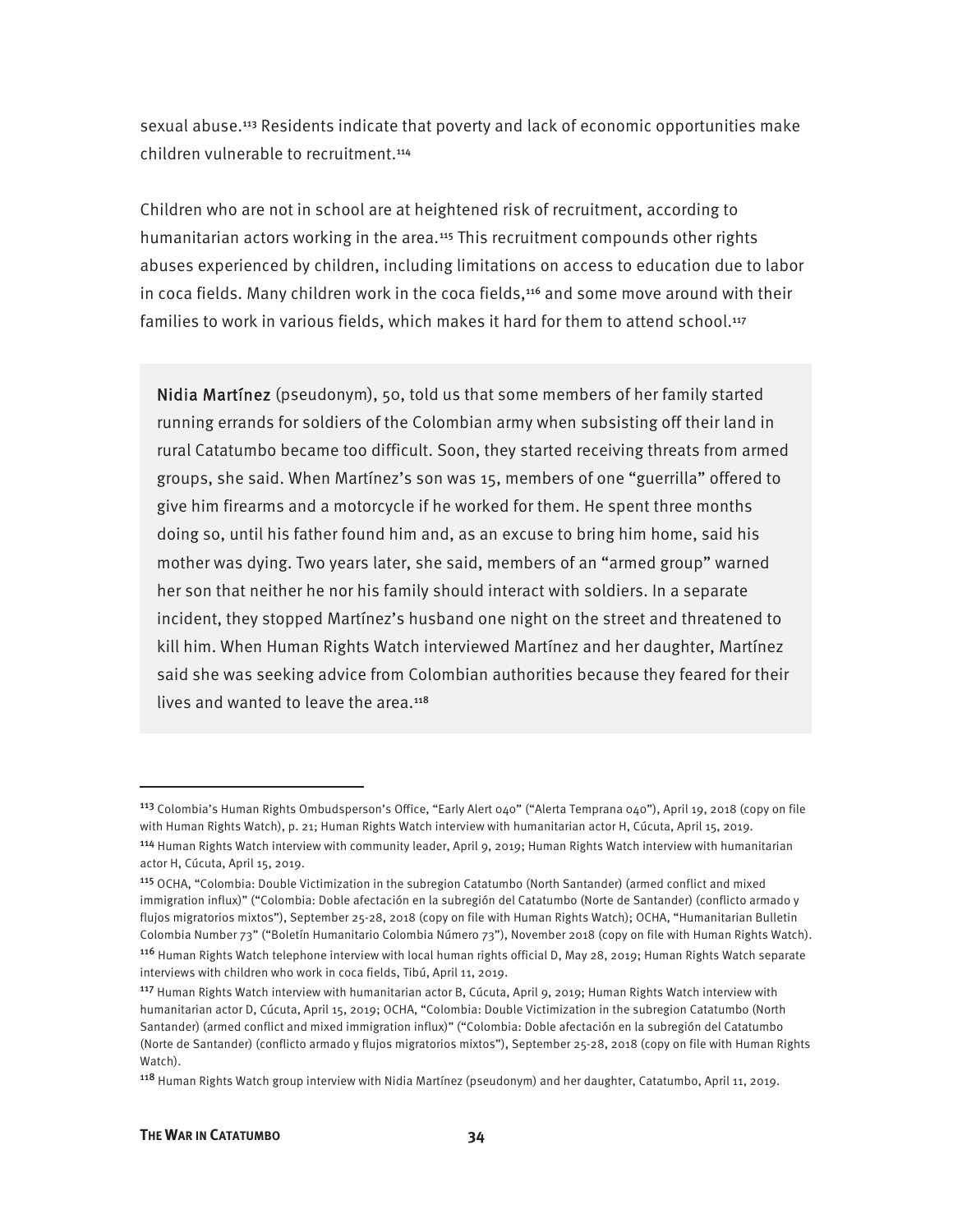Human Rights Watch reviewed testimony taken by Colombian government officials in 12 additional cases in which families fled their towns or neighborhoods after an armed group threatened or attempted to recruit one of their children.119 The following are testimonies from some of the families:

#### Lucía (pseudonym):

My daughter is 12 years old and is attending eighth grade. In mid-2018, a man that is always around in [my city] started to send her gifts. People said the man belonged to the ELN armed group. [One day in early] 2019, we went to visit my grandfather, who was sick. On the way, two men approached us and took us by force. They were armed. They took us in a white van, approximately one hour away. We didn't know where we were going. They took us to a ranch, where they left us in a small room…. I asked why we were there, and [one of them] said they were going to take my daughter with them…. My daughter fainted…. [An hour later], they took us and left us by the road. Their order was that we had to leave our town or they would kill us, or kill me and recruit my daughter.<sup>120</sup>

#### Dalila (pseudonym):

 $\overline{a}$ 

My house is located between two mountain ridges where guerrilla groups operate. They are often fighting amongst themselves, and the walls of my house are full of holes from the shootouts. I am afraid of the confrontations; one doesn't have tranquility to eat, or even walk around, because the area is full of landmines. [One day in early] 2018, three men arrived at my house. They were armed and wearing uniforms, but I don't know to which group they belonged. They told me that they were going to take my oldest children, who are 17 and 14. I told them they would have to kill me first… They said I had a few hours to leave my land. I sent my two sons to [another municipality] with my sister.<sup>121</sup>

<sup>119</sup> Victims' testimony taken by government officials [names and dates withheld] (copy on file with Human Rights Watch). 120 Victim's testimony taken by government officials [names and dates withheld] (copy on file with Human Rights Watch). <sup>121</sup> Victim's testimony taken by government officials [names and dates withheld] (copy on file with Human Rights Watch).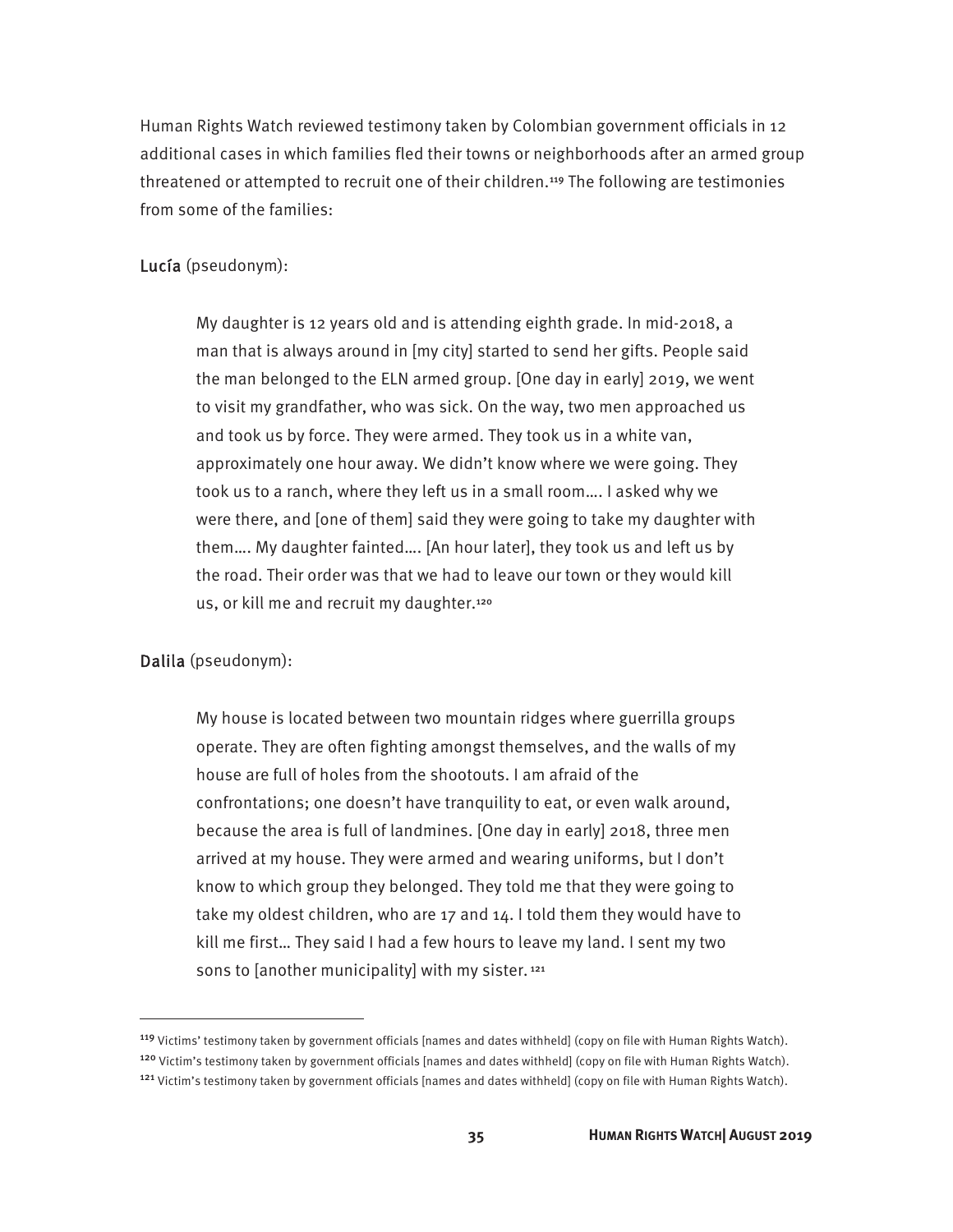#### Use of Antipersonnel Landmines

The ELN and EPL are planting landmines in rural areas of Catatumbo, according to local residents, human rights officials, and several humanitarian organizations operating in the area.<sup>122</sup>

According to government statistics,  $\mu$  people have died and 65 have been injured by antipersonnel landmines in Catatumbo since 2017.<sup>123</sup> It is unclear whether the incidents were caused by landmines planted years earlier by the FARC or recently by the ELN and the EPL.124 At least one incident documented by Human Rights Watch appears to be related to more recently planted landmines given that there had been no incidents in the area previously.<sup>125</sup>

The armed forces removed at least 92 explosive devices and destroyed 55 landmines between October 2018 and April 2019. However, demining activities in the area are limited given security risks due to the escalation of the armed conflicts.<sup>126</sup>

<sup>&</sup>lt;sup>122</sup> Victims' testimony taken by government officials [names and dates withheld] (copy on file with Human Rights Watch); Human Rights Watch interview with humanitarian actor H, Cúcuta, April 15, 2019; Human Rights Watch interview with humanitarian actor D, Cúcuta, April 15, 2019; Human Rights Watch telephone interview with local human rights official G, July 15, 2019; Human Rights Watch telephone interview with local human rights official D, July 15, 2019; OCHA, "Humanitarian Context – North Santander" ("Contexto Humanitario – Norte de Santander"), n.d. (copy on file with Human Rights Watch); Human Rights Watch telephone interview with local human rights official A, May 24, 2019.

<sup>&</sup>lt;sup>123</sup> Action Against Landmines, "Database of victims cause by antipersonnel landmines and unexploded ordnances" ("Base Victimas por minas"), n.d., http://www.accioncontraminas.gov.co/estadisticas/Documents/1903-Base-Victimas-porminas.zip (accessed July 16, 2019).

<sup>124</sup> Human Rights Watch telephone interview with humanitarian actor F, July 15, 2019.

<sup>125</sup> Human Rights Watch interview with Alejandro Rodríguez (pseudonym), Catatumbo, April 13, 2019.

<sup>126</sup> Information provided to Human Rights Watch by humanitarian body working in Catatumbo, May 23, 2019.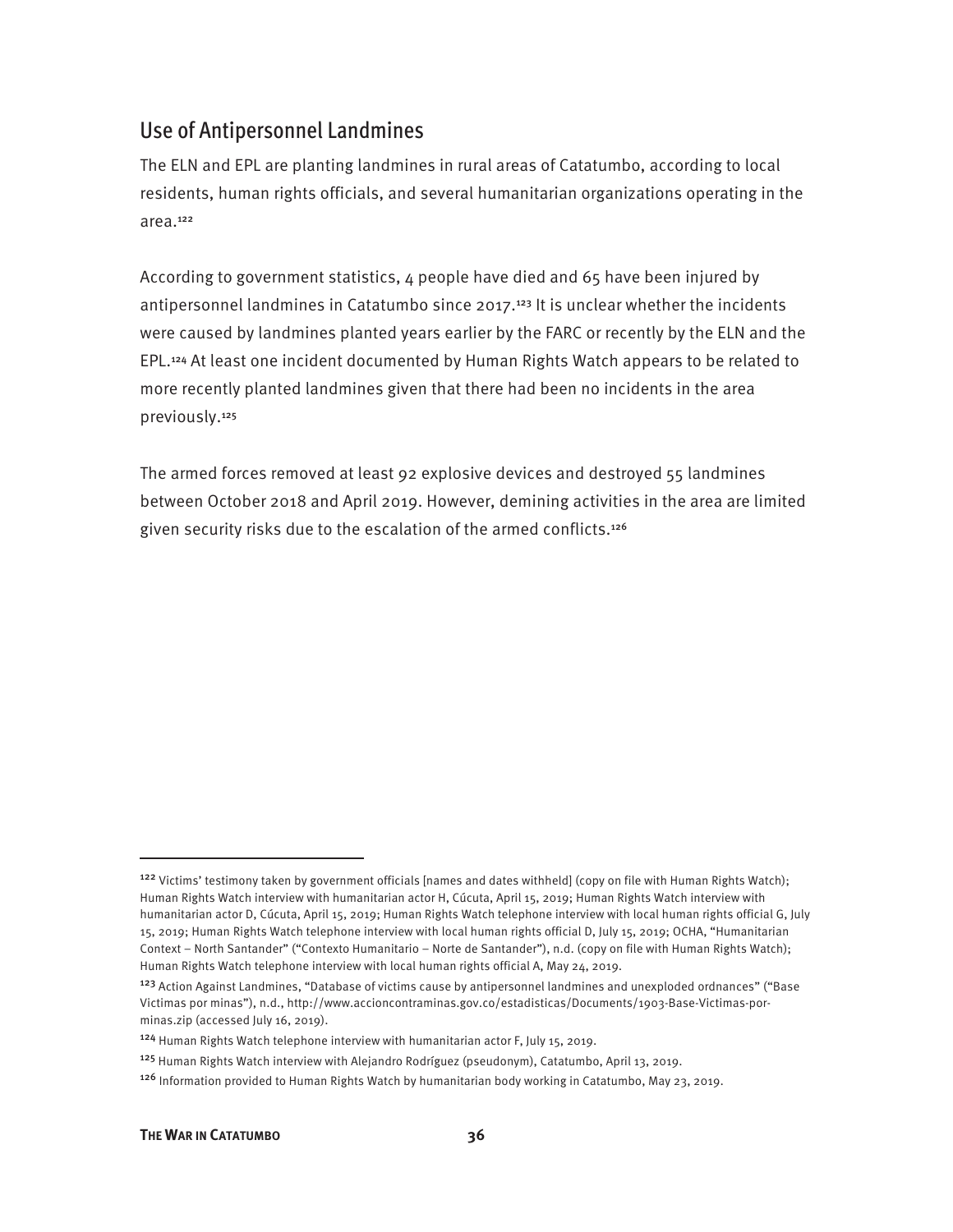Alejandro Rodríguez (pseudonym), 34, is a primary teacher at a school serving rural populations in Catatumbo. Around 1 p.m. on February 5, 2019, Rodríguez left the school grounds to look for a soccer ball that one of his students had kicked. It had landed about 15 meters away from where the students were playing. Rodríguez stepped on something that exploded. He told us he thinks it was a landmine. Neighbors helped him get to the nearest town, several hours away. When we interviewed him in April, he had moved to an urban area and was receiving medical treatment, having lost his foot. Rodríguez said nobody had visited the area in the two months since the incident to see if there were other landmines near the school. In his rural community, he heard shots nearly every day and children feared going to school, he told Human Rights Watch. "Those who are part of the conflict do not suffer what we, as farmers…, suffer," he said. "We are the ones paying for a conflict that they started."<sup>127</sup>

<sup>127</sup> Human Rights Watch interview with Alejandro Rodríguez (pseudonym), Catatumbo, April 13, 2019.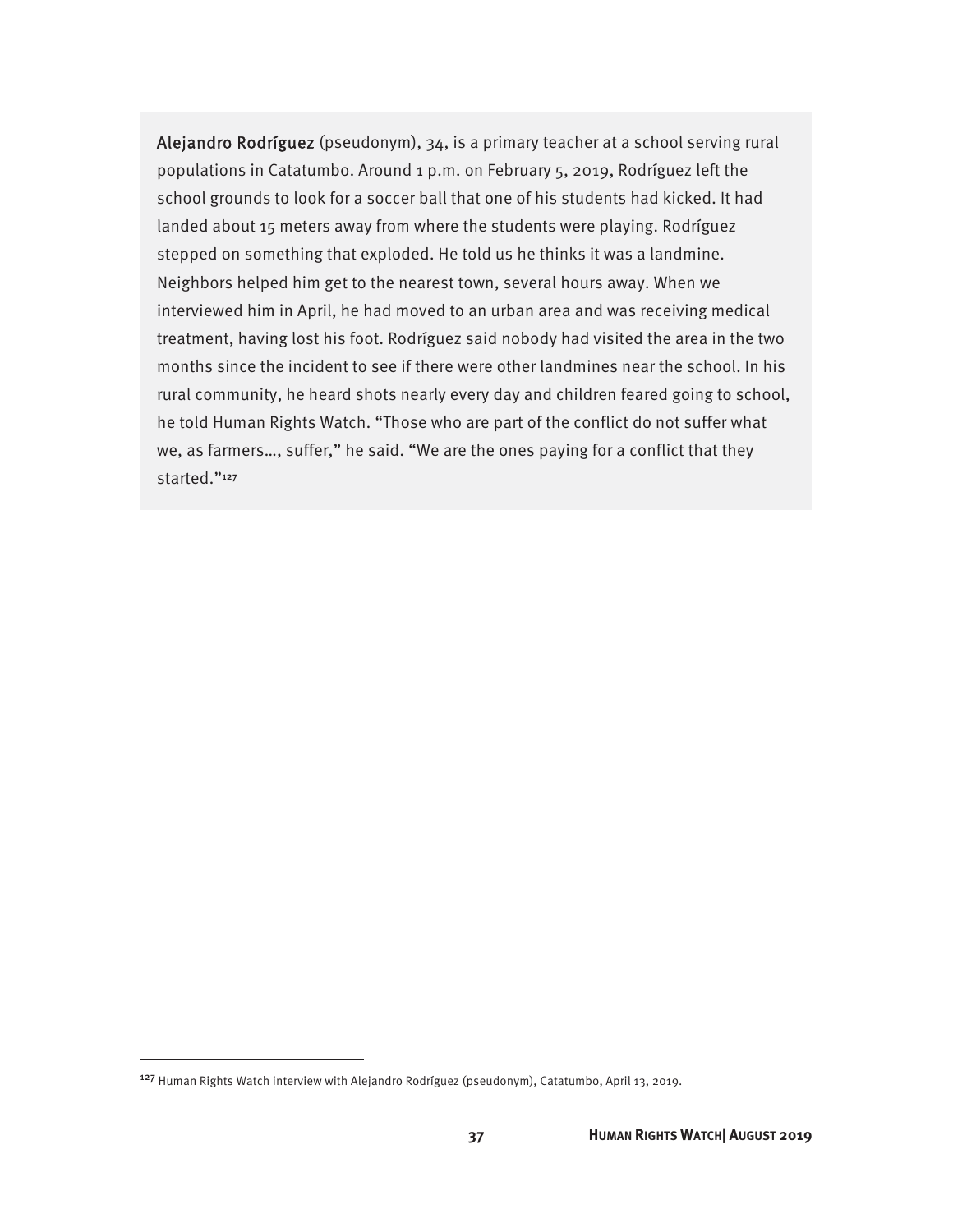### **Venezuelans in Catatumbo**

#### Venezuelan Migration to Colombia

According to the United Nations High Commissioner for Refugees (UNHCR) more than 4 million Venezuelans have fled their country in recent years.<sup>128</sup>

By official counts, as of July 2019, roughly 1.4 million Venezuelans had fled to Colombia.<sup>129</sup> The number may be much higher, given that many use the more than 300 irregular crossings along Colombia's border.<sup>130</sup> The number of people that do not go through official checkpoints increased when Venezuelan authorities closed the border in February 2019.<sup>131</sup> Between March and June, Venezuelan authorities only allowed those with permits to attend school in Colombia or those holding certificates of medical need to cross.<sup>132</sup> In early June, Venezuelan authorities opened the border and, as of July, were allowing anyone to leave the country.<sup>133</sup>

The Colombian government has adopted a series of measures to provide arriving Venezuelans access to health care for urgent needs and to enroll Venezuelan children in schools.134 Other initiatives, in coordination with UN agencies and local humanitarian groups, provide meals, vaccination, and shelter.

**.** 

<sup>128</sup> United Nations High Commissioner for Refugees (UNHCR), "Refugees and migrants from Venezuela top 4 million: UNHCR and IOM," June 7, 2019, https://www.unhcr.org/news/press/2019/6/5cfa2a4a4/refugees-migrants-venezuela-top-4-millionunhcr-iom.html (accessed July 7, 2019).

<sup>&</sup>lt;sup>129</sup> Statistics from Colombia's Immigration Authority provided to Human Rights Watch by Felipe Muñoz, head of the Colombian government's efforts at the border, July 18, 2019.

<sup>13</sup>º OCHA, "Humanitarian Context – North Santander" ("Contexto Humanitario – Norte de Santander"), n.d. (copy on file with Human Rights Watch).

<sup>&</sup>lt;sup>131</sup> Human Rights Watch telephone interview with humanitarian actor B, March 13, 2019.

<sup>&</sup>lt;sup>132</sup> Human Rights Watch telephone interview with Felipe Muñoz, head of the Colombian government's efforts at the border, July 10, 2019; Human Rights Watch telephone interview with humanitarian actor B, March 13, 2019; Human Rights Watch separate interviews with several Venezuelans illegally crossing the border from Venezuela to Colombia, Cúcuta, April 15, 2019; Human Rights Watch separate interviews with Venezuelans, Tibú, April 11, 2019.

<sup>&</sup>lt;sup>133</sup> Tweet by Nicolás Maduro, June 7, 2019, https://twitter.com/NicolasMaduro/status/1137146585689853953 (accessed July 10, 2019); Human Rights Watch telephone interview with Felipe Muñoz, head of the Colombian government's efforts at the border, July 10, 2019.

 $134$  According to official statistics, as of June 2019, more than 273.000 Venezuelan patients had received medical care in the public healthcare system and more than 180.000 Venezuelan children were enrolled in public schools in Colombia. Information provided to Human Rights Watch by Felipe Muñoz, head of the Colombian government's efforts at the border, July 24, 2019.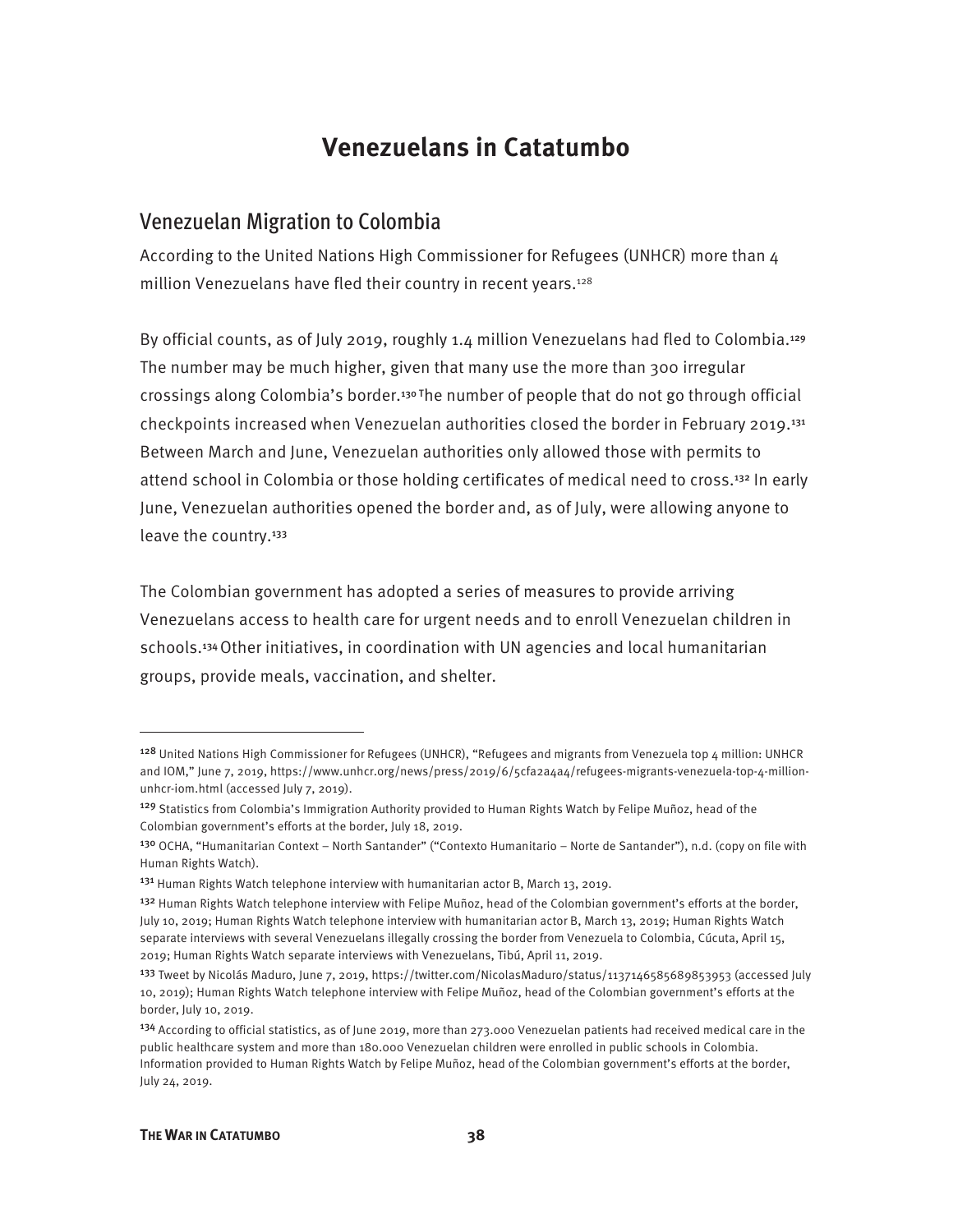The Colombian government created a special permit that allows Venezuelan citizens who entered the country legally but overstayed their visas to regularize their status and gain work permits and access to basic public services.<sup>135</sup> In total, Colombian authorities have granted this permit to over 590,000 Venezuelans since July 2017.136 These permits allow children to enroll in schools.137 The many undocumented Venezuelans who do not have the permit face an array of difficulties, including fear of deportation if they report being victims of abuse and lack of access to non-emergency health care.138 (According to official statistics, thousands of Venezuelans arrive in Colombia daily, and 840 Venezuelans were formally deported in all 2018 and 200 in the first half of 2019.)<sup>139</sup>

#### Venezuelan Migration to Catatumbo

-

Limited immigration controls by Colombian authorities in areas where armed groups control illegal crossings, as well as jobs that pay better than in Venezuela, attract many Venezuelans to the Catatumbo borderlands.140 It is impossible to know the exact number of Venezuelans living in Catatumbo, given that state presence is limited and armed groups are exercising immigration controls at illegal crossings throughout some parts of Catatumbo.141 Colombian authorities counted only 9,106 Venezuelans in Catatumbo in

<sup>&</sup>lt;sup>135</sup> "Foreign Affairs Ministry and the Immigration Authority announce resolution to regularize Venezuelans in Colombia" ("Cancillería y Migración Colombia anuncian resolución para regularizar venezolanos en Colombia"), Colombian Foreign Affairs Ministry, July 28, 2018, http://www.migracioncolombia.gov.co/index.php/es/prensa/comunicados/comunicados-2017/julio-2017/5091-cancilleria-y-migracion-colombia-anuncian-resolucion-para-regularizar-venezolanos-en-colombia (accessed May 24, 2019).

<sup>&</sup>lt;sup>136</sup> Human Rights Watch telephone interview with Felipe Muñoz, head of the Colombian government's efforts at the border, July 18, 2019.

<sup>&</sup>lt;sup>137</sup> "442.462 Venezuelans identified in the RAMV registry will receive temporary residency" ("442.462 venezolanos identificados en registro RAMV recibirán regularización temporal"), Colombian Presidency, June 13, 2018, http://es.presidencia.gov.co/noticia/180613-442462-venezolanos-identificados-en-registro-RAMV-recibiran-regularizaciontemporal (accessed May 24, 2019); Colombian Presidency, Decree 1288, signed on July 25, 2018; Immigration Authority of Colombia, Resolution 2033, August 2, 2018; Colombian Foreign Affairs Ministry, Resolution 6370, August 1, 2018 (copies on file with Human Rights Watch).

<sup>138</sup> Human Rights Watch interview with humanitarian actor B, Cúcuta, July 10, 2019; Information provided to Human Rights Watch by humanitarian body working in Catatumbo, May 23, 2019. For further background on the situation of Venezuelans in Colombia, see Human Rights Watch, The Venezuelan Exodus: The Need for a Regional Response to an Unprecedented Migration Crisis, September 3, 2018, https://www.hrw.org/report/2018/09/03/venezuelan-exodus/need-regional-responseunprecedented-migration-crisis.

<sup>139</sup> Information from Colombia's Immigration Authority provided to Human Rights Watch by Felipe Muñoz, head of the Colombian government's efforts at the border, July 24, 2019. Cut-off date: July 11, 2019.

<sup>140</sup> Human Rights Watch interview with humanitarian actor A, Cúcuta, April 9, 2019.

<sup>141</sup> OCHA, "Colombia: Double Victimization in the subregion Catatumbo (North Santander) (armed conflict and mixed immigration influx)" ("Colombia: Doble afectación en la subregión del Catatumbo (Norte de Santander) (conflicto armado y flujos migratorios mixtos)"), September 25-28, 2018 (copy on file with Human Rights Watch); OCHA, "Mixed Humanitarian Situation due to the Armed Conflict and the Immigration Crisis in the Catatumbo Region, North Santander, September 2018"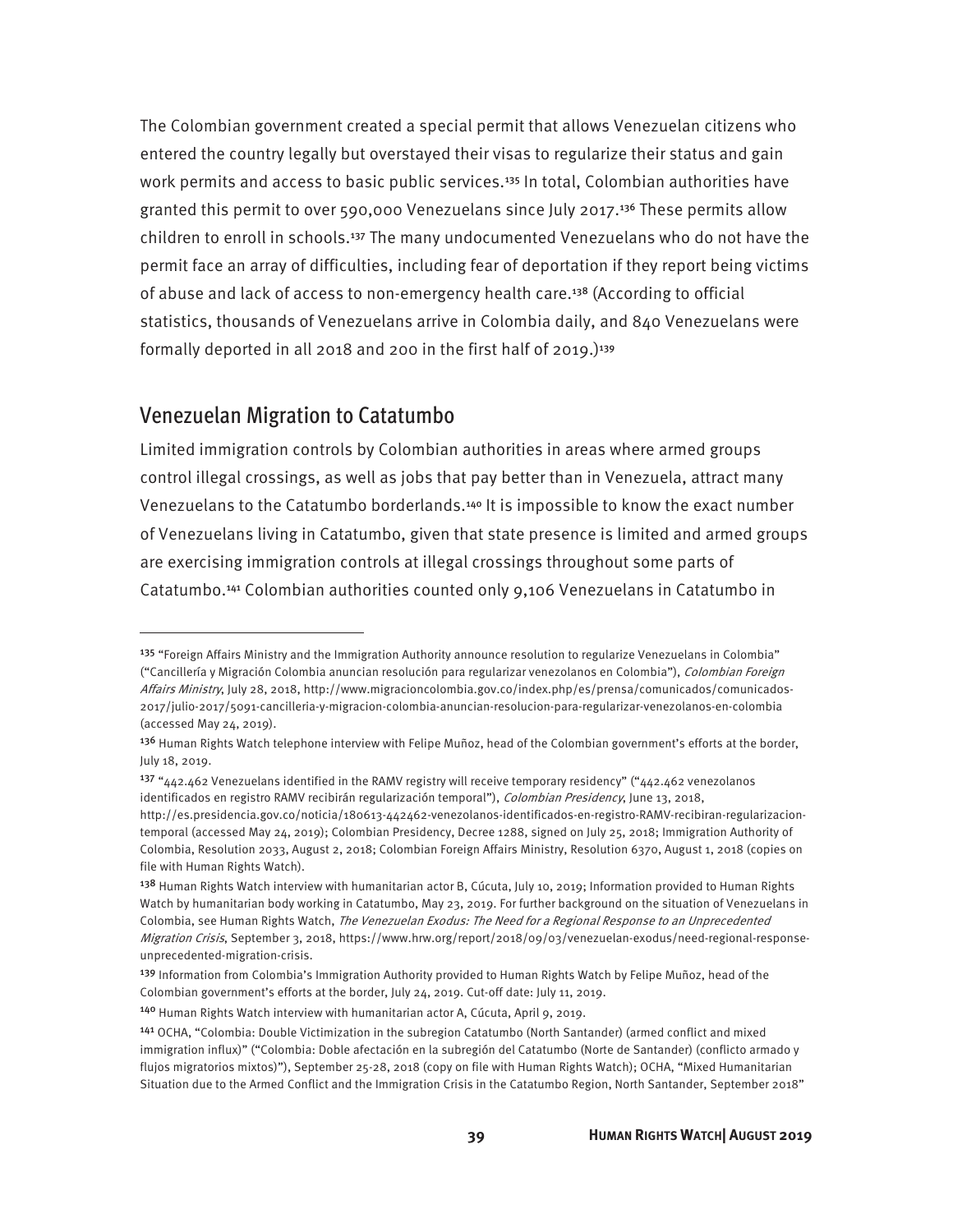

A Venezuelan man holds out his hands to show injuries caused by his work in coca fields, Tibú, April 11, 2019. © 2019 Human Rights Watch

June 2018, but they did not survey all rural areas—where most Venezuelans live<sup>142</sup>—and they surveyed during the "armed strike," in which the EPL ordered a halt to all business and activities.143 As of April 2019, OCHA estimated at least 25,000 Venezuelans were living in Catatumbo.<sup>144</sup>

<sup>143</sup> Human Rights Watch interview with humanitarian actor B, Cúcuta, April 9, 2019; OCHA, "Colombia: Double Victimization in the subregion Catatumbo (North Santander) (armed conflict and mixed immigration influx)" ("Colombia: Doble afectación en la subregión del Catatumbo (Norte de Santander) (conflicto armado y flujos migratorios mixtos)"), September 25-28, 2018 (copy on file with Human Rights Watch); OCHA, "Mixed Humanitarian Situation due to the Armed Conflict and the Immigration Crisis in the Catatumbo Region, North Santander, September 2018" ("Situación humanitarian mixta por el conflicto armado y la crisis migratoria en la región del Catatumbo, Norte de Santander, Septiembre 2018"), September 2018 (copy on file with Human Rights Watch).

<sup>144</sup> Information provided to Human Rights Watch by OCHA, June 30, 2019.

**.** 

<sup>(&</sup>quot;Situación humanitarian mixta por el conflicto armado y la crisis migratoria en la región del Catatumbo, Norte de Santander, Septiembre 2018"), September 2018 (copy on file with Human Rights Watch).

<sup>&</sup>lt;sup>142</sup> OCHA, "Mixed Humanitarian Situation due to the Armed Conflict and the Immigration Crisis in the Catatumbo Region, North Santander, September 2018" ("Situación humanitarian mixta por el conflicto armado y la crisis migratoria en la región del Catatumbo, Norte de Santander, Septiembre 2018"), September 2018 (copy on file with Human Rights Watch).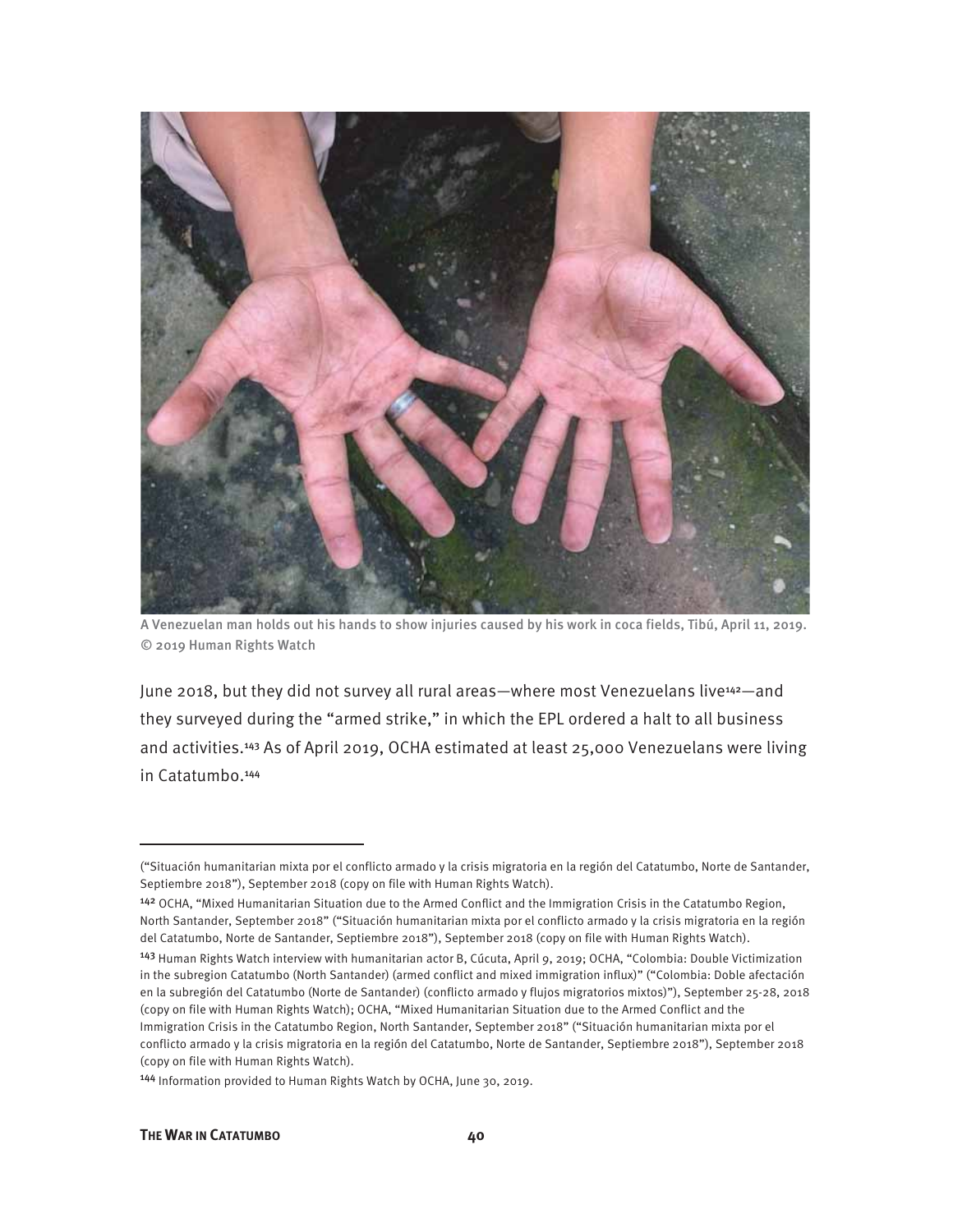

A group of Venezuelans wait for lunch at a soup kitchen operated by a Catholic church, with support from the UN World Food Programme, in Tibú, April 11, 2019. The soup kitchen feeds 400 Venezuelans per day. © 2019 Human Rights Watch

Venezuelans are living in all major urban areas of Catatumbo, including Tibú, Ocaña, El Tarra, Ábrego, Convención, and Sardinata.<sup>145</sup>

In these areas, many, including women and children, live in precarious conditions. Some sleep on the streets or in overcrowded buildings, sometimes without access to electricity and running water.<sup>146</sup> A soup kitchen organized by a Catholic priest in Tibú feeds 400 Venezuelans a day with the support of the World Food Programme.<sup>147</sup>

<sup>145</sup> OCHA, "Mixed Humanitarian Situation due to the Armed Conflict and the Immigration Crisis in the Catatumbo Region, North Santander, September 2018" ("Situación humanitarian mixta por el conflicto armado y la crisis migratoria en la región del Catatumbo, Norte de Santander, Septiembre 2018"), September 2018 (copy on file with Human Rights Watch). <sup>146</sup> Human Rights Watch interview with local authority A, Catatumbo, April 13, 2019; Human Rights Watch interview with humanitarian actor C, Cúcuta, April 15, 2019; Human Rights Watch interview with church representative, April 11, 2019; OCHA, "Mixed Humanitarian Situation due to the Armed Conflict and the Immigration Crisis in the Catatumbo Region, North Santander, September 2018" ("Situación humanitarian mixta por el conflicto armado y la crisis migratoria en la región del Catatumbo, Norte de Santander, Septiembre 2018"), September 2018 (copy on file with Human Rights Watch). <sup>147</sup> Human Rights Watch interview with church representative, Catatumbo, April 11, 2019.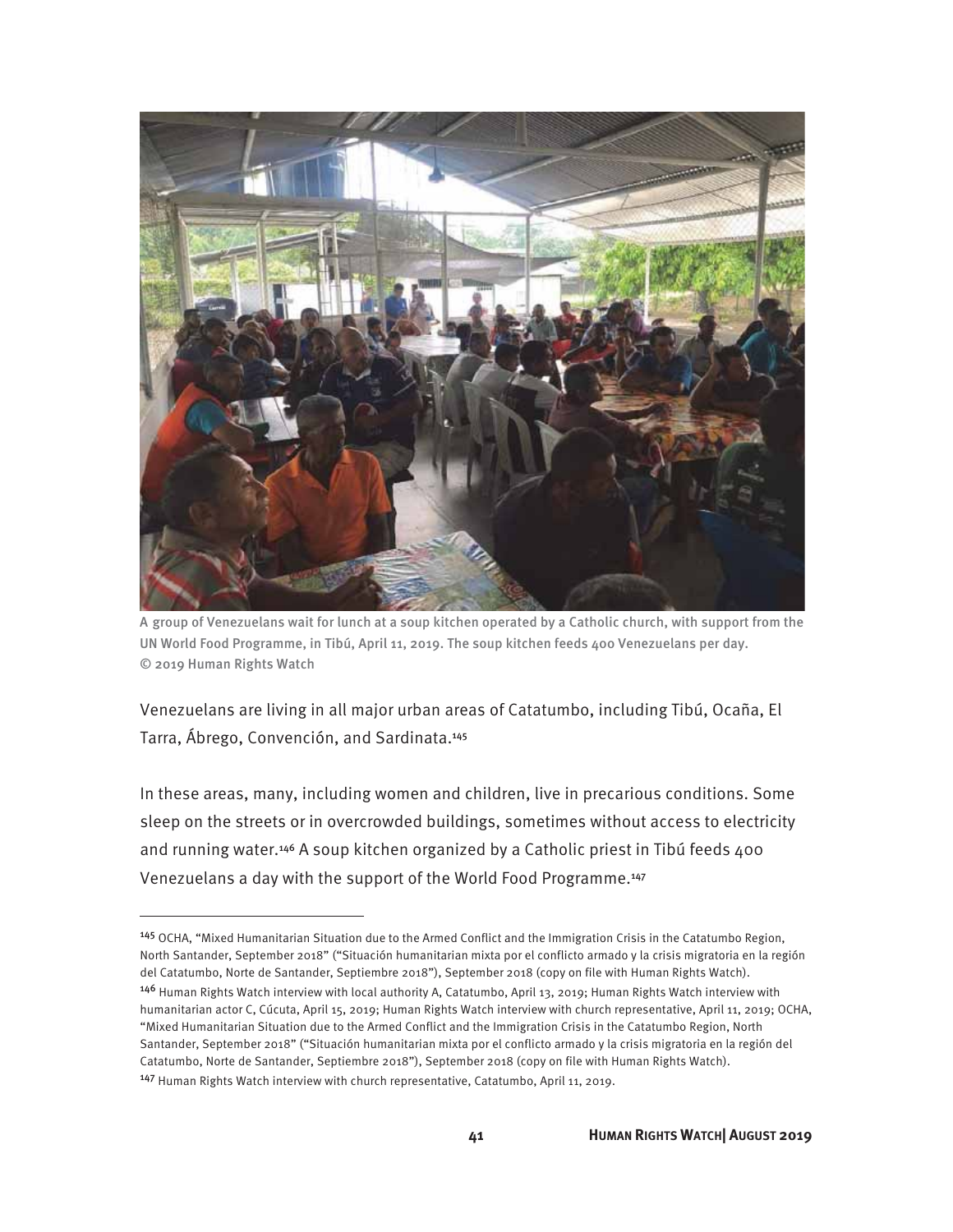A Colombian official told Human Rights Watch that in mid-August the government would carry out a meeting in Catatumbo with national, regional and local actors, as well as representatives of international humanitarian bodies, to address the situation in the region, which, he said, "deserves special attention."<sup>148</sup>

#### Venezuelans at Risk

Venezuelans displaced from their country or migrating to Catatumbo have been caught up in the conflict. They have been among those forcibly displaced, killed, and subject to child recruitment by armed groups. Some Venezuelans have also been subject to sexual abuse; others have disappeared.

Venezuelans fear deportation if they report abuses and, as described in the next section, have had difficulty accessing government services, making them particularly vulnerable to abuses. Venezuelan's limited knowledge about Colombia's armed conflicts, together with the conditions in which they live and the needs that drive them to migrate, makes them more vulnerable to recruitment by armed groups in the area.<sup>149</sup>

In 2018, 19 Venezuelans were killed in Catatumbo, the Colombian National Police reported, up from 5 in 2017 and none in 2016.150 Preliminary data show 16 Venezuelans killed from January through June 2019.<sup>151</sup> As of April 2019, the Attorney General's Office was investigating the murder of 47 Venezuelans committed in Catatumbo since 2017.152 The

<sup>148</sup> Human Rights Watch telephone interview with Felipe Muñoz, head of the Colombian government's efforts at the border, July 24, 2019.

<sup>149</sup> Human Rights Watch interviews with a community leader, a local humanitarian actor, local authorities, and representatives of Colombia's Human Rights Ombudsperson's Office, Catatumbo, April 10-14, 2019; Human Rights Watch telephone interview with humanitarian actor E, May 28, 2019; Human Rights Watch interview with community leader, Catatumbo, April 11, 2019.

<sup>150</sup> Ministry of Defense, "Homicides – January 1 to June 30, 2019" ("Homicidios comunes – Período del 01 de enero al 30 de junio de 2019"), n.d., https://www.policia.gov.co/file/206791/download?token=SegTbjok (accessed July 22, 2019); Ministry of Defense, "Homicides – 2018" ("Homicidios comunes – 2018"), n.d.,

https://www.policia.gov.co/file/201380/download?token=1BKkHjiR (accessed July 22, 2019); Ministry of Defense, "Homicides – 2017" ("Homicidios comunes – 2017"), n.d.,

https://www.policia.gov.co/file/162193/download?token=jgkXK1bA (accessed July 22, 2019); Ministry of Defense, "Homicides – 2016" ("Homicidios comunes – 2016"), n.d.,

https://www.policia.gov.co/file/132295/download?token=lCWT\_Y0E (accessed July 22, 2019).

<sup>151</sup> Ministry of Defense, "Homicides – January 1 to June 30, 2019" ("Homicidios comunes – Período del 01 de enero al 30 de junio de 2019"), n.d., https://www.policia.gov.co/file/206791/download?token=SegTbjok (accessed July 22, 2019).

<sup>&</sup>lt;sup>152</sup> Information provided to Human Rights Watch by the Attorney General's Office via email, July 11, 2019 (reflecting the period from January 1, 2017 to April 10, 2019).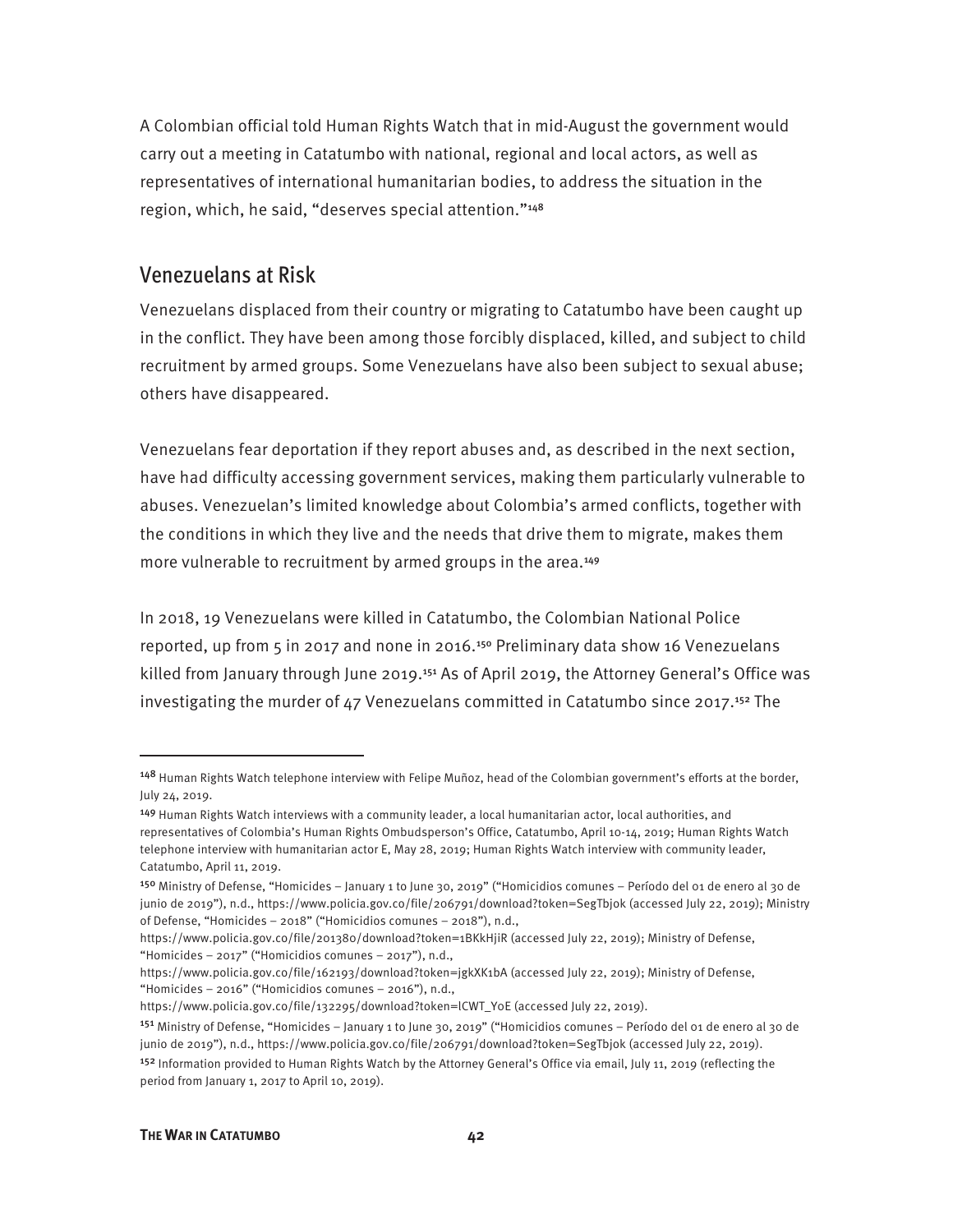statistics by the National Police and the Attorney General's Office are not specific to conflict-related deaths.

OCHA told Human Rights Watch that five Venezuelans were killed in violence linked to armed groups in 2018, up from one in 2017.153 According to OCHA, 15 Venezuelans were killed by armed groups between January and July 2019.<sup>154</sup>

OCHA has received reports of sexual violence and abuse against Venezuelan women and girls.155 Humanitarian actors and a human rights official have reported sexual exploitation of Venezuelan girls.156 According to a humanitarian body, Venezuelan girls between 12 and 15 years old engage in relationships in which sex is exchanged for 5,000 Colombian pesos (less than US\$2).157 Venezuelan victims of sexual abuse have told OCHA they did not report incidents to Colombian authorities for fear of retaliation by perpetrators and of deportation by Colombian authorities.<sup>158</sup>

Venezuelans have also been the victims of other abuses committed by armed groups. As of April 2019, the Attorney General's Office was investigating the alleged enforced disappearances of 10 Venezuelans that have occurred since 2017.159 And another 100 Venezuelans were victims of "forced displacement," according to a humanitarian organization working in Catatumbo.<sup>160</sup>

As noted above, migrant Venezuelan children in Catatumbo who are not in school are at heightened risk of recruitment by armed groups. Several sources told Human Rights Watch that Venezuelan children had allegedly been recruited by armed groups, and the Human

-

<sup>&</sup>lt;sup>153</sup> Information provided to Human Rights Watch by OCHA, July 23, 2019.

<sup>&</sup>lt;sup>154</sup> Information provided to Human Rights Watch by OCHA, July 23, 2019 (reflecting the period from January 1, 2019 to July 23, 2019).

<sup>155</sup> OCHA, "Mixed Humanitarian Situation due to the Armed Conflict and the Immigration Crisis in the Catatumbo Region, North Santander, September 2018" ("Situación humanitarian mixta por el conflicto armado y la crisis migratoria en la región del Catatumbo, Norte de Santander, Septiembre 2018"), September 2018 (copy on file with Human Rights Watch).

<sup>156</sup> Human Rights Watch telephone interview with local human rights official D, May 28, 2019.

<sup>157</sup> Information provided to Human Rights Watch by humanitarian body working in Catatumbo, May 23, 2019.

<sup>&</sup>lt;sup>158</sup> OCHA, "Mixed Humanitarian Situation due to the Armed Conflict and the Immigration Crisis in the Catatumbo Region, North Santander, September 2018" ("Situación humanitarian mixta por el conflicto armado y la crisis migratoria en la región del Catatumbo, Norte de Santander, Septiembre 2018"), September 2018 (copy on file with Human Rights Watch). <sup>159</sup> Information provided to Human Rights Watch by the Attorney General's Office via email, July 11, 2019, (reflecting the period from January 1, 2017 to April 10, 2019).

<sup>160</sup> Information provided to Human Rights Watch by humanitarian body, May 23, 2019.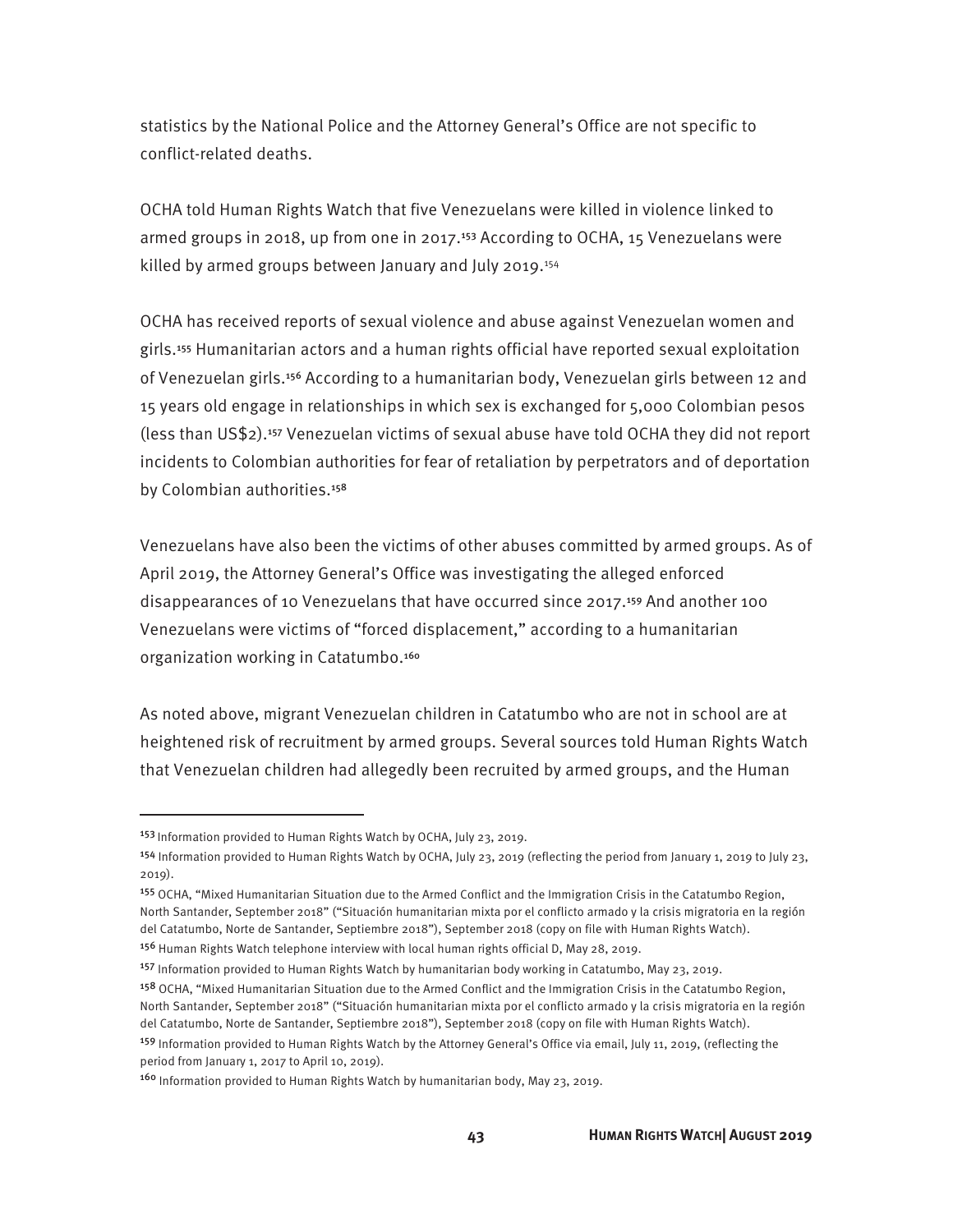Rights Ombudsperson's Office reported one case in which a 14-year-old Venezuelan girl had been recruited by the EPL.<sup>161</sup> As of April 2019, the Attorney General's Office was investigating one case involving the recruitment of a Venezuelan child.<sup>162</sup>

In Catatumbo, Venezuelan and Colombian children work in coca fields, which can be a barrier to attending school. Venezuelans who want to study face additional difficulties such as limited capacity in schools, lack of funding for school materials, and having to attend schools that are several hours from home.<sup>163</sup>

Enrique Pérez (pseudonym), 14, arrived with his mother in Catatumbo in February 2019, having left Trujillo state in Venezuela because, he said, his parents could no longer feed the family adequately. Some days, they only had one meal per day, and sometimes he could only eat one every other day. He had been a student in Venezuela but dropped out when he arrived in Colombia to work in the coca fields. He works from  $5$  a.m. to noon, and then again between 1 and  $4$  p.m., under the blazing sun. At times, Venezuelans work only for a plate of food, he said. He told Human Rights Watch that he works alongside Colombian and Venezuelan children as young as eight, and that he would love to go back to school but must work.164

<sup>161</sup> Human Rights Watch interview with humanitarian actor B, Cúcuta, April 9, 2019; Human Rights Watch telephone interview with local human rights official B, May 27, 2019; Human Rights Watch telephone interview with local human rights official D, May 28, 2019; Human Rights Watch telephone interview with local human rights official E, May 27, 2019. See also "Body of girl who deserted from the EPL and was killed will be taken to Venezuela" ("Cuerpo de niña que desertó del Epl y fue asesinada será llevado a Venezuela"), Caracol Radio, May 18, 2019,

https://caracol.com.co/emisora/2019/05/18/Cúcuta/1558183353\_797029.html (accessed May 29, 2019); Colombia's Human Rights Ombudsperson's Office, "Early Alert 024" ("Alerta Temprana 024"), June 2, 2019 (copy on file with Human Rights Watch), p. 6.

<sup>162</sup> Information provided to Human Rights Watch by the Attorney General's Office via email, July 11, 2019 (reflecting the period from January 1, 2017 to April 10, 2019).

<sup>&</sup>lt;sup>163</sup> OCHA, "Mixed Humanitarian Situation due to the Armed Conflict and the Immigration Crisis in the Catatumbo Region, North Santander, September 2018" ("Situación humanitarian mixta por el conflicto armado y la crisis migratoria en la región del Catatumbo, Norte de Santander, Septiembre 2018"), September 2018 (copy on file with Human Rights Watch). <sup>164</sup> Human Rights Watch interview with Enrique Páez (pseudonym), Catatumbo, April 11, 2019.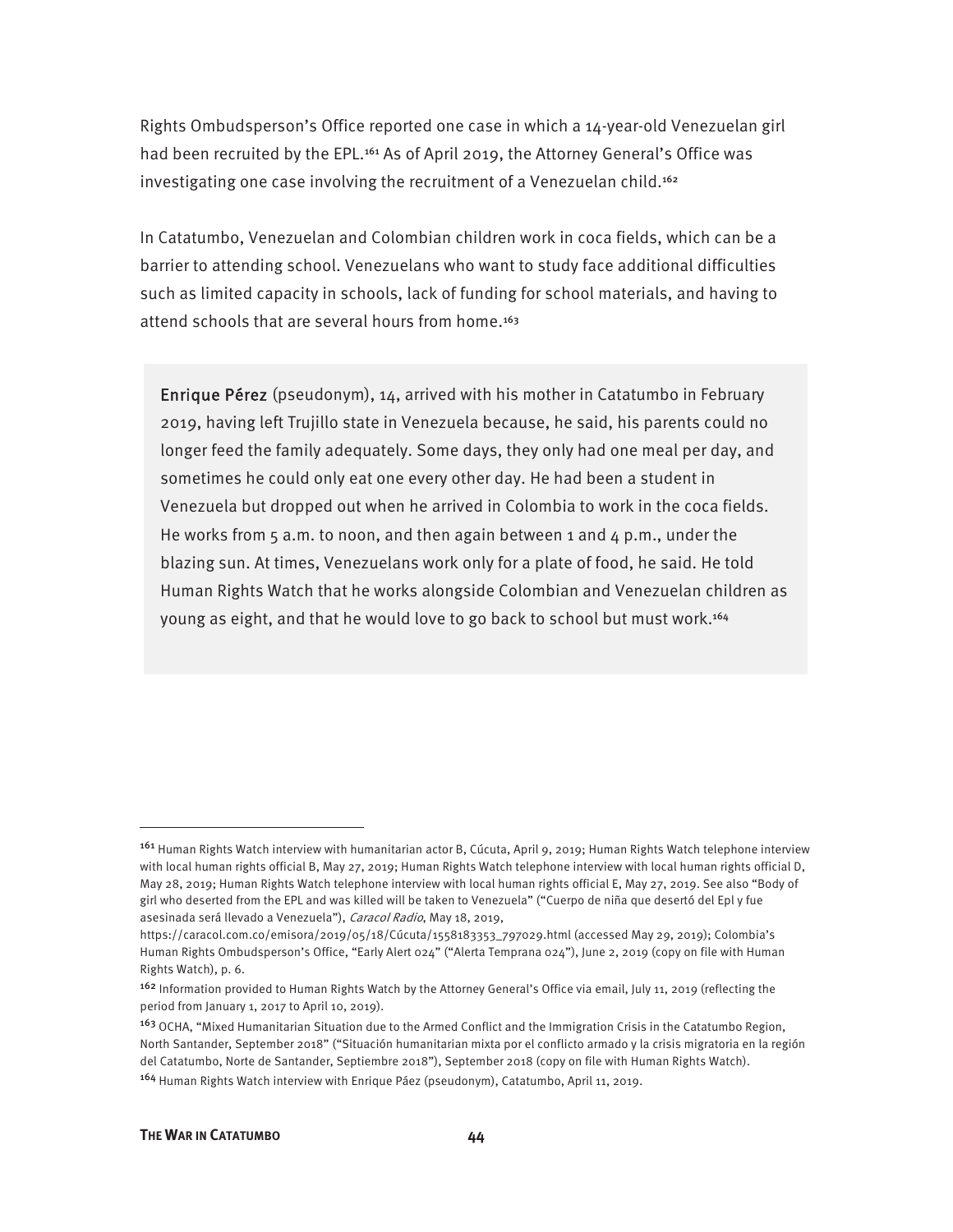### **Inadequate Protection and Accountability**

#### Accountability

 $\overline{a}$ 

The Attorney General's Office has, so far, largely failed to ensure justice for the serious abuses committed by armed groups in Catatumbo that have been reported to authorities. There are hundreds of cases currently under investigation, but these have only rarely led to prosecutions and convictions against members of armed groups.

The Attorney General's Office reported to Human Rights Watch that, as of April 2019, it had 776 cases concerning murders committed in Catatumbo since January 2017.165 Prosecutors had charged people in 184 cases and also secured convictions in 61.<sup>166</sup> Charges have been brought against only two members of armed groups, however, both individuals belonging to the EPL.167 According to the Attorney General's Office, its records have a "significant under-registration" (i.e., limited information) on the location where crimes were committed, as well as alleged perpetrators and victims. The office had not charged, let alone convicted, anyone for child recruitment, "threats" or "enforced disappearances"

<sup>&</sup>lt;sup>165</sup> Information provided to Human Rights Watch by the Attorney General's Office via email, July 11, 2019. The figures on "murder" include three different crimes under Colombian law: ordinary murder (art. 103 of the Criminal Code), aggravated murder (art. 104), and murder of protected person (art. 135). The vast majority of the cases, 741, were being investigated as ordinary murders. Only one case was being investigated as a "homicide of protected person," defined as the murder of a civilian or other person protected by international humanitarian law committed "during, and in connection to, the armed conflict." The Attorney General's Office indicated that the information was current as of April 10, 2019. It also clarified that it was "possible" that a single event may be included in more than one case under investigation, and that a case can include more than one event or crime.

<sup>166</sup> Information provided to Human Rights Watch by the Attorney General's Office via email, July 11, 2019. In an effort to move forward with investigations, the Attorney General's Office recently decided to transfer investigation of a total of 82 cases of homicides with firearms committed in Catatumbo in 2019 to prosecutors in Cúcuta. Human Rights Watch telephone interview with judicial official D, May 27, 2019.

Under the applicable Colombian Code of Criminal Procedure, the prosecutorial steps are the following: Prosecutors can charge (imputar) defendants when their criminal responsibility can be "reasonably inferred," and indict them (acusación) when there is "likelihood" of their criminal responsibility. Defendants can face pre-trial detention or other measures to ensure their cooperation once they have been charged. After being indicted, defendants are brought to a public and oral trial. Law establishing the Code of Criminal Procedure ("Ley por la cual se expide el Código de Procedimiento Penal"), Secretaría Senado, Law 906 of 2004, signed into law on September 1, 2004,

http://www.secretariasenado.gov.co/senado/basedoc/ley\_0906\_2004.html (accessed July 12, 2019), arts. 282, 286, 336, and 287.

<sup>167</sup> Information provided to Human Rights Watch by the Attorney General's Office via email, July 11, 2019. The Attorney General's Office indicated that they did not have information as to whether any of the 65 people convicted in the 61 rulings belonged to an armed group.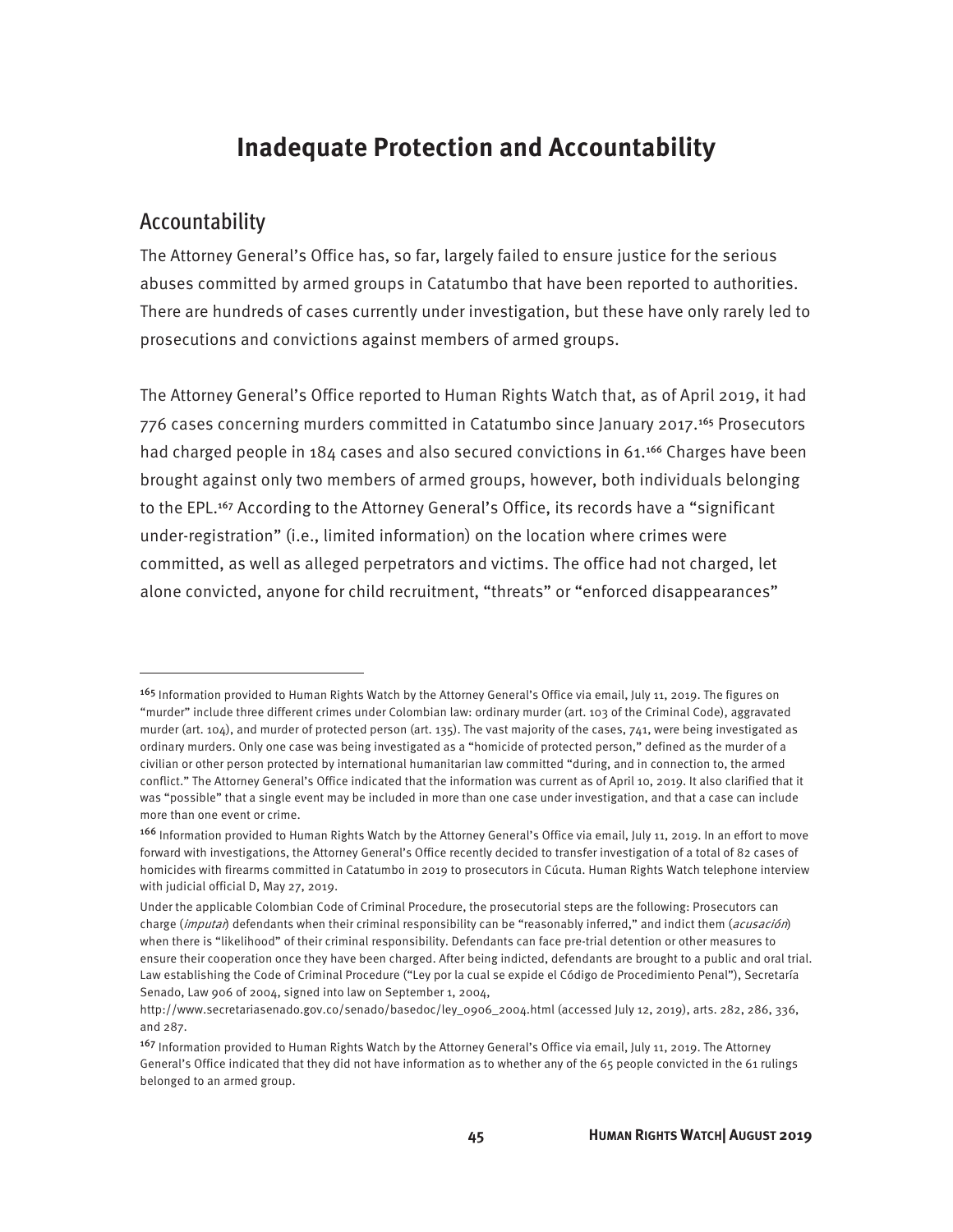committed since January 2017.168 Ten people, including two members of armed groups, had been charged, but no one had been convicted, in over 480 cases of "forced displacement."<sup>169</sup>

A key obstacle is the limited number of officials in Catatumbo charged with investigating and prosecuting all crimes. For example, in Tibú, there are three prosecutors—one of them handles 2,400 cases and the other two over 600 each.<sup>170</sup> They work with only three police investigators, an insufficient number to handle the investigations, according to a judicial authority we interviewed.<sup>171</sup> In Sardinata, there is only one prosecutor.<sup>172</sup> Prosecutors in Tibú and Sardinata have no members of the Technical Investigation Unit (Cuerpo Técnico de *Investigaciones*, CTI)—the body charged with providing investigative and forensic support to prosecutors in criminal cases—to assist them.<sup>173</sup>

Three of the thirteen prosecutors in Ocaña investigate crimes related to the conflict, but only crimes committed in some Catatumbo municipalities. 174 They work with more than 30

<sup>168</sup> Information provided to Human Rights Watch by the Attorney General's Office via email, July 11, 2019. As of April 10, 2019, the Attorney General's Office was investigating 1,000 cases of threats, 189 cases of enforced disappearances, and 17 cases of child recruitment occurring since January 2017. These figures refer to the crimes of "threats" (art. 347 of the Criminal Code), "enforced disappearance" (art. 165), and "illegal recruitment" (art. 162). Under Colombian law, anyone can be criminally liable for an "enforced disappearance," irrespective of whether the person is a private individual, a participant in an armed conflict, a state agent, or someone acting with the support or acquiescence of state agents. "Illegal recruitment" is defined as "in the context and during the armed conflict, recruiting or forcing a person under 18 years to participate directly or indirectly in hostilities or armed actions."

<sup>169</sup> Information provided to Human Rights Watch by the Attorney General's Office via email, July 11, 2019. These figures refer to the crime of "forced displacement" defined in article 180 of the Criminal Code as "arbitrarily, through violence or other coercive acts directed against a part of the population, causing that one or more members [of the population] modifies its place of residency." Human Rights Watch did not have information on the status of complaints and investigations regarding conflict-related sexual violence being handled by the Attorney General's Office at the time of publication.

<sup>170</sup> Human Rights Watch telephone interview with judicial official A, May 24, 2019; Information provided to Human Rights Watch by the Attorney General's Office via email, July 11, 2019.

<sup>&</sup>lt;sup>171</sup> Human Rights Watch telephone interview with judicial official A, May 24, 2019.

<sup>172</sup> Information provided to Human Rights Watch by the Attorney General's Office via email, July 11, 2019.

<sup>173</sup> Ibid; Human Rights Watch telephone interview with judicial official A, May 24, 2019; Human Rights Watch interview with humanitarian actor H, Cúcuta, April 15, 2019.

<sup>174</sup> Information provided to Human Rights Watch by the Attorney General's Office via email, July 11, 2019. The Attorney General's Office indicated that all 13 prosecutors investigate crimes occurring in 6 of the 11 municipalities in Catatumbo. But a judicial official with detailed knowledge of prosecutors' work in Catatumbo told Human Rights Watch that, in practice, only 3 of the 13 prosecutors investigate crimes linked to the armed conflicts. Human Rights Watch telephone interview with judicial official C, May 27, 2019.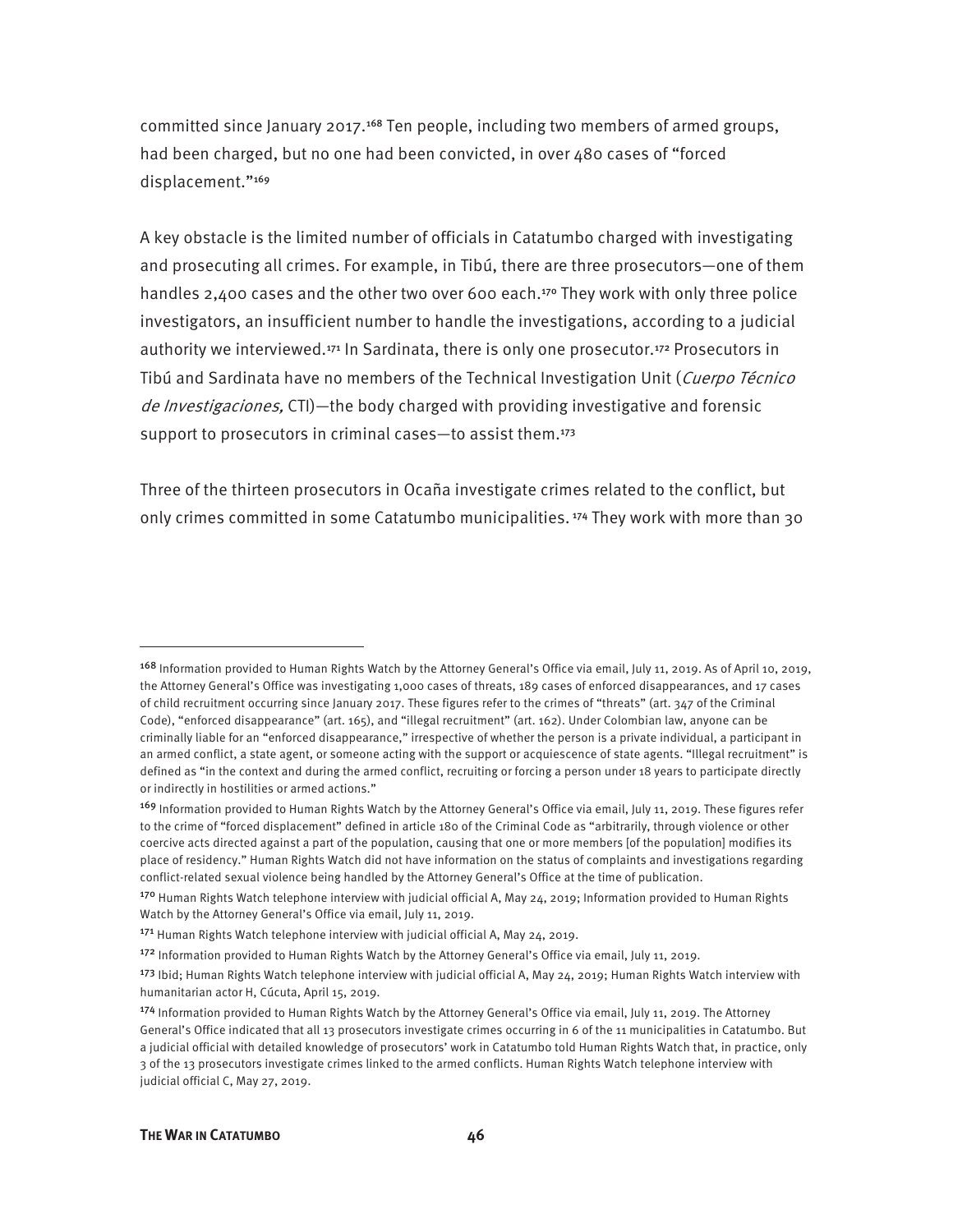police or CTI investigators, who are supposed to cover crimes committed in most rural areas of Catatumbo.<sup>175</sup> But due to security concerns they rarely travel outside of Ocaña.<sup>176</sup>

Other cases are handled by prosecutors in Cúcuta, where there are more police and CTI investigators, but they also have a large volume of cases. For instance, a prosecutor who handles cases of forced displacement and disappearances in North Santander has more than 1,000 cases in his portfolio. Two other prosecutors dealing with extortion and kidnappings, including cases related to the conflict, in North Santander handle 350 cases each.<sup>177</sup> Other cases have been transferred to national and human rights prosecutors.<sup>178</sup>

Another prosecutor who handles all cases of threats against human rights defenders and community leaders in the region has 460 cases that occurred since 2014. In part due to difficulties in carrying out investigations into these threats, there have been no indictments or convictions.<sup>179</sup>

Justice officials face serious security risks in Catatumbo, which make it very difficult to visit rural areas to investigate crimes.<sup>180</sup> At times, they require support and helicopter transportation by Colombia's armed forces, which is expensive and occurs sporadically.<sup>181</sup> On May 14, 2019, a group of officials from the courthouse in Tibú were attacked as they were visiting rural Tibú to carry out investigations. An unidentified armed group threw an explosive at their car. The judge was hurt, and his secretary and a passerby were killed.<sup>182</sup>

<sup>175</sup> Human Rights Watch telephone interview with judicial official C, May 27, 2019. The Attorney General's Office indicated that the 13 CTI investigators in Ocaña worked in only 2 of the 11 municipalities in Catatumbo (Ábrego and Ocaña). Information provided to Human Rights Watch by the Attorney General's Office via email, July 11, 2019.

<sup>176</sup> Human Rights Watch telephone interview with judicial official C, May 27, 2019.

<sup>177</sup> Human Rights Watch telephone interview with judicial official D, May 27, 2019; Human Rights Watch telephone interview with judicial official D, July 19, 2019.

<sup>178</sup> Human Rights Watch telephone interview with judicial official D, May 27, 2019.

<sup>179</sup> Human Rights Watch telephone interview with judicial official B, May 27, 2019.

<sup>180</sup> Human Rights Watch telephone interview with judicial official D, May 27, 2019; Human Rights Watch telephone interview with judicial official C, May 27, 2019.

<sup>&</sup>lt;sup>181</sup> Human Rights Watch telephone interview with judicial official D, May 27, 2019; Human Rights Watch telephone interview with judicial official C, May 27, 2019.

<sup>&</sup>lt;sup>182</sup> "Two people dead and seven injured after attack to judicial commission in Tibú" ("Dos muertos y siete heridos tras emboscada a comisión judicial en Tibú"), El Espectador, May 14, 2019,

https://www.elespectador.com/noticias/nacional/dos-muertos-y-siete-heridos-tras-emboscada-comision-judicial-en-tibuarticulo-860641 (accessed on May 24, 2019); "Press Release 06/19 Supreme Court of Justice Condemns Attack on Judicial Commission in Tibú" ("Comunicado 06/19 Corte Suprema de Justicia condena emboscada a comisión judicial en Tibú"), Colombian Supreme Court, May 15, 2019, http://www.cortesuprema.gov.co/corte/index.php/2019/05/15/comunicado-06- 19-sala-plena/ (accessed May 24, 2019).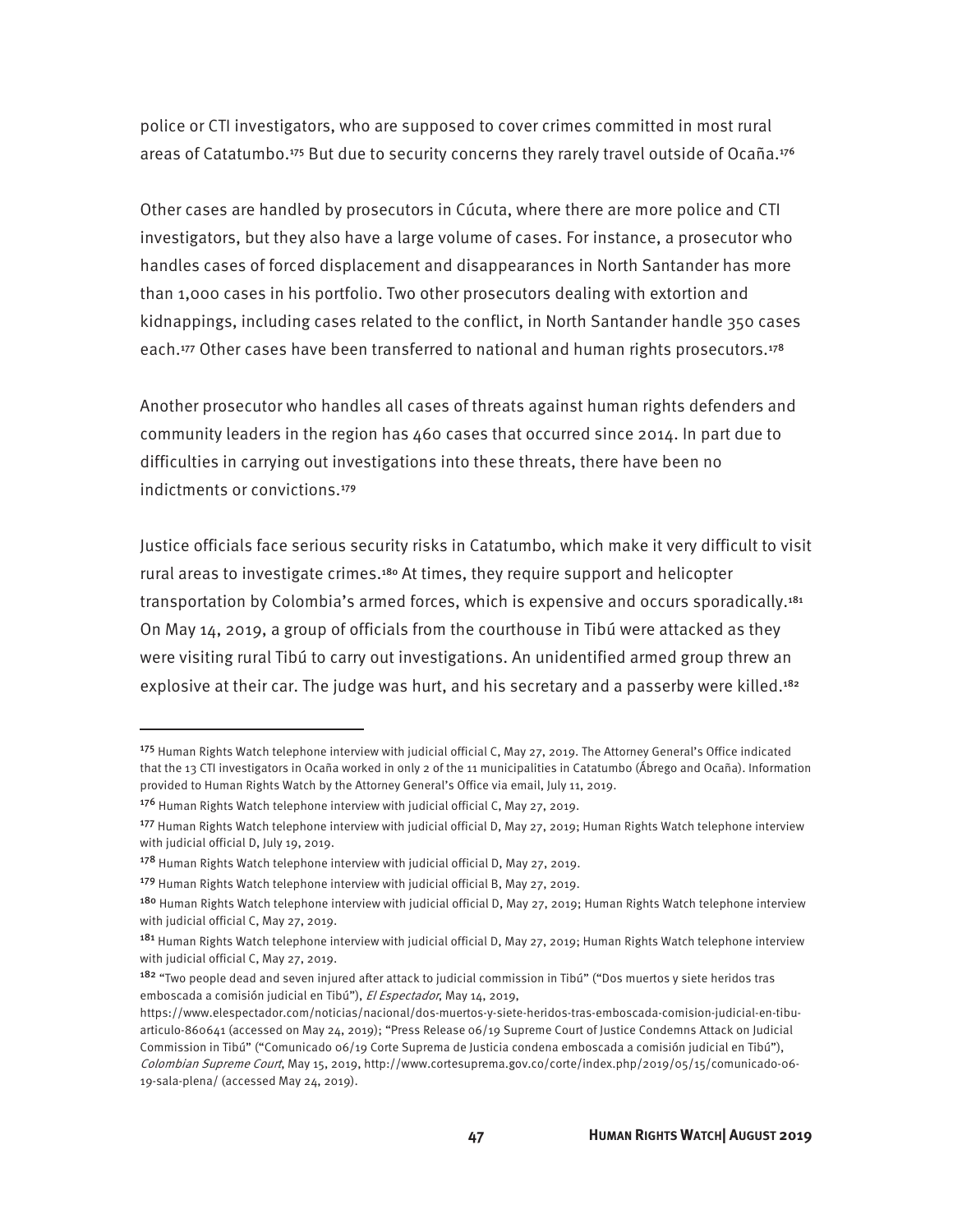Security risks often undercut pursuit of any serious criminal investigation. Several residents, justice officials, and officials of humanitarian organizations in Catatumbo told Human Rights Watch that, often, forensic experts do not participate in the removal of corpses. Instead, employees of funeral establishments take the bodies without following the procedures required to preserve a crime scene.<sup>183</sup> Sometimes, family members take the corpses and bury them, and investigators do not have access to the body.184 Several judicial authorities reported that witnesses or family members generally fear retaliation for cooperating with investigations.185 Two of these authorities said this leaves them with limited evidence to investigate crimes.<sup>186</sup>

In addition, underreporting of crimes is common due to fear of retaliation, including among survivors of gender-based violence, as described above.187 Venezuelan victims of crimes face the added fear of deportation. Despite allegations of sexual abuse against Venezuelan women in Catatumbo, none of the 300 investigations into sexual crimes in one prosecutor's office had been brought by Venezuelan victims.<sup>188</sup>

#### Prevention of Abuses

Under international human rights law, states have obligations to take measures to prevent or deter abuses of rights committed by private actors such as armed groups as well as to provide access to effective remedies when rights are harmed. Measures that should be taken include appropriate preventive operational measures to prevent loss of life or interference with personal security or bodily integrity that are commensurate to an identified and anticipated risk.

<sup>&</sup>lt;sup>183</sup> Human Rights Watch interview with local authorities, Catatumbo, April 13, 2019; Human Rights Watch interview with humanitarian actor H, Cúcuta, April 15, 2019; Human Rights Watch telephone interview with judicial official D, May 27, 2019; Human Rights Watch telephone interview with judicial official C, May 27, 2019.

<sup>184</sup> Human Rights Watch telephone interview with judicial official D, May 27, 2019; Human Rights Watch interview with humanitarian actor H, Cúcuta, April 15, 2019.

<sup>&</sup>lt;sup>185</sup> Human Rights Watch telephone interview with judicial official B, May 27, 2019; Human Rights Watch telephone interview with judicial official D, May 27, 2019; Human Rights Watch telephone interview with judicial official C, May 27, 2019.

<sup>186</sup> Human Rights Watch telephone interview with judicial official A, May 24, 2019; Human Rights Watch telephone interview with judicial official D, May 27, 2019.

<sup>187</sup> Human Rights Watch telephone interview with judicial official D, May 27, 2019; Human Rights Watch telephone interview with judicial official C, May 27, 2019.

<sup>188</sup> Human Rights Watch telephone interview with judicial official C, May 27, 2019.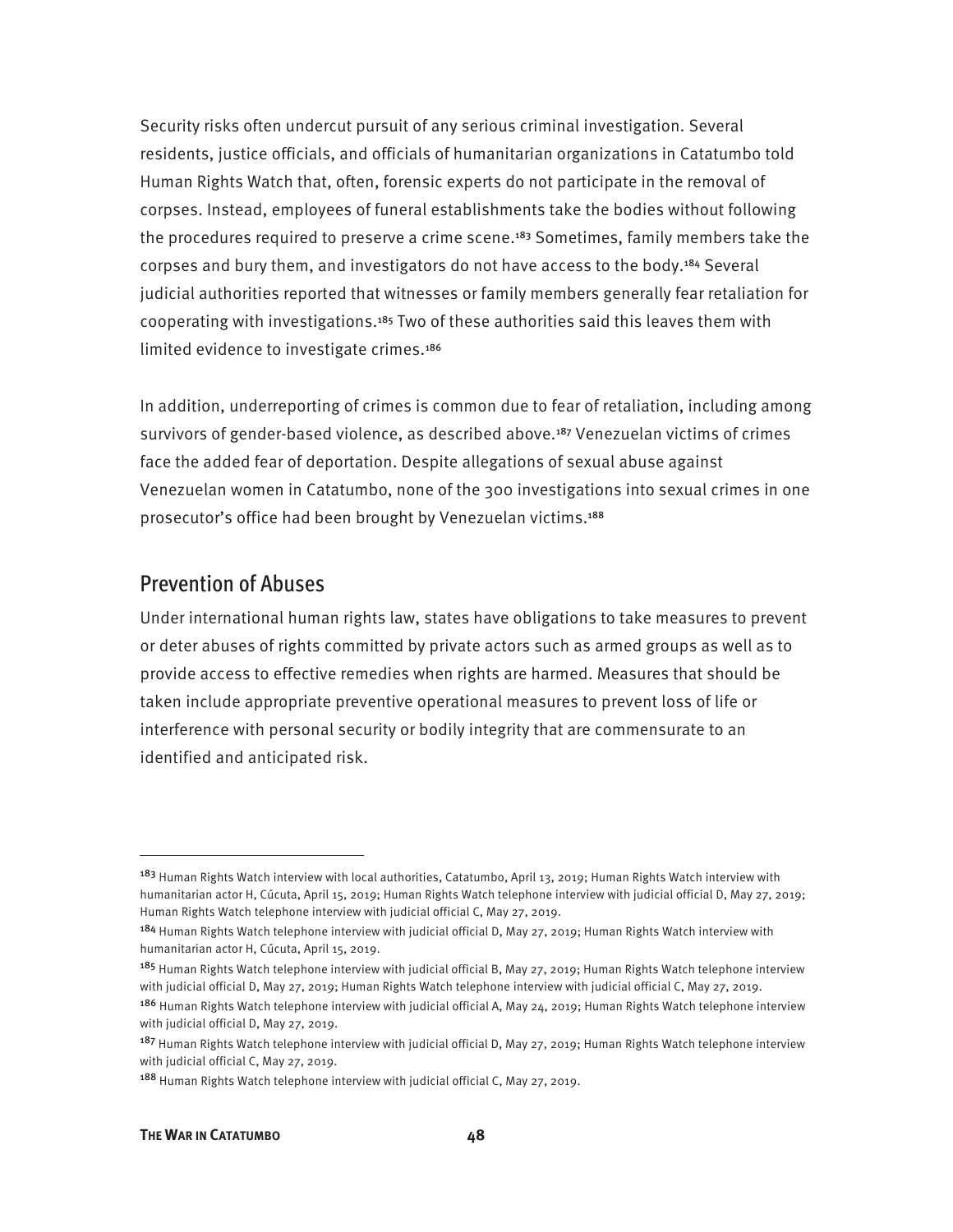Under Colombian law, the Human Rights Ombudsperson's Office is required to issue "early alerts" when it identifies "risks and threats" to human rights or the risk of potential international humanitarian law violations.189 When an early alert is issued, municipal, provincial, and national authorities are required to carry out a "rapid" response to prevent abuses.190 The response is coordinated by the Ministry of Interior, including through a highlevel Inter-Agency Commission where recommendations are issued to relevant government offices.<sup>191</sup>

The Human Rights Ombudsperson's Office has issued five early alerts on Catatumbo since January 2018.192 However, the response by government authorities has often been inadequate, according to several sources interviewed by Human Rights Watch.193 For example, it took the National Protection Unit (*Unidad Nacional de Protección*, UNP)—a national body charged with protecting people at risk—more than eight months to initiate the process to grant protection schemes to indigenous Bari community leaders that the Human Rights Ombudsperson's Office had identified, in January 2018, as potentially at risk.<sup>194</sup>

<u>.</u>

<sup>189</sup> Decree 2124 of 2017, signed on December 18, 2017,

http://es.presidencia.gov.co/normativa/normativa/DECRETO%202124%20DEL%2018%20DE%20DICIEMBRE%20DE%20201 7.pdf (accessed July 12, 2019), art. 1.

<sup>190</sup> Decree 2124 of 2017, arts. 4, 8, and 14.

 $191$  Ibid, arts. 9 and 10.

<sup>192</sup> Colombia's Human Rights Ombudsperson's Office, "Early Alert 014" ("Alerta Temprana 014"), January 26, 2018 (copy on file with Human Rights Watch); Colombia's Human Rights Ombudsperson's Office, "Early Alert 032" ("Alerta Temprana 032"), April 4, 2018 (copy on file with Human Rights Watch); Colombia's Human Rights Ombudsperson's Office, "Early Alert 040" ("Alerta Temprana 040"), April 19, 2018 (copy on file with Human Rights Watch); Colombia's Human Rights Ombudsperson's Office, "Early Alert 011" (Alerta Temprana 011), February 15, 2019 (copy on file with Human Rights Watch); Colombia's Human Rights Ombudsperson's Office, "Early Alert 024" ("Alerta Temprana 024"), June 2, 2019 (copy on file with Human Rights Watch); Information provided to Human Rights Watch by e-mail from the Colombian Interior Ministry, February 22, 2019; Human Rights Watch telephone interview with official from the Human Rights Ombudsperson's Office, July 17, 2019.

<sup>&</sup>lt;sup>193</sup> Human Rights Watch telephone interview with humanitarian actor D, July 12, 2019; Human Rights Watch telephone interview with humanitarian actor B, May 29, 2019; Human Rights Watch telephone interview with official of the Human Rights Ombudsperson's office, July 12, 2019; Human Rights Watch telephone interview with local human rights official A, July 15, 2019; Human Rights Watch telephone interview with local human rights official G, July 15, 2019; Human Rights Watch telephone interview with local human rights official D, July 15, 2019. Human Rights Watch requested the Interior Ministry's assessment of the actions taken in response to early alerts issued by the Human Rights Ombudsperson's Office. The Ministry responded that it "had initiated an institutional process to assess the existing policies and laws, including regarding the implementation of Decree 2124 of 2017," the decree regulating the early alert system. Information provided to Human Rights Watch by e-mail from the Colombian Interior Ministry, June 21, 2019.

<sup>194</sup> Information provided by the Ombudsman's Office to Human Rights Watch, July 12, 2019 (reflecting the period from January 2018 to December 2018).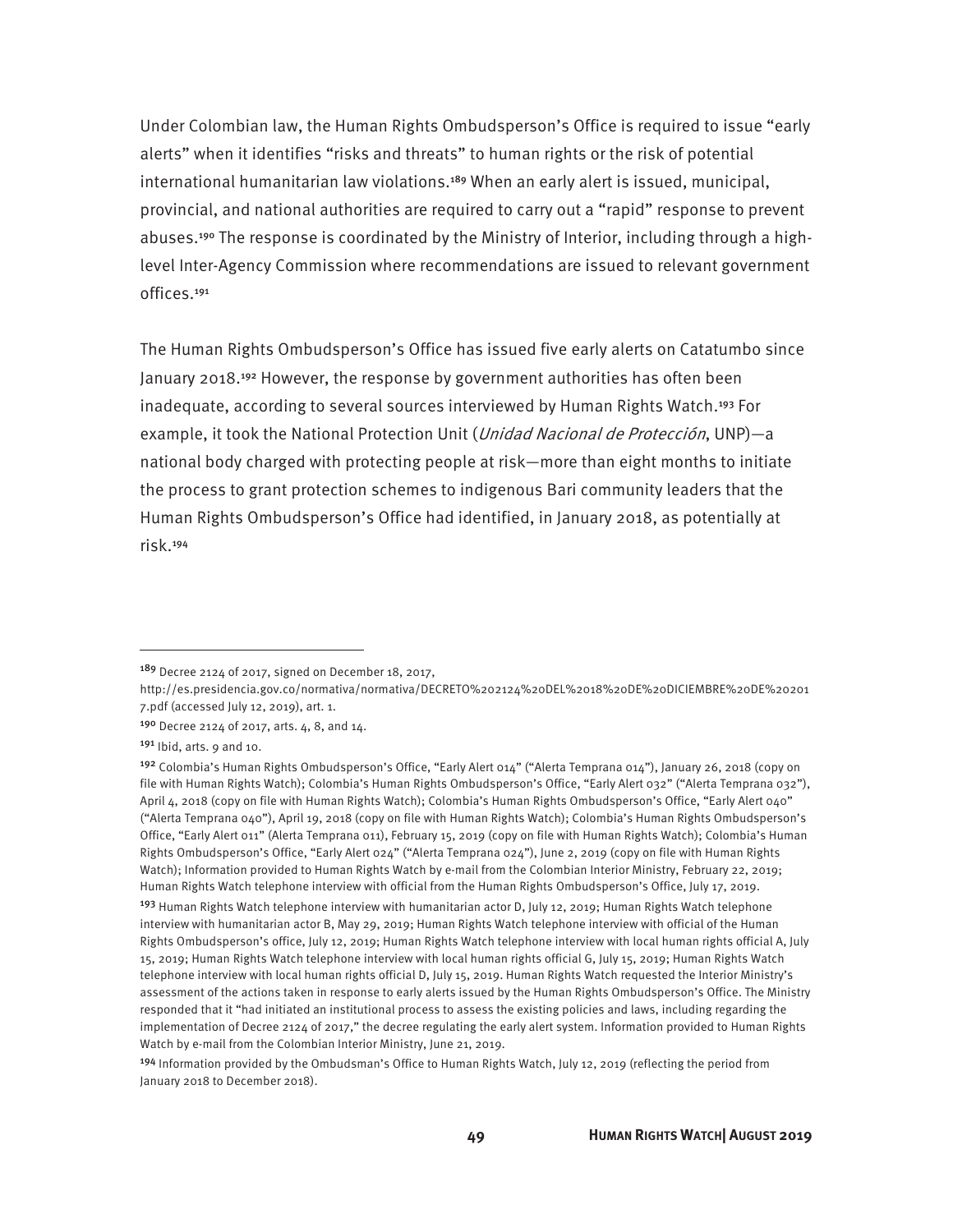Authorities at times also fail to carry out a coordinated response to prevent abuses, according to the Human Rights Ombudsperson's Office and humanitarian actors.<sup>195</sup> According to the Human Rights Ombudsperson's Office, the response is often limited to "sending messages" to other government agencies and does not "have any impact to mitigate the conditions of vulnerability or the risk faced by the population."<sup>196</sup>

Authorities are required to report to the Human Rights Ombudsperson's Office what actions they have taken to address the risks identified in "early alerts."197 Yet authorities do not always respond. When, in January 2018, the Human Rights Ombudsperson's Office issued an early alert regarding the situation in three municipalities in Catatumbo, the Attorney General's Office, one of the mayor's offices, and governor's office did not respond to information requests sent by the Human Rights Ombudsperson's Office.<sup>198</sup>

In other cases, authorities respond that they are carrying out national plans or policies established before the early alert, but without any apparent change to these plans or policies based on the Human Rights Ombudsperson's Office's assessment provided in the early alert or other details that appear to provide a specific response to the circumstances contained in the alert.199 For example, in response to the January 2018 alert, the army described pre-existing national military plans and mentioned the number of captures and killings in combat in the region. It did not clarify when these had occurred, nor whether they had taken place in the areas included in the early alert.<sup>200</sup>

#### Protection of Community Leaders and Human Rights Defenders

As mentioned above, the number of human rights defenders and community leaders killed since 2017 in Catatumbo is among the highest in Colombia.

<sup>195</sup> Ibid; Human Rights Watch telephone interview with humanitarian actor D, July 12, 2019.

<sup>&</sup>lt;sup>196</sup> Information provided by the Ombudsman's Office to Human Rights Watch, July 12, 2019 (reflecting the period from January 2018 to December 2018).

<sup>197</sup> Decree 2124 of 2017, art. 3 (16).

<sup>&</sup>lt;sup>198</sup> Information provided by the Ombudsman's Office to Human Rights Watch, July 12, 2019 (reflecting the period from January 2018 to December 2018).

<sup>199</sup> Ibid.

<sup>200</sup> Ibid.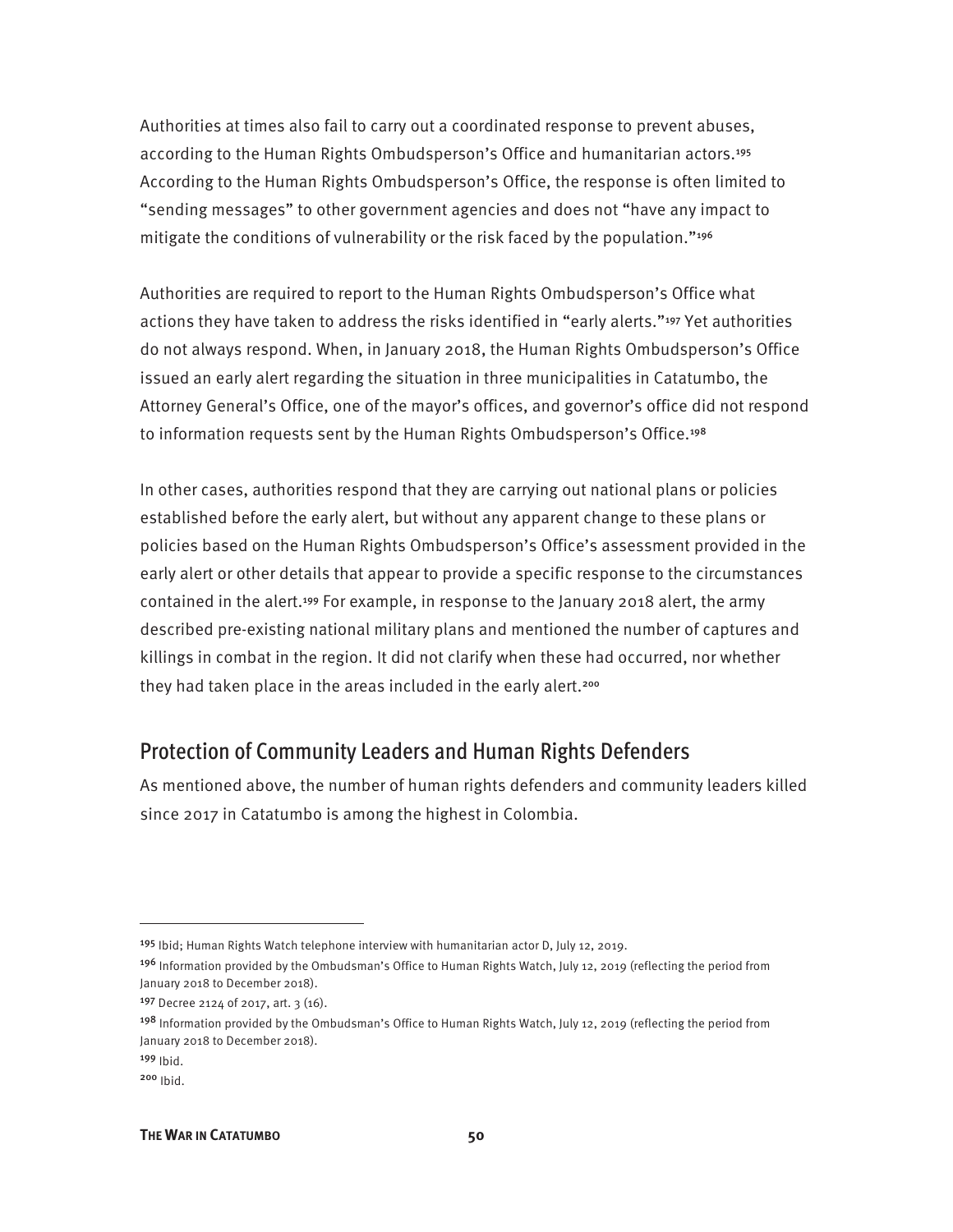Many community leaders and human rights defenders in Catatumbo have individual protection measures provided by the UNP. These measures include cellphones, bulletproof vests, and, in extreme circumstances, bodyguards.<sup>201</sup>

Yet these individual protection schemes are insufficient to ensure adequate protection of community leaders in Catatumbo. In some cases, community leaders are unwilling to go back to their communities with their protection schemes because they think it will draw attention and expose them to more danger.202 Moreover, while these schemes are provided as reaction to threats, it appears that only one of the fourteen community leaders and human rights defenders killed in Catatumbo since 2017 had previously reported threats or requested an individual protection scheme.<sup>203</sup>

In part to address this shortcoming, in April 2018, the Colombian government signed a decree creating protection programs that would ensure collective protection for communities and rights groups at risk.204 In June 2018, the government announced that it would establish four pilot plans, including one in El Tarra.<sup>205</sup>

The pilot program in El Tarra, however, has yet to be implemented. In February 2019, the Interior Ministry told Human Rights Watch that they had "identified actions" to pursue the pilot project.<sup>206</sup> Yet, these had not been put in place as of June.<sup>207</sup>

<sup>201</sup> Information provided to Human Rights Watch by e-mail from the Interior Ministry, February 22, 2019.

<sup>202</sup> Human Rights Watch telephone interview with humanitarian actor E, May 28, 2019.

<sup>&</sup>lt;sup>203</sup> The Interior Ministry and a judicial official in Catatumbo told Human Rights Watch that no human rights defender killed in Catatumbo since January 2017 had reported threats or requested a security detail. Yet an OHCHR official told Human Rights Watch that Alirio Antonio Arenas Gómez, who was killed on September 2, 2018, had reported threats to the Attorney General's Office and requested protection from the National Protection Unit. Human Rights Watch telephone interview with judicial official B, May 27, 2019; Information provided to Human Rights Watch by e-mail from the Colombian Interior Ministry, February 22, 2019; Human Rights Watch telephone interview with OHCHR official in Colombia, July 16, 2019.

<sup>204</sup> Decree 660, signed on April 17, 2018.

<sup>205 &</sup>quot;Citizens' rights, peace, and recognition of victims, amongst the achievements of the Interior Ministry" ("Derechos ciudadanos, paz y reconocimiento a las víctimas, entre los logros del Mininterior"), *Interior Ministry*, June 12, 2018, http://es.presidencia.gov.co/noticia/180612-Derechos-ciudadanos-paz-y-reconocimiento-a-las-victimas-entre-los-logrosdel-Mininterior (accessed May 28, 2019).

<sup>206</sup> Information provided to Human Rights Watch by e-mail from the Colombian Interior Ministry, February 22, 2019. <sup>207</sup> Ibid, February 22 and June 21, 2019; Human Rights Watch telephone interview with human rights defender E, May 28, 2019; Human Rights Watch telephone interview with human rights defender F, May 30, 2019; Human Rights Watch telephone interview with humanitarian actor B, May 29, 2019.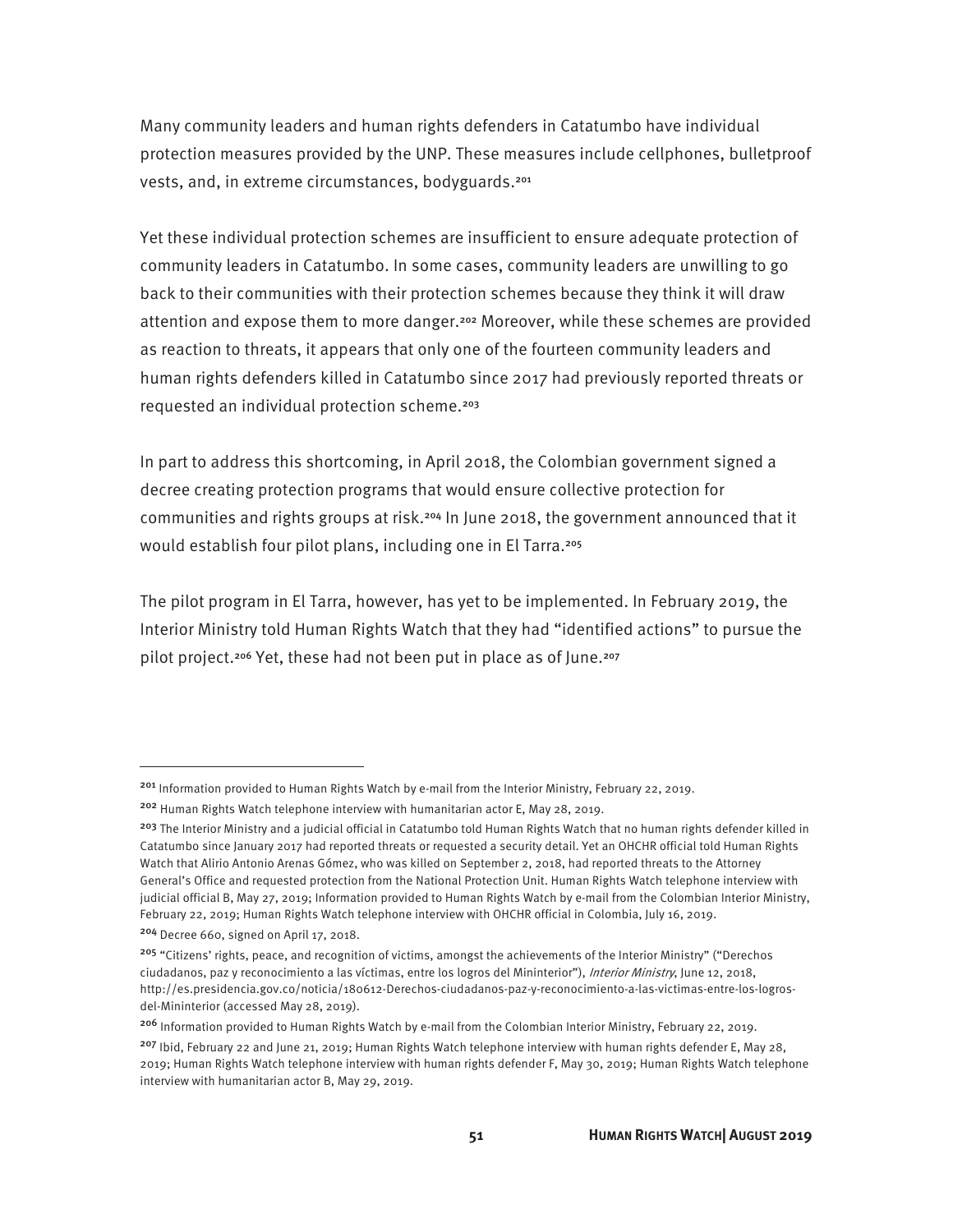### Assistance to Displaced Populations

Under Colombia's Victims' Law, municipal governments must provide victims of forced displacement with humanitarian assistance, including decent shelter and food, as soon as they ask to be registered as victims.<sup>208</sup> Colombian law also requires the government to provide temporary housing, transportation, and food to victims of sexual violence who request it.<sup>209</sup>

According to humanitarian and human rights actors, however, government assistance is often slow and insufficient.210 According to OCHA, municipal government institutions are "overwhelmed" and need support to deal with displaced populations.211 Humanitarian and human rights actors working in the area explained that some municipalities run out of funds to provide support to victims of displacement, early in the year.<sup>212</sup>

Under Colombian law, if municipal governments are unable to offer aid, the provincial or national governments must assist.<sup>213</sup> Yet human rights officials and humanitarian workers in the area told Human Rights Watch that the provincial and national governments often respond slowly.214 For example, it took the national government over a month to provide food to some of the people forcefully displaced in March 2018.215

In addition to local authorities running out of funding early in the year, humanitarian actors reported that communities improvised temporary shelters to respond to specific waves of

<sup>208</sup> Law 1448 of 2011, art. 63; Decree 4800, signed on December 20, 2011, art. 108.

<sup>209</sup> Law 1257 of 2008, art. 19.

<sup>210</sup> Human Rights Watch interview with humanitarian actor D, Cúcuta, April 15, 2019; Human Rights Watch interview with humanitarian actor H, April 15, 2019; Human Rights Watch interview with humanitarian actor A, Cúcuta, April 9, 2019; Information provided to Human Rights Watch by humanitarian body, April 10, 2019; Human Rights Watch telephone interview with humanitarian actor E, May 28, 2019.

<sup>211</sup> OCHA, "Colombia – Mass displacement in San Calixto (North Santander) – Flash Update No. 1" ("Colombia – Desplazamiento masivo en San Calixto (Norte de Santander) – Flash Update No. 1"), January 17, 2019 (copy on file with Human Rights Watch).

<sup>212</sup> Human Rights Watch interview with humanitarian actor H, Cúcuta, April 15, 2019; Human Rights Watch telephone interview with local human rights official A, May 24, 2019; Human Rights Watch telephone interview with humanitarian actor E, May 28, 2019.

<sup>213</sup> Decree 4800, art. 108.

<sup>214</sup> Human Rights Watch interview with humanitarian actor H, Cúcuta, April 15, 2019; Human Rights Watch telephone interview with local human rights official A, May 24, 2019; Human Rights Watch telephone interview with local human rights official B, May 27, 2019; Human Rights Watch telephone interview with local human rights official C, May 27, 2019; Human Rights Watch telephone interview with humanitarian actor E, May 28, 2019.

<sup>215</sup> Human Rights Watch telephone interview with humanitarian actor B, July 5, 2019.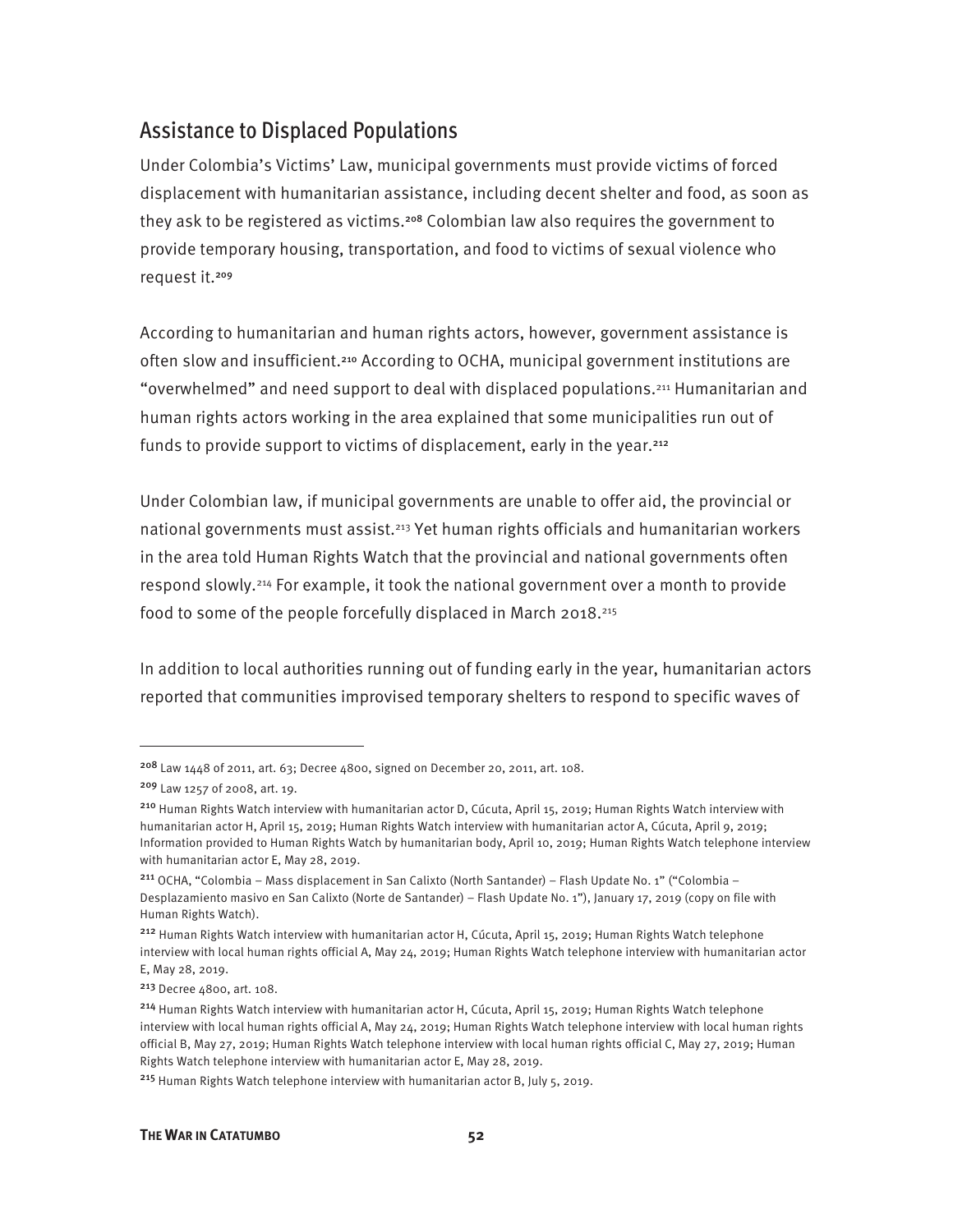displacement. For example, at least 224 people were displaced to Teorama on February 27, 2019, where some lived in a meeting room without furniture.<sup>216</sup> After clashes between the ELN and Colombian armed forces on January 23 and 24, at least 145 people, including children, relocated to El Tarra, where they lived in a school without running water.<sup>217</sup> In other instances, displaced populations informally set up "humanitarian shelters" where they slept in tents.<sup>218</sup> The poor conditions and difficulty in accessing humanitarian aid in their new locations pushes some displaced people to return to their homes despite insufficient security guarantees.<sup>219</sup>

A key gap is that local human rights offices in Catatumbo where victims can report abuses in order to access assistance and reparations programs—called "*personerías*" in Colombia—are understaffed.<sup>220</sup> All *personerías* in Catatumbo, with the exception of the one in Ocaña, only have two employees—the head of the office and one assistant. Not every office has staff trained to interview victims of sexual or gender-based violence and several officials told Human Rights Watch that the *personerías* often struggle to take the reports of victims.<sup>221</sup>

The Venezuelan population, which is not always aware of mechanisms provided by the Colombian government to displaced populations, is in an even more precarious situation.<sup>222</sup> OCHA has reported that the "lack of complaints filed by Venezuelan

<sup>216</sup> OCHA, "Colombia – Mass displacement in Teorama (North Santander) – Flash Update No. 1" ("Colombia – Desplazamiento masivo en Teorama (Norte de Santander) – Flash Update No. 1"), February 28, 2019 (copy on file with Human Rights Watch).

<sup>217</sup> OCHA, "Colombia – Mass displacement in El Tarra (North Santander) – Flash Update No. 1" ("Colombia – Desplazamiento masivo en El Tarra (Norte de Santander) – Flash Update No.1"), January 31, 2019 (copy on file with Human Rights Watch).

<sup>218</sup> Human Rights Watch interview with humanitarian actor H, Cúcuta, April 15, 2019; Human Rights Watch interview with humanitarian actor A, Cúcuta, April 9, 2019; Colombia's Human Rights Ombudsperson's Office, "Early Alert 032" ("Alerta Temprana 032"), April 4, 2018 (copy on file with Human Rights Watch), p. 5.

<sup>&</sup>lt;sup>219</sup> Human Rights Watch interview with humanitarian actor A, Cúcuta, April 9, 2019; Human Rights Watch telephone interview with humanitarian actor E, May 28, 2019.

<sup>220</sup> Information provided to Human Rights Watch by humanitarian actors, April 10, 2019; Human Rights Watch telephone interview with local human rights official C, May 27, 2019; Human Rights Watch telephone interview with local human rights official A, May 24, 2019; Human Rights Watch telephone interview with local human rights official B, May 27, 2019; Human Rights Watch telephone interview with human rights official F, May 27, 2019.

<sup>&</sup>lt;sup>221</sup> Human Rights Watch interview with humanitarian actor H, Cúcuta, April 15, 2019; Human Rights Watch telephone interviews with local human rights official A, May 24 and July 15, 2019; Human Rights Watch telephone interview with human rights official B, May 27, 2019; Human Rights Watch telephone interview with humanitarian actor E, May 28, 2019; Human Rights Watch telephone interview with local human rights official A, July 15, 2019; Human Rights Watch telephone interview with local human rights official G, July 15, 2019; Human Rights Watch telephone interview with local human rights official D, July 15, 2019; Human Rights Watch telephone interview with humanitarian actor G, July 8, 2019.

<sup>222</sup> Human Rights Watch telephone interview with humanitarian actor E, May 28, 2019.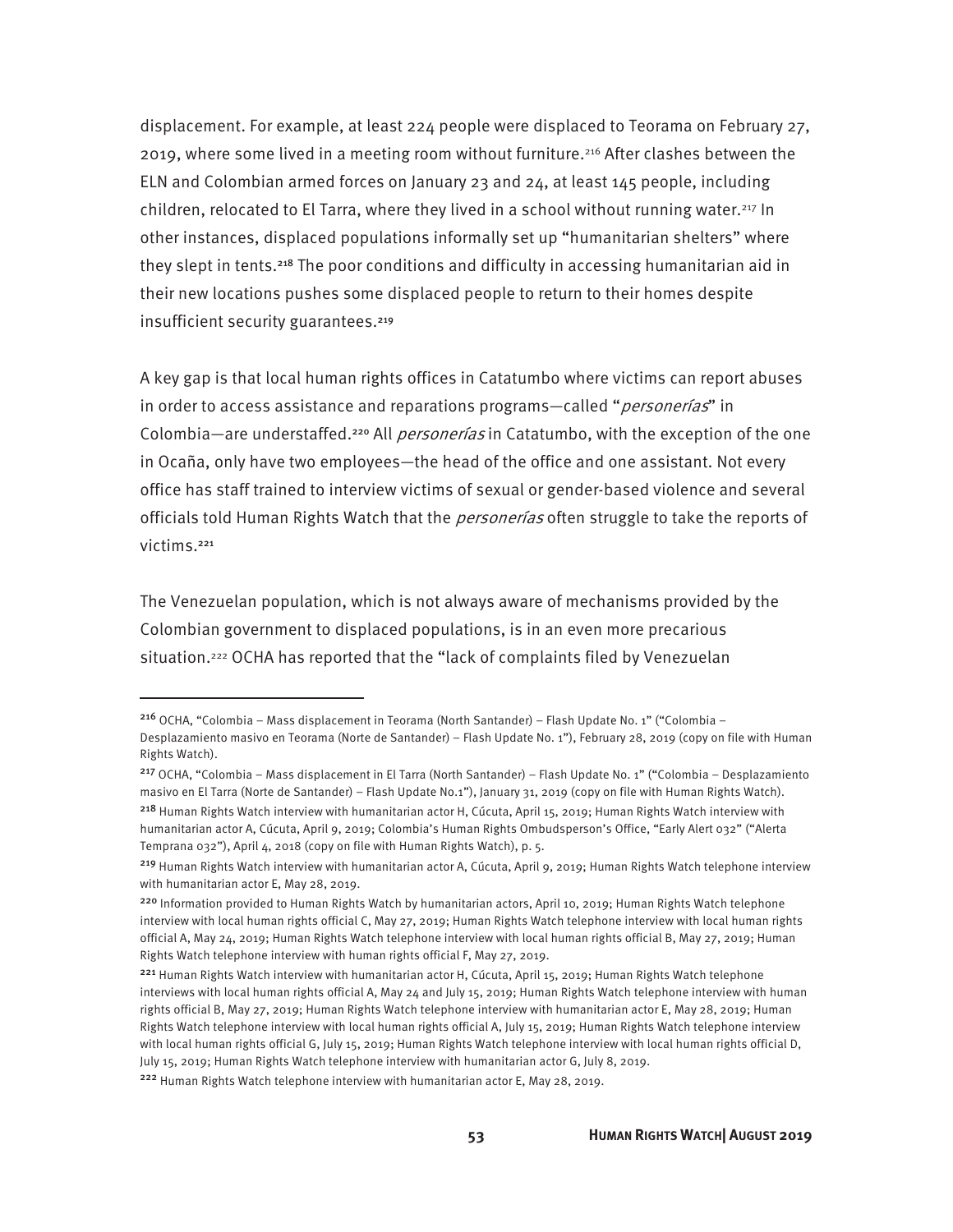immigrants" makes an adequate response by authorities and humanitarian organizations "impossible."<sup>223</sup>

Moreover, Venezuelans were initially denied the possibility of reporting abuses to personerías. When the conflict between the ELN and the EPL started, many officials denied displaced Venezuelans the right to report the abuses they suffered because they thought they were not covered by Colombia's Victims' Law.224 Later, since approximately August 2018, *personerías* started allowing Venezuelan victims to report abuses.<sup>225</sup> While the country's Victims' Unit, which assesses complaints recorded by the *personerías* and other offices, had also repeatedly turned down complaints by Venezuelans, holding that they were not entitled to the reparations and assistance programs afforded to victims of abuses by armed groups in the country, that situation changed in mid-2019. By July 2019, the Victims' Unit was accepting complaints from Venezuelans, appearing to acknowledge that they are entitled to reparations and assistance under the Victims Law.226 Indeed, the law grants these rights to "people" who suffered abuses "connected to the armed conflict," without making any explicit distinction based on nationality.<sup>227</sup>

Given the serious shortcomings in governance, humanitarian organizations in Catatumbo play a key role in assisting victims. Yet the budget for the local coordination team in North Santander providing support to victims of Colombia's armed conflicts has decreased substantially from US\$5.3 million in 2016 to roughly US\$2.2 million in 2018.228 Several humanitarian actors interviewed by Human Rights Watch have noted that international humanitarian aid for Venezuelans at the border is increasing but there is no clear recognition by the Colombian government or international humanitarian agencies that

<sup>&</sup>lt;sup>223</sup> OCHA, "Mixed Humanitarian Situation due to the Armed Conflict and the Immigration Crisis in the Catatumbo Region, North Santander, September 2018" ("Situación humanitarian mixta por el conflicto armado y la crisis migratoria en la región del Catatumbo, Norte de Santander, Septiembre 2018"), September 2018 (copy on file with Human Rights Watch).

<sup>224</sup> Human Rights Watch interview with humanitarian actor A, Cúcuta, April 9, 2019; Human Rights Watch telephone interview with humanitarian actor B, July 5, 2019.

<sup>&</sup>lt;sup>225</sup> Human Rights Watch telephone interview with humanitarian actor B, July 5, 2019; Human Rights Watch telephone interview with local human rights official D, May 28, 2019; Human Rights Watch telephone interview with local human rights official B, May 27, 2019; Human Rights Watch telephone interview with local human rights official A, May 24, 2019; Human Rights Watch interview with humanitarian actor A, Cúcuta, April 9, 2019.

<sup>226</sup> Human Rights Watch telephone interview with humanitarian actor B, July 5, 2019.

<sup>227</sup> Law 1448 of 2011, art. 3.

<sup>228</sup> OCHA, "Humanitarian Context – North Santander" ("Contexto Humanitario – Norte de Santander"), n.d. (copy on file with Human Rights Watch).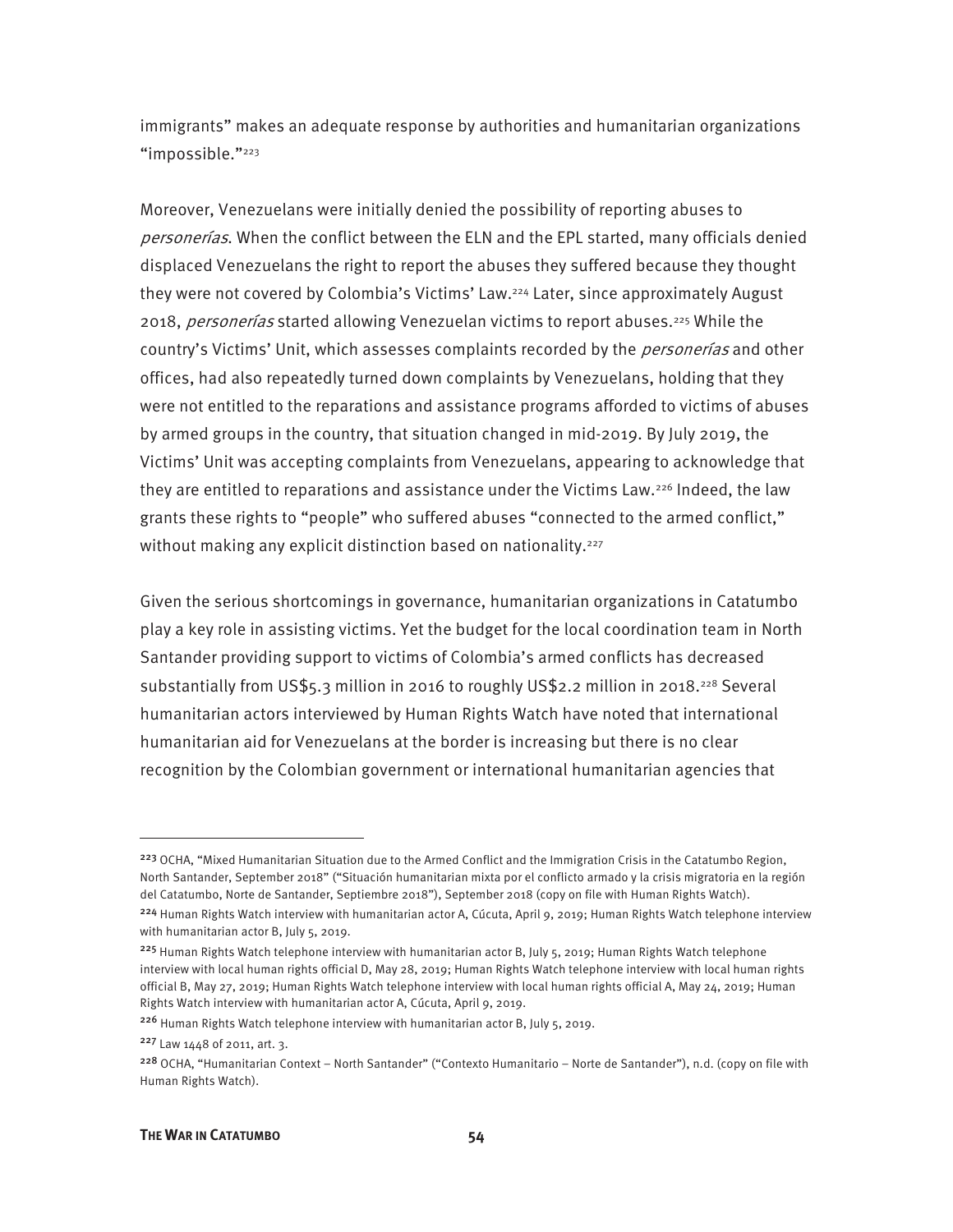victims of Colombia's armed conflicts also need increased aid to address their deteriorating humanitarian situation.<sup>229</sup>

#### Police and Military Response

Under Colombian law, the responsibility to protect the population rests primarily with the National Police, while the armed forces are largely charged with combating armed groups.<sup>230</sup>

In October 2018, the Colombian government launched the "Force of Rapid Deployment 3" (Fuerza de Despliegue Rápido No. 3, FUDRA) to increase the number of military officers in Catatumbo by  $5,600.^{231}$  The new force was added to the 30th Brigade of the army, the 30th engineer battalion "José Alberto Salazar Arana," and the Vulcano Task Force, a special military unit that has operated in Catatumbo since 2011 and has 4,000 officers.<sup>232</sup>

As of May 2018, there were approximately 800 police in Catatumbo.<sup>233</sup> Their presence, however, is limited to urban areas, and even in urban areas, they are often confined to

<sup>&</sup>lt;sup>229</sup> Human Rights Watch interview with humanitarian actor H, Cúcuta, April 15, 2019; Human Rights Watch telephone interview with humanitarian actor E, May 28, 2019.

<sup>230</sup> Constitution of Colombia, arts. 217, 218.

<sup>&</sup>lt;sup>231</sup> "This Force of Rapid Deployment 3 is here to stay in Catatumbo': Commander of the Armed Forces" ("Esta Fuerza de Despliegue Rápido Número 3 vino para quedarse en el Catatumbo': Comandante de las FFMM"), Colombian Presidency, October 28, 2019, https://id.presidencia.gov.co/Paginas/prensa/2018/181028-Esta-Fuerza-de-Despliegue-Rapido-Numero-3-vino-para-quedarse-en-el-Catatumbo-Comandante-de-las-FFMM.aspx (accessed May 28, 2019); "Responsability of the ELN in terrorist attack against the 'General Santander' Police School is confirmed" ("Confirmada autoría del Eln en atentado terrorista contra Escuela de Policía 'General Santander'"), Colombian Presidency, January 18, 2019,

https://id.presidencia.gov.co/Paginas/prensa/2019/190118-Confirmada-autoria-del-Eln-en-atentado-terrorista-contra-Escuela-de-Policia-General-Santander.aspx (accessed May 28, 2019). Credible media reports indicate that the force has much fewer men. See, for example, Jineth Prieto, "In Catatumbo, there's fear to the Democratic Security 2.0" ("En Catatumbo, le temen a la seguridad democrática 2.0"), La Silla Vacía, April 25, 2019, https://lasillavacia.com/silla-

santandereana/catatumbo-le-temen-seguridad-democratica-20-71282 (accessed May 28, 2019). Human Rights Watch requested information from the Rapid Deployment Force on the number of soldiers in their ranks on May 27, 2019. They had not responded at the time of writing. An army document Human Rights Watch reviewed says the Second Division had an "increase in 3168 men" due to the "launch of the Force of Rapid Deployment in the area of Catatumbo." Second Division of the Army, "Intangible objectives proposed by the Second Division," 2019 (copy on file with Human Rights Watch).

<sup>&</sup>lt;sup>232</sup> Colombia's Human Rights Ombudsperson's Office, "Early Alert 040" ("Alerta Temprana 040"), April 19, 2018 (copy on file with Human Rights Watch); "General Villegas apologizes for the death of Dimar Torres" ("General Villegas pide perdón por muerte de Dimar Torres"), YouTube clip, uploaded on April 28, 2019, https://www.youtube.com/watch?v=A8Ynp1VW7ag (accessed May 28, 2019).

<sup>&</sup>lt;sup>233</sup> Letter of the Defense Minister Luis Carlos Villegas to Congress, May 8, 2018,

http://www.camara.gov.co/sites/default/files/2018-05/RESPUESTA%20MIN%20DEFENSA.pdf (accessed July 10, 2019), p. 16. Human Rights Watch requested information from the National Police in North Santander on the number of police in Catatumbo on July 15, 2019. They had not responded at the time of writing.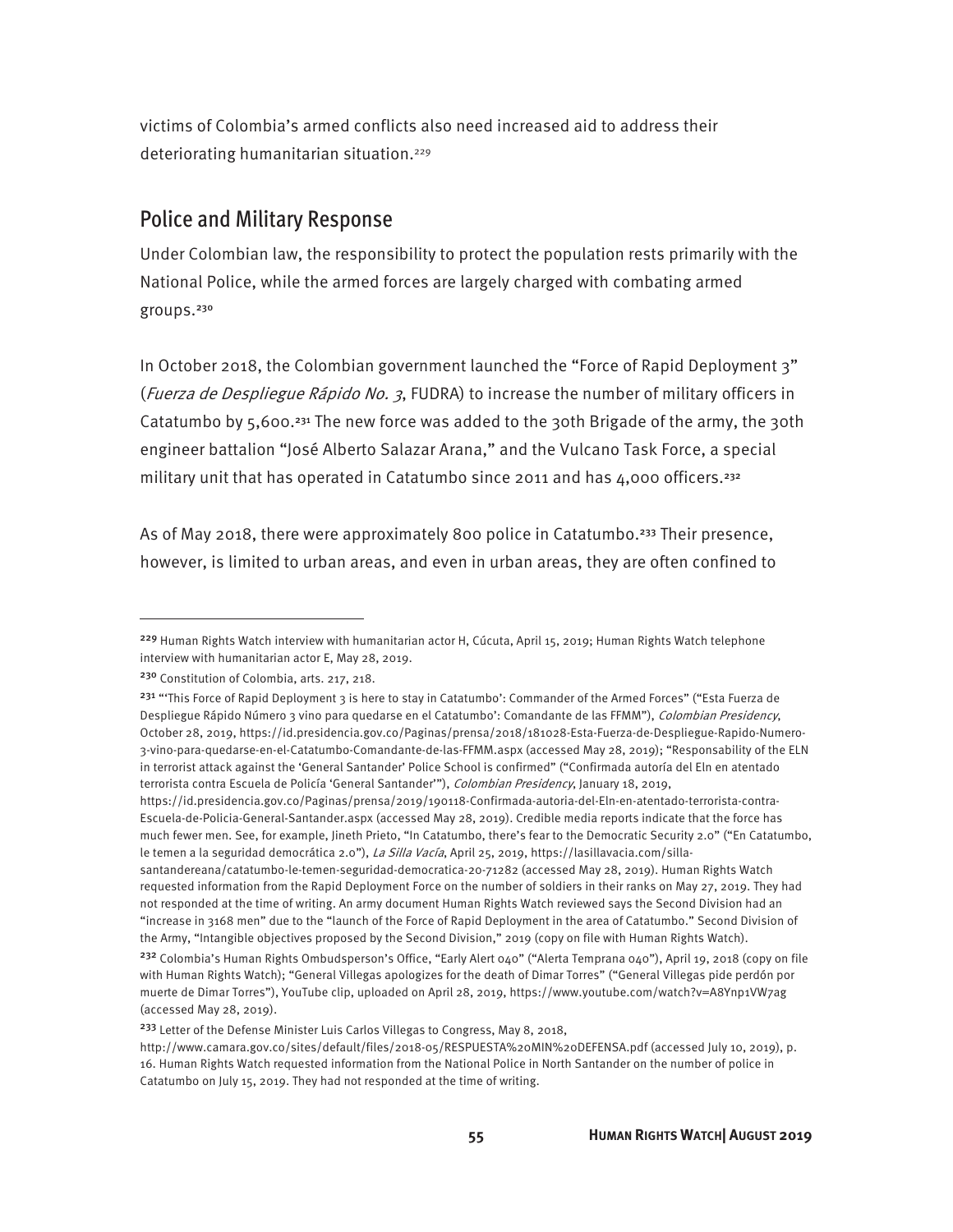their stations.234 When Human Rights Watch visited Convención, for example, most policemen appeared to be barricaded in the police station and did not patrol urban areas of the town.<sup>235</sup>

Residents, human rights officials, and humanitarian actors have reported abusive behavior by members of the military in Catatumbo. A number of sources indicated that soldiers have, at times, accused civilians, without evidence, of being complicit with armed groups.236 For example, one resident told Human Rights Watch that he attended a meeting in which an army officer accused a human rights official of being a "chess piece of the guerrilla" without providing any evidence.<sup>237</sup>

Soldiers often stop civilians when they go through military checkpoints. They require civilians to show their IDs, take photographs of them, ask about developments in their communities, and ask who the community leaders are, according to human rights officials and humanitarian and rights groups working in the area.<sup>238</sup>

One community leader told Human Rights Watch that civilians are often left in an impossible situation: if they meet with members of the military at their request, they risk being seen as informants by the armed groups, and if they refuse to meet with the military for that reason, they risk being perceived as collaborating with the armed groups.<sup>239</sup>

<sup>&</sup>lt;sup>234</sup> Human Rights Watch interview with humanitarian actor H, Cúcuta, April 15, 2019; Human Rights Watch telephone interview with human rights defender D, July 16, 2019; Human Rights Watch telephone interview with local human rights official A, July 15, 2019; Human Rights Watch telephone interview with local human rights official G, July 15, 2019; Human Rights Watch telephone interview with local human rights official D, July 15, 2019.

<sup>&</sup>lt;sup>235</sup> Human Rights Watch interview with local authority A, Catatumbo, April 13, 2019.

<sup>&</sup>lt;sup>236</sup> Press release to the public ("Comunicado a la opinion pública"), Association of Personeros of Catatumbo, April 11, 2019 (copy on file with Human Rights Watch); Victims' testimony taken by government officials [names and dates withheld] (copy on file with Human Rights Watch); Information provided to Human Rights Watch by humanitarian body working in Catatumbo; Human Rights Watch telephone interview with human rights defender B, May 27, 2019; Human Rights Watch telephone interview with local human rights official D, May 27, 2019; Human Rights Watch telephone interview with local human rights official C, May 27, 2019; Human Rights Watch telephone interview with local human rights official A, May 24, 2019; Human Rights Watch telephone interview with humanitarian actor F, July 15, 2019.

<sup>&</sup>lt;sup>237</sup> Human Rights Watch telephone interview with witness, May 28, 2019 (name withheld due to security concerns).

<sup>&</sup>lt;sup>238</sup> Human Rights Watch telephone interview with human rights defender B, May 27, 2019; Human Rights Watch telephone interview with human rights official D, May 27, 2019; Human Rights Watch telephone interview with humanitarian actor E, May 28, 2019.

<sup>&</sup>lt;sup>239</sup> Human Rights Watch interview with community leader, Catatumbo, April 11, 2019.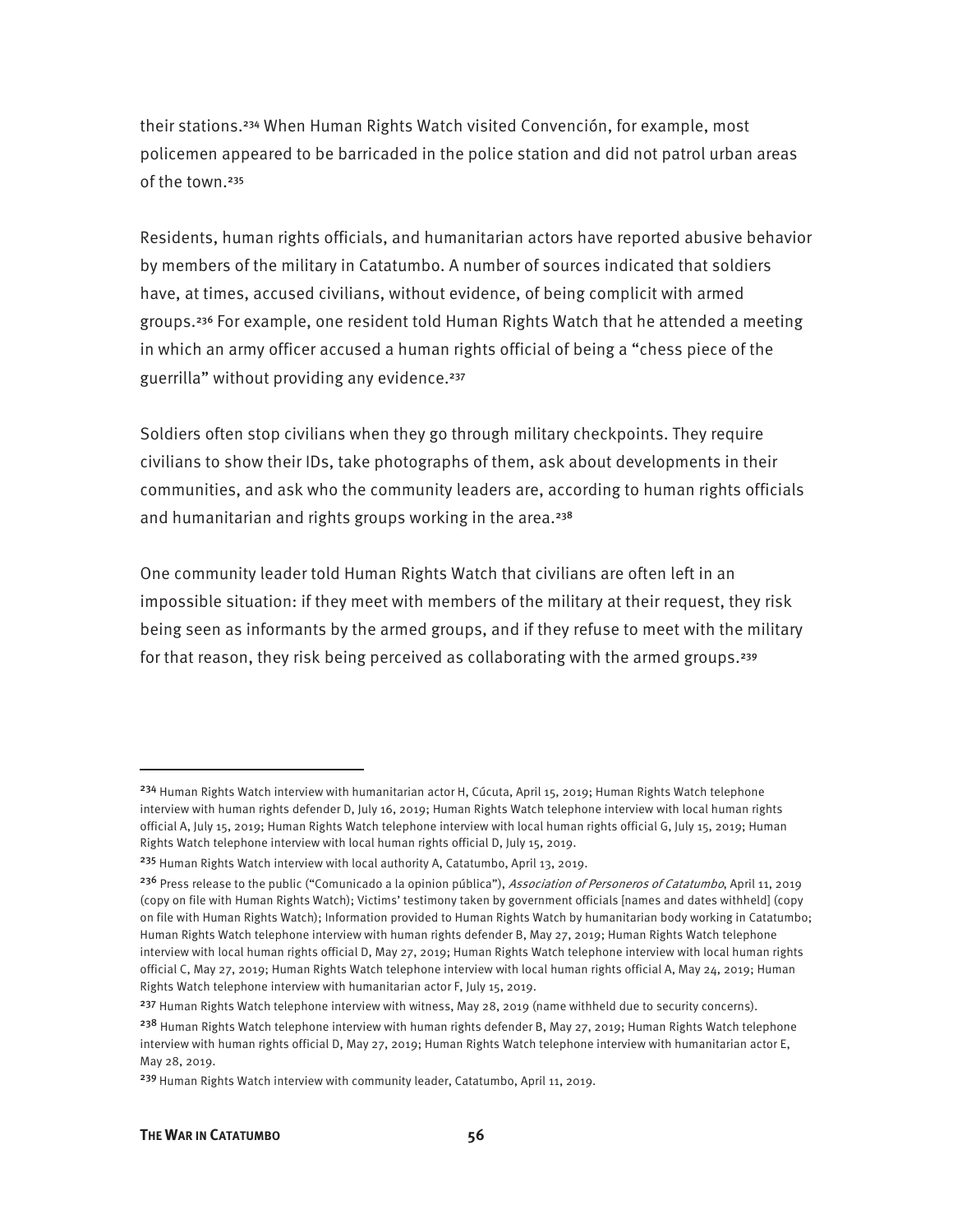On April 22, 2019, an army soldier killed Dimar Torres, a demobilized FARC member, in Convención. Initially, Defense Minister Guillermo Botero said that Torres had been killed accidentally during a "tussle" after he tried to rob a sergeant's rifle.240 On April 28, however, a group of Colombian senators visited the area to interview residents. They concluded that the death "was not accidental" and reported "evidence of a pit and testimonies that suggest the intention of hiding—disappearing—the body."241 That same day, the Vulcano Task Force commander, Gen. Diego Luis Villegas Muñoz, "apologized" during a public event in Convención for what he described as a "murder by members of the armed forces."<sup>242</sup> Later that day, the Attorney General announced that his office was bringing charges against a sergeant allegedly responsible for the murder.243 On May 17, the Attorney General's Office announced that it would investigate a colonel for "cover-up."<sup>244</sup>

Many residents do not trust security forces due to their record in Catatumbo.<sup>245</sup> In the late 1990s and early 2000s, paramilitary groups expanded their control throughout areas of Catatumbo with support of the Colombian armed forces.246 The paramilitaries committed numerous massacres and other abuses. Later, between 2006 and 2008, soldiers in Catatumbo engaged in extrajudicial executions known as "false positives," in which troops

http://www.ideaspaz.org/especiales/capacidades-locales-para-la-

**.** 

<sup>240</sup> "Former FARC guerrilla died during a tussle: Minister Botero" ("Exguerrillero murió en un forcejeo: ministro Botero"), CM, YouTube clip, uploaded on April 24, 2019, https://www.youtube.com/watch?v=xQFXlmEUbm8 (accessed May 28, 2019). <sup>241</sup> "First conclusions of the Peace Commission of the Senate regarding the murder of the ex-guerrilla Dimas Torres," ("Primeras conclusions de la Comisión de Paz del Senador por el asesinato del ex guerrillero Dimas Torres"), April 28, 2019 (copy on file with Human Rights Watch).

<sup>&</sup>lt;sup>242</sup> "General Villegas apologizes for the death of Dimar Torres" ("General Villegas pide perdón por muerte de Dimar Torres"), YouTube clip, uploaded on April 28, 2019, https://www.youtube.com/watch?v=A8Ynp1VW7ag (accessed May 28, 2019). <sup>243</sup> "Attorney General's Office and Defense Ministry will arrest sargent who killed a former FARC guerrilla" ("Fiscalía y MinDefensa arrestarán a cabo que asesinó a exguerrillero de las Farc"), Noticias Uno Colombia, YouTube clip, uploaded on April 28, 2019, https://www.youtube.com/watch?v=AjK6mrgQoQg (accessed May 28, 2019).

<sup>244</sup> "President Duque reaffirms that his government has zero tolerance with those who dishonor the motherland's uniform or violate human rights or International humanitarian law" ("Presidente Duque reitera que su Gobierno tiene cero tolerancia con quienes deshonren el uniforme de la patria o vulneren los derechos humanos o el Derecho Internacional Humanitario"), Colombian Presidency, May 17, 2019, https://id.presidencia.gov.co/Paginas/prensa/2019/190517-Presidente-Duque-reitera-Gobierno-tiene-cero-tolerancia-quienes-deshonren-uniforme-patria-o-vulneren-derechos-humano.aspx (accessed July 18, 2019).

<sup>245</sup> Human Rights Watch interview with humanitarian actor H, Cúcuta, April 15, 2019; Ideas for Peace Foundation (FIP), North Santander: Local Capacity for Peace ("Norte de Santander: Capacidades locales para la paz"), 2015,

paz/descargas/FIP\_CartillasRegiones\_06NorteSantander.pdf (accessed May 26, 2019), p. 21.

<sup>246</sup> See, for example, Superior Court of Bogotá, Salvatore Mancuso and others, ruling of October 31, 2014, case no. 11001600253200680008; National Centro of Historical Memory, Catatumbo: Memories of Life and Dignity ("Catatumbo: Memorias de vida y dignidad"), November 2018,

http://www.centrodememoriahistorica.gov.co/micrositios/catatumbo/descargas/catatumbo-resumen.pdf (accessed May 28, 2019).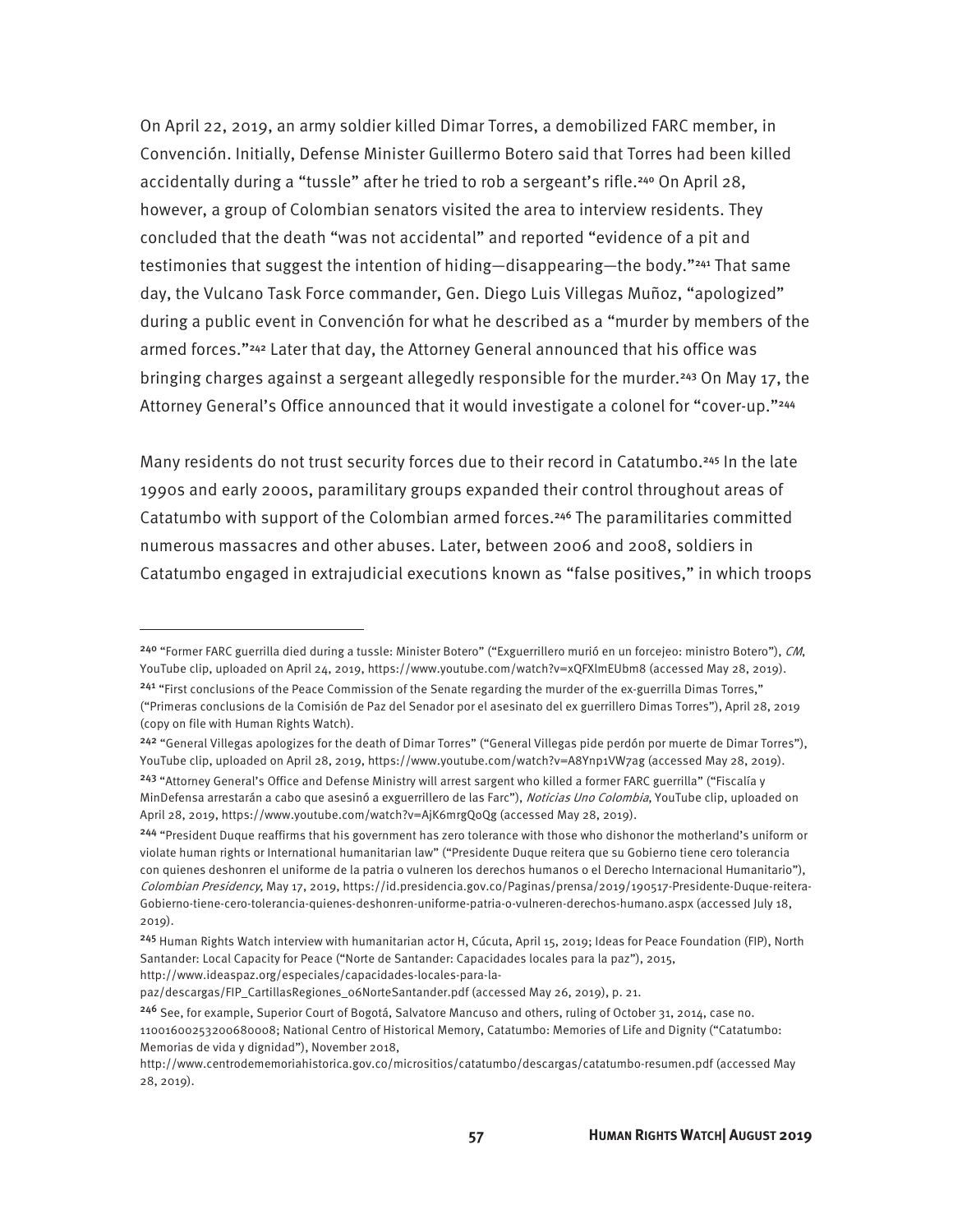lured civilians to remote locations under false promises, killed them, placed weapons on their lifeless bodies, and reported them as enemy combatants killed in action.<sup>247</sup> In fact, Gen. Villegas, the current head of the Vulcano Task Force, is facing a criminal investigation for a "false positive" case committed in the province of Antioquia in 2008.<sup>248</sup>

<sup>&</sup>lt;sup>247</sup> See, for example, Human Rights Watch, On Their Watch: Evidence of Senior Army Officers' Responsibility for False Positive Killings in Colombia, June 24, 2015, https://www.hrw.org/report/2015/06/24/their-watch/evidence-senior-armyofficers-responsibility-false-positive-killings, p. 65.

<sup>248</sup> "Colombia: New Army Commanders Linked to Killings," Human Rights Watch press release, February 27, 2019, https://www.hrw.org/news/2019/02/27/colombia-new-army-commanders-linked-killings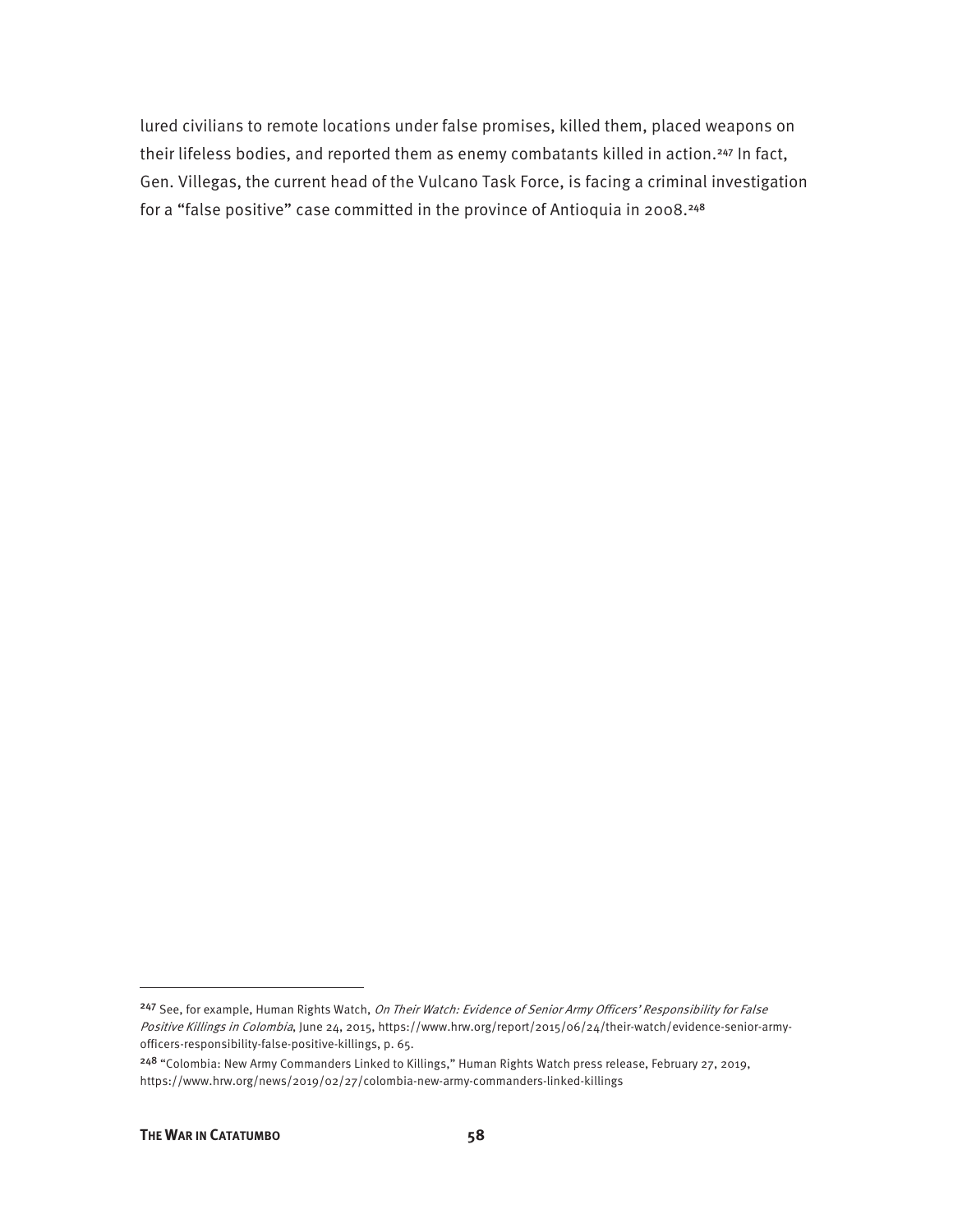### **Applicable Legal Frameworks**

Colombia is party to multiple human rights treaties that impose international obligations to protect those human rights central to guarantees of security, including the rights to life, to physical integrity, to personal liberty and security, and to the peaceful enjoyment of one's possessions.249 Colombian authorities have obligations to provide effective protection for these rights. In addition, they must seek to hold perpetrators of human rights abuses accountable and guarantee the rights of victims, including their right to an effective remedy and reparation.<sup>250</sup>

In 2009, the Inter-American Commission on Human Rights, in its "Report on Citizen Security and Human Rights," reminded OAS member states, including Colombia, that:

Member States have a duty to protect and ensure the human rights at stake in the area of citizen security through plans and programs aimed at prevention, deterrence and, where necessary, measures of lawful suppression of acts of violence and crime, based on the guidelines and within the boundaries set by the standards and principles on human rights within the universal and regional human rights systems.<sup>251</sup>

In the region of Catatumbo, international humanitarian law (the laws of war), also applies to the hostilities between armed groups that are sufficiently organized, with effective command structures, to be parties to the conflict. The International Committee of the Red Cross has found that the intensity of the hostilities and the groups' level of organization show that the ELN and the EPL are parties to non-international armed conflicts in

<sup>249</sup> See, for example, American Convention on Human Rights ("Pact of San José, Costa Rica"), adopted November 22, 1969, O.A.S. Treaty Series No. 36, 1144 U.N.T.S. 123, ratified by Colombia on May 28, 1973, reprinted in Basic Documents Pertaining to Human Rights in the Inter-American System, OEA/Ser.L.V/II.82 doc.6 rev.1 at 25 (1992); International Covenant on Civil and Political Rights (ICCPR), adopted December 16, 1966, G.A. Res. 2200A (XXI), 21 U.N. GAOR Supp. (No. 16) at 52, U.N. Doc. A/6316 (1966), 999 U.N.T.S. 171, entered into force February 10, 1972, ratified by Colombia on August 29, 1969.

<sup>&</sup>lt;sup>250</sup> See, for example, Inter-American Court of Human Rights, Godínez Cruz case, judgement of January 20, 1989, Corte I.D.H., Series C. No. 5, para. 175; Castillo Páez case, judgement of November 3, 1997, Corte I.D.H., Series C. No. 34, para. 90; Blake case, judgement of January 24, 1998, Corte I.D.H., Series C. No. 36, paras. 91-95; Bulacio case, judgement of September 18, 2003, Corte I.D.H., Series C. No. 5, paras. 110-121; UN Human Rights Committee, "General Observation 31, The Nature of the General Legal Obligation Imposed on States Parties to the Covenant," UN Doc. CCPR/C/21/Rev.1/Add.13 (2004).

<sup>251</sup> Inter-American Commission on Human Rights, "Report on Citizen Security and Human Rights," OEA/Ser.L/V/II. Doc. 57, December 31, 2009, http://www.oas.org/en/iachr/docs/pdf/CitizenSec.pdf (accessed July 18, 2019), para. 227.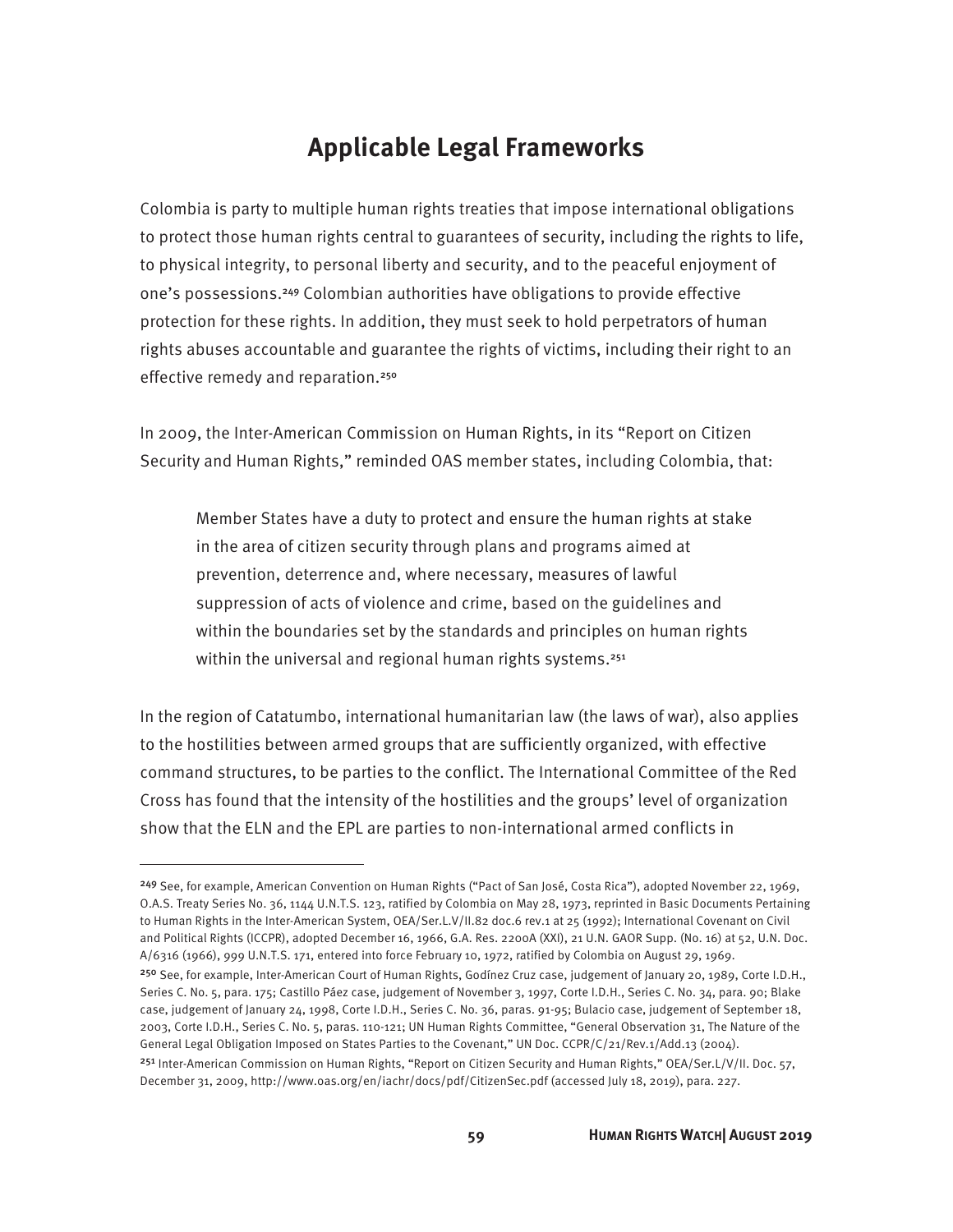Colombia.252 Similarly, the Colombian Defense Ministry considers both groups to be "organized armed groups," covered by international humanitarian law.<sup>253</sup>

The government of President Duque has at times denied the existence of armed conflicts in Colombia.254 It has argued that the ELN in particular cannot be considered a party to the armed conflict because its members seek to "obtain illegal benefits" and are "not political."255 However, the motivation of an armed group is irrelevant when deciding whether a situation constitutes an armed conflict.<sup>256</sup>

All parties to an armed conflict, whether state forces or non-government groups, are bound by applicable standards of international humanitarian law.<sup>257</sup>

<sup>252</sup> International Committee of the Red Cross, "Colombia: Five armed conflicts – What's happening?," December 6, 2018, https://www.icrc.org/en/document/colombia-five-armed-conflicts-whats-happening (accessed May 26, 2019).

<sup>253</sup> The Colombian military distinguishes between "organized criminal organizations" (Grupos delictivos organizados, GDO), covered by human rights law, and "organized armed groups" (grupos armados organizados, GAO), covered under the law of conflict. In July 2018, the Council of National Security determined that the ELN and the EPL are a GAO. Ministry of Defense, Directive 15 of 2016, April 22, 2016,

https://www.mindefensa.gov.co/irj/go/km/docs/Mindefensa/Documentos/descargas/Prensa/Documentos/dir\_15\_2016.p df (accessed July 10, 2019); Ministry of Defense, *Defense and Security Public Policy (Política de Defensa y Seguridad*), January 2019, p. 23 (copy on file with Human Rights Watch).

<sup>254</sup> See, for example, "Presentation of Advisor Francisco Barbosa in the Ordinary Session of the Human Rights Council" ("Intervención del Consejero Francisco Barbosa en la Sesión Ordinaria del Consejo de Derechos Humanos"), Presidential Advisory Office for Human Rights and International Affairs, February 27, 2019

http://www.derechoshumanos.gov.co/Prensa/2019/Paginas/Intervenci%C3%B3n-del-Consejero-Francisco-Barbosa-en-la-Sesi%C3%B3n-Ordinaria-del-Consejo-de-Derechos-Humanos.aspx (accessed July 10, 2019).

<sup>&</sup>lt;sup>255</sup> "Why the government denies the existence of an armed conflict with the ELN?" ("; Por qué el Gobierno niega la existencia de un conflicto armado con el Eln?"), W Radio, February 28, 2019, https://www.wradio.com.co/noticias/actualidad/por-queel-gobierno-niega-la-existencia-de-un-conflicto-armado-con-el-eln/20190228/nota/3870312.aspx (accessed July 10, 2019); Ministry of Defense, Defense and Security Public Policy (Política de Defensa y Seguridad), January 2019, p. 23 (copy on file with Human Rights Watch).

<sup>256</sup> See, for example, Prosecutor v. Fatmir Limaj and others, ICTY Case No. IT-03-66-T, November 30, 2005, http://www.icty.org/x/cases/limaj/tjug/en/lim-tj051130-e.pdf (accessed July 10, 2019), para. 170. See also Ministry of Defense, Directive 15 of 2016, April 22, 2016,

https://www.mindefensa.gov.co/irj/go/km/docs/Mindefensa/Documentos/descargas/Prensa/Documentos/dir\_15\_2016.p df (accessed July 10, 2019) ("the motivation with which the group acts will not be relevant for the application of lethal force under international humanitarian law").

 $257$  With respect to the "FARC 33rd front," one of the groups emerging from the FARC, which operates in Catatumbo, the Colombian Defense Ministry appears to consider it also to be an "organized armed group," covered by international humanitarian law. Ministry of Defense, *Defense and Security Public Policy (Política de Defensa y Seguridad*), January 2019, p. 23 (copy on file with Human Rights Watch); Minister of Defense Luis Carlos Villegas, Letter to Congress, December 5, 2018, http://www.camara.gov.co/sites/default/files/2018-12/RESPUESTA%20MIN%20DEFENSA%20PROPO%2016.pdf (accessed July 10, 2019). The ICRC has determined that other FARC dissident groups, namely those of the former 1st, 7th and 40th fronts, are parties to an armed conflict, but it has not made such a determination regarding the 33rd front. ICRC, "Colombia: Five armed conflicts – What's happening?," December 6, 2018, https://www.icrc.org/en/document/colombia-five-armedconflicts-whats-happening (accessed May 26, 2019). Given the group's limited level of organization according to available information, the "FARC 33rd Front" does not appear to fulfill the requirements under international humanitarian law to be a party to an armed conflict. In any case, abuses by this group, including, amongst others, murder, forced displacement, and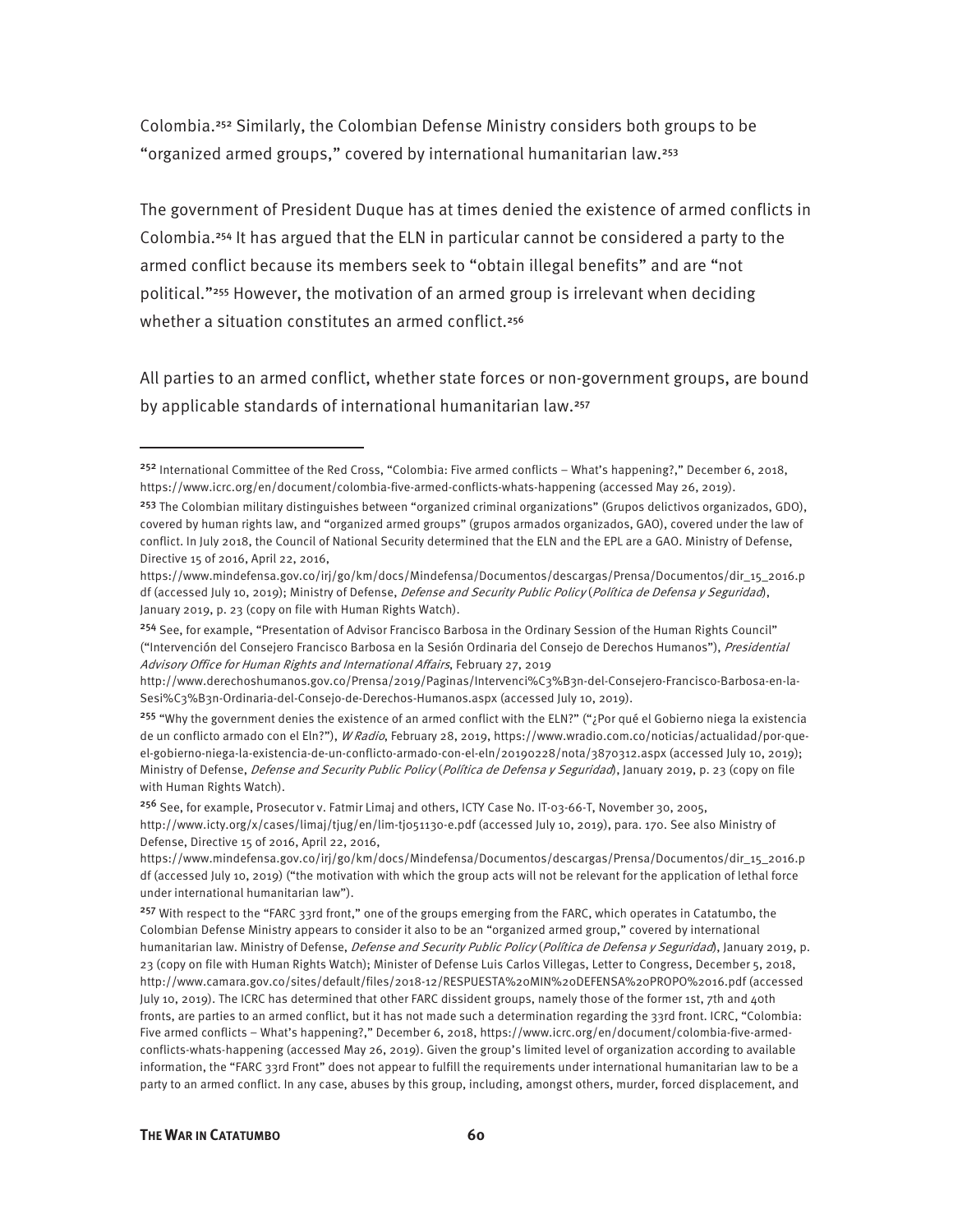Individuals who commit serious violations of the laws of war intentionally or recklessly are responsible for war crimes.<sup>258</sup> International law obligates states to investigate, prosecute, and punish war crimes.<sup>259</sup> Commanders who knew or should have known about violations but failed to stop them or punish those responsible may be liable as a matter of command responsibility.<sup>260</sup>

One of the most basic rules of international humanitarian law is that parties to a conflict must distinguish between combatants and civilians and should not intentionally target civilians or other persons not taking direct part in hostilities. The use of antipersonnel landmines, which do not discriminate between civilians and combatants, is considered indiscriminate and prohibited by the 1997 Mine Ban Treaty, to which Colombia is a party.<sup>261</sup> Summary executions are illegal under any circumstances according to both international humanitarian and human rights law. "Willful killing" is a war crime under the Rome Statute.<sup>262</sup> While civilian deaths occurring during hostilities between armed groups in a non-international armed conflict are not necessarily always violations of international humanitarian law, they can be prosecuted as unlawful homicides under national law, as part of the government's obligations to protect and vindicate the right to life.

The abduction of civilians during an armed conflict, commonly referred to as "kidnappings" in Colombia, is a violation of international humanitarian law, and may also amount to an "enforced disappearance" under Colombian law. The definition of "enforced disappearance" in Colombian criminal law and interpreted by Colombia's Constitutional Court contains two elements. These are the deprivation of liberty of a person by any

child recruitment, are punishable under Colombian criminal law and should be investigated and punished as part of the government's obligations to protect the rights to security of the civilians in Catatumbo. Colombian Criminal Code, Law 599 of 2000, signed into law on July 24, 2000.

<sup>258</sup> Rome Statute of the International Criminal Court, July 17, 1998, https://www.icc-cpi.int/resource-library/documents/rseng.pdf (accessed July 10, 2019), art. 8.

<sup>259</sup> See, for example, ICRC, "Rule 158. Prosecution of War Crimes," https://ihl-databases.icrc.org/customaryihl/eng/docs/v1\_rul\_rule158 (accessed July 18, 2019); Human Rights Watch, Selling Justice Short: Why Accountability Matters for Peace, July 7, 2009, https://www.hrw.org/sites/default/files/reports/ij0709webwcover\_1.pdf, pp.10-19.

<sup>&</sup>lt;sup>260</sup> See Protocol Additional to the Geneva Conventions of 12 August 1949, and Relating to the Protection of Victims of International Armed Conflicts (Protocol I), arts. 86-87; Rome Statute of the International Criminal Court, July 17, 1998, https://www.icc-cpi.int/resource-library/documents/rs-eng.pdf (accessed July 10, 2019), art. 28.

<sup>261</sup> United Nations, Convention on the Prohibition of the Use, Stockpiling, Production and Transfer of Anti-Personnel Mines and on Their Destruction, September 18, 1997, http://www.un.org/Depts/mine/UNDocs/ban\_trty.htm (accessed May 24, 2018).

<sup>262</sup> Rome Statute of the International Criminal Court, July 17, 1998, https://www.icc-cpi.int/resource-library/documents/rseng.pdf (accessed July 10, 2019), art. 8.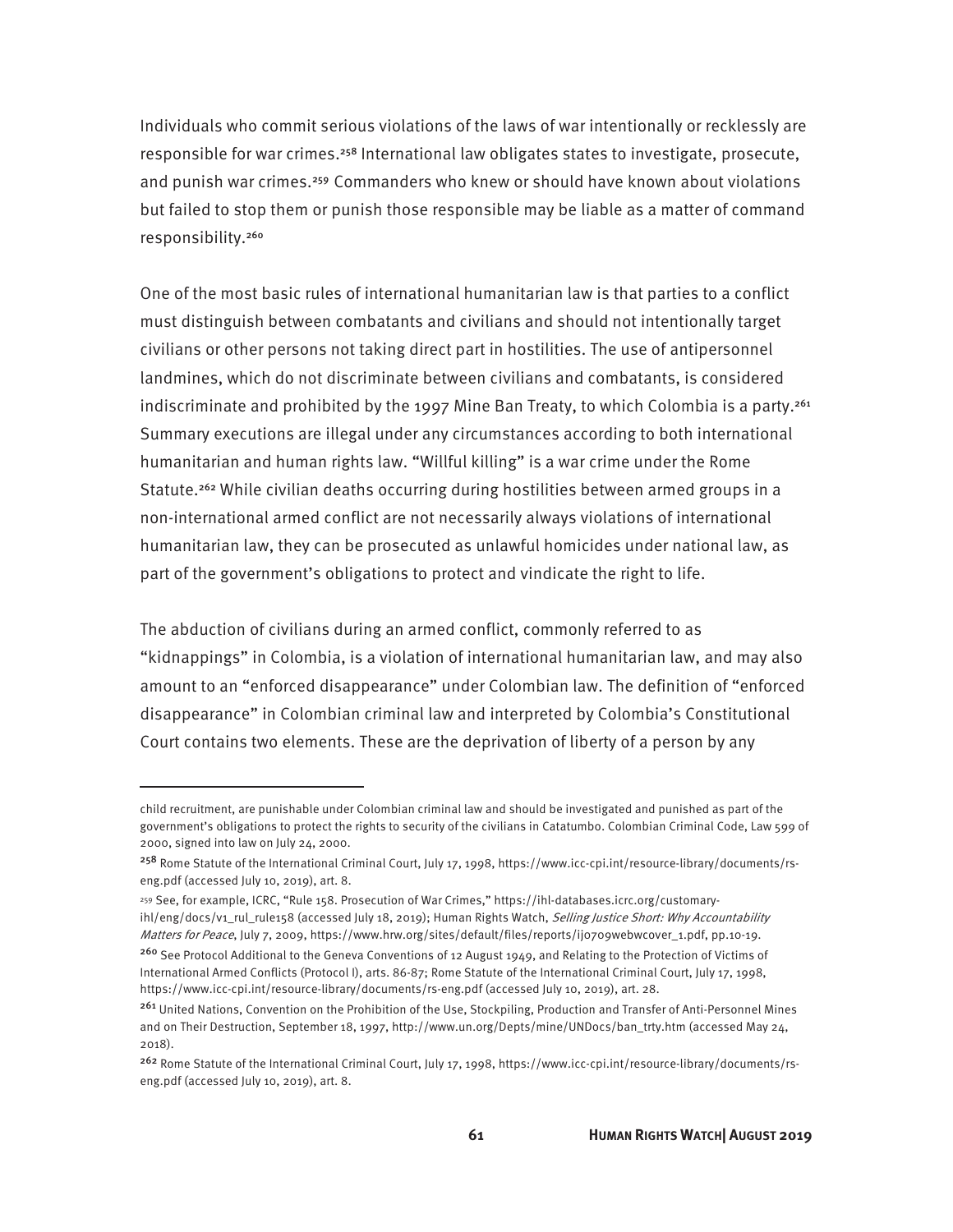means, followed by hiding them, and a lack of information about the whereabouts of the person, or the refusal to recognize their deprivation of liberty or give information about the person's whereabouts. Under Colombian law, anyone can be criminally liable for an "enforced disappearance," irrespective of whether the person is a private individual, a participant in an armed conflict, a state agent, or someone acting with the support or acquiescence of state agents.<sup>263</sup>

Detaining someone to compel another party to take action to obtain their release is hostage-taking, which is a war crime.<sup>264</sup>

Rape and any other form of sexual violence which take place in a non-international conflict are also serious violations of international human rights and humanitarian law, and they are specifically listed as war crimes under the Rome Statute.<sup>265</sup>

International humanitarian law forbids armed groups from displacing civilian populations, unless the security of the civilians involved, or imperative military reasons demand it.<sup>266</sup>

Forced displacement of civilian populations violates both international humanitarian law and human rights protections. The UN Guiding Principles on Internal Displacement, which provide authoritative standards for the obligations of governments relating to forced displacement, explicitly provide that "all authorities and international actors shall respect and ensure respect for their obligations under international law, including human rights and humanitarian law, in all circumstances, so as to prevent and avoid conditions that might lead to displacement of persons." The prohibition of arbitrary displacement includes displacement "in situations of armed conflict, unless the security of the civilians involved or imperative military reasons so demand." In the event of forced displacement, the Principles provide that the authorities should ensure displaced people "at a minimum" have safe access to essential food and potable water, basic shelter and housing, appropriate clothing, and essential medical services and sanitation.<sup>267</sup> Under Colombian

<sup>263</sup> Colombian Criminal Code, art. 165.

<sup>264</sup> Rome Statute of the International Criminal Court, July 17, 1998, https://www.icc-cpi.int/resource-library/documents/rseng.pdf (accessed July 10, 2019), art. 8.

<sup>265</sup> Ibid.

<sup>266</sup> International Committee of the Red Cross, Customary IHL, Rule 129. The Act of Displacement, n.d., https://ihldatabases.icrc.org/customary-ihl/eng/docs/v1\_rul\_rule129 (accessed July 23, 2019).

<sup>267</sup> UNHCR, Guiding Principles on Internal Displacement, July 22, 1998, https://www.refworld.org/docid/3c3da07f7.html (accessed July 18, 2019).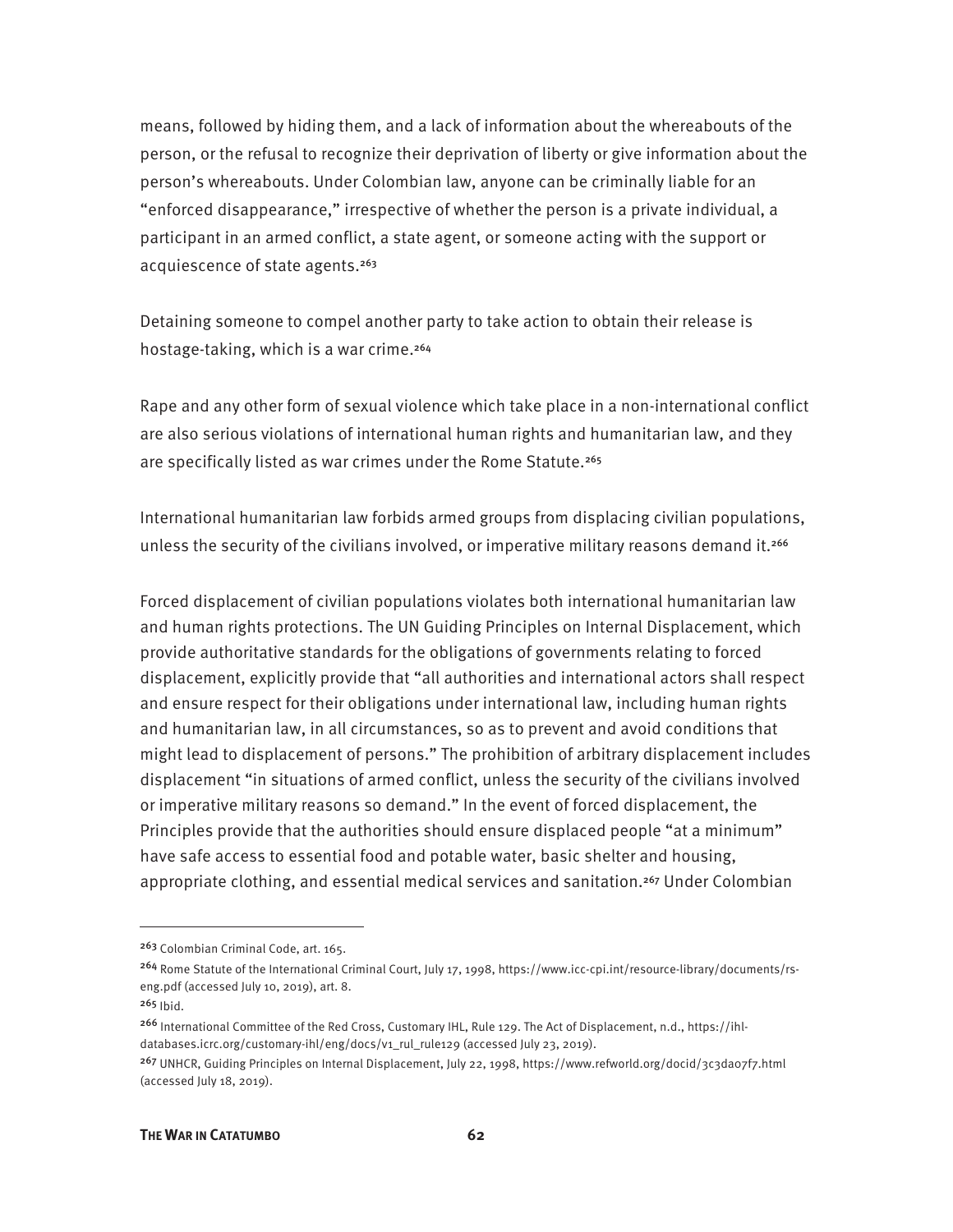law, municipal governments are obligated to provide victims with humanitarian assistance, including food aid, as soon as they ask to be officially registered as displaced.<sup>268</sup>

The recruitment and use of children under the age of 15 years as soldiers, and their participation in active hostilities, is prohibited under international humanitarian law and listed as a war crime in the Rome Statute for the ICC.<sup>269</sup> The Convention on the Rights of the Child and the Additional Protocols to the 1949 Geneva Conventions prohibit any recruitment or use in armed conflict of children under the age of 15.<sup>270</sup> In 2000, the United Nations adopted an Optional Protocol to the Convention on the Rights of the Child on the involvement of children in armed conflict, raising the minimum age for forced recruitment, conscription, or direct participation in hostilities to age 18.271 The protocol also obliges nongovernmental armed groups to refrain from any recruitment or use of children under age 18. As of July 2019, 168 governments, including Colombia, were party to the Optional Protocol.<sup>272</sup> Colombia is also a party to the Worst Forms of Child Labor Convention, adopted by the International Labour Organization in 1999, which prohibits the forced recruitment of children under the age of 18 for use in armed conflict as one of the worst forms of child labor.<sup>273</sup>

<sup>268</sup> Law 1148 of 2011, art. 63.

<sup>269</sup> Rome Statute of the International Criminal Court, July 17, 1998, https://www.icc-cpi.int/resource-library/documents/rseng.pdf (accessed July 10, 2019), art. 8.

<sup>&</sup>lt;sup>270</sup> Additional Protocol I, Article 77(2) (adopted by consensus); Additional Protocol II, Article  $4(3)(c)$  (adopted by consensus); ICC Statute, Article 8(2)(b)(xxvi) and (e)(vii) (ibid., § 513); Statute of the Special Court for Sierra Leone, Article 4; Convention on the Rights of the Child, Article 38(3).

<sup>&</sup>lt;sup>271</sup> Optional Protocol to the Convention on the Rights of the Child on the involvement of children in armed conflict, adopted May 25, 2000, G.A. Res. 54/263, Annex I, 54 U.N. GAOR Supp. (No. 49) at 7, U.N. Doc. A/54/49, Vol. III (2000), ratified by Colombia on May 25, 2005, entered into force February 12, 2002, art. 4.

<sup>&</sup>lt;sup>272</sup> United Nations Treaty Collection, "11. b Optional Protocol to the Convention on the Rights of the Child on the involvement of children in armed conflict," https://treaties.un.org/Pages/ViewDetails.aspx?src=TREATY&mtdsg\_no=IV-11 b&chapter=4&lang=en (accessed on July 14, 2019).

<sup>&</sup>lt;sup>273</sup> ILO Convention No. 182 concerning the concerning the Prohibition and Immediate Action for the Elimination of the Worst Forms of Child Labour (Worst Forms of Child Labour Convention), adopted November 19, 2000, ratified by Colombia on January 28, 2005.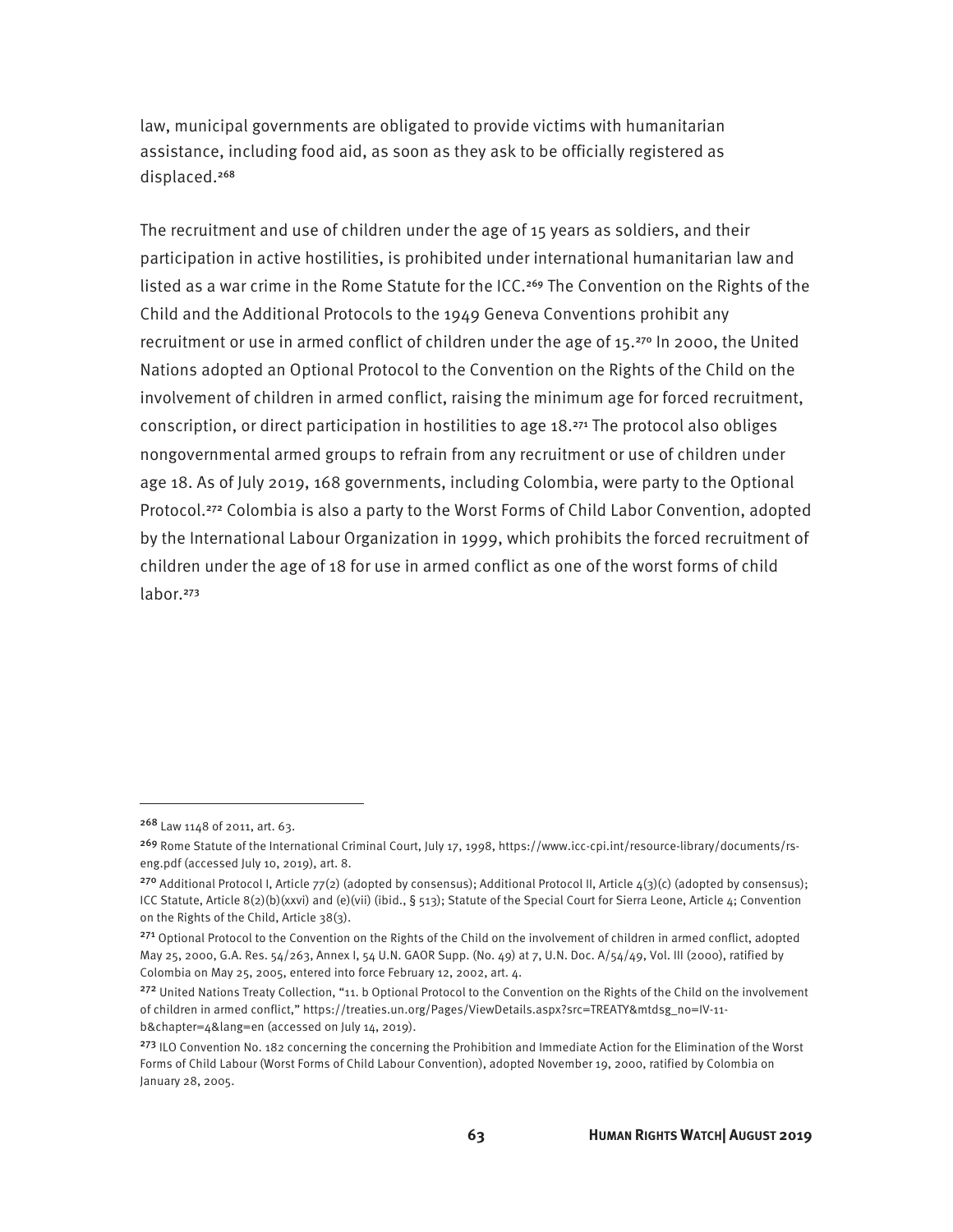### **Acknowledgments**

This report was researched and written by research staff from the Americas Division of Human Rights Watch. It was reviewed and edited by José Miguel Vivanco, Americas executive director; Margaret Knox, senior editor/researcher; Liz Evenson, acting senior legal advisor; Joseph Saunders, deputy program director; Amanda Klasing, acting codirector of the Women's Rights Division; Margaret Wurth, senior researcher of the Women's Rights Division; Mark Hiznay, associate director of the Arms Division; and Jo Becker, advocacy director of the Children's Rights Division. Americas Division associates Megan Monteleone and Vira Tarnavska contributed to the report production. Americas Division research assistant Ángel Zapata and interns Virtudes Chiaraluce and Trent Kannegieter provided valuable research support. The report was prepared for publication by Fitzroy Hepkins, administrative manager; and José Martínez, senior administration coordinator. It was translated into Spanish by Gabriela Haymes.

Human Rights Watch would like to thank the numerous individuals who contributed to this report. We are very grateful for the support provided by the Human Rights Ombudsperson's Office, as well as by other individuals who asked not to be identified.

Human Rights Watch is deeply grateful to the victims and their family members who, despite often incredibly difficult circumstances, shared their testimonies with us.